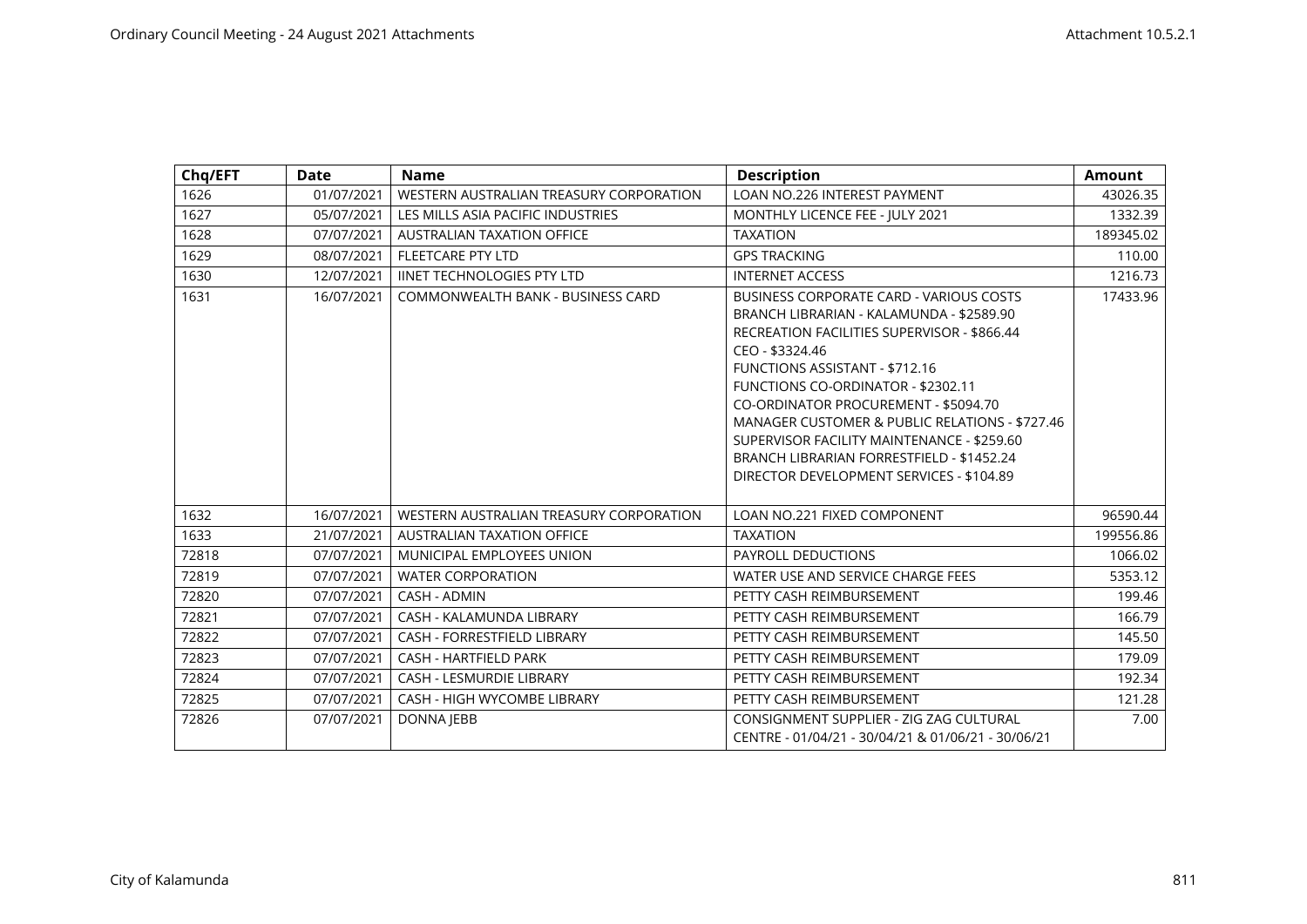| Chq/EFT  | <b>Date</b> | <b>Name</b>                                                               | <b>Description</b>                                                                                                                                       | <b>Amount</b> |
|----------|-------------|---------------------------------------------------------------------------|----------------------------------------------------------------------------------------------------------------------------------------------------------|---------------|
| 72827    | 07/07/2021  | CASH - ZIG ZAG CULTURAL CENTRE                                            | PETTY CASH REIMBURSEMENT                                                                                                                                 | 105.20        |
| 72828    | 21/07/2021  | MUNICIPAL EMPLOYEES UNION                                                 | PAYROLL DEDUCTIONS                                                                                                                                       | 902.02        |
| 72829    | 21/07/2021  | <b>WATER CORPORATION</b>                                                  | WATER USE AND SERVICE CHARGE FEES                                                                                                                        | 14508.18      |
| EFT81661 | 02/07/2021  | <b>TANIA MARSDEN</b>                                                      | <b>KEY &amp; HALL BOND REFUND</b>                                                                                                                        | 450.00        |
| EFT81662 | 08/07/2021  | <b>CHRISTINE   OXBERRY</b>                                                | CONSIGNMENT SUPPLIER - ZIG ZAG CULTURAL<br>CENTRE - 01/06/21 - 30/06/21                                                                                  | 144.20        |
| EFT81663 | 08/07/2021  | KALAMUNDA ACCIDENT REPAIR CENTRE                                          | INSURANCE EXCESS FOR REPAIRS TO VEHICLE                                                                                                                  | 500.00        |
| EFT81664 | 08/07/2021  | WEX AUSTRALIA PTY LTD - WRIGHT EXPRESS FUEL<br><b>CARDS AUSTRALIA LTD</b> | FUEL - PERIOD ENDING 05/07/21                                                                                                                            | 420.81        |
| EFT81665 | 08/07/2021  | M&M FAMILY TRUST TRADING AS CCS STRATEGIC                                 | BUSINESS CASE FOR A NEW AQUATIC FACILITY -<br>ADJUSTMENTS TO FINAL REPORT                                                                                | 1881.00       |
| EFT81666 | 08/07/2021  | <b>ADVANS EXHIBITION SERVICES</b>                                         | HIRE OF POSTER BOARDS, INCLUDING DELIVERY AND<br>PICK UP FOR THE ENVIRONMENTAL EXPO                                                                      | 1770.07       |
| EFT81667 | 08/07/2021  | VIP CARPET AND UPHOLSTERY CLEANING SERVICE                                | CARPET CLEANING AT VARIOUS LOCATIONS                                                                                                                     | 1491.00       |
| EFT81668 | 08/07/2021  | <b>TOTALLY WORKWEAR</b>                                                   | SUPPLY OF PROTECTIVE CLOTHING                                                                                                                            | 416.77        |
| EFT81669 | 08/07/2021  | <b>IDA CONSULTANT HYDROLOGISTS</b>                                        | STORM MODELLING TUITION - SPECALIST DRAINAGE<br><b>ADVISE</b>                                                                                            | 7570.42       |
| EFT81670 | 08/07/2021  | FOCUS CONSULTING WA PTY LTD                                               | ELECTRICAL CONSULTING SERVICES FOR THE<br>MORRISON OVAL SPORTS LIGHTING & MAIDA VALE<br>RESERVE - UNDERGROUND INFRASTRUCTURE TO THE<br><b>CLUB HOUSE</b> | 7150.00       |
| EFT81671 | 08/07/2021  | <b>ROBYN BEARDSELL</b>                                                    | CONSIGNMENT SUPPLIER - ZIG ZAG CULTURAL<br>CENTRE - 01/06/21 - 30/06/21                                                                                  | 38.50         |
| EFT81672 | 08/07/2021  | JACQUELINE BAXTER COCKS                                                   | CONSIGNMENT SUPPLIER - ZIG ZAG CULTURAL<br>CENTRE - 01/06/21 - 30/06/21                                                                                  | 5.25          |
| EFT81673 | 08/07/2021  | <b>AVERIL ANNE BAKER</b>                                                  | CONSIGNMENT SUPPLIER - ZIG ZAG CULTURAL<br>CENTRE - 01/06/21 - 30/06/21                                                                                  | 84.00         |
| EFT81674 | 08/07/2021  | <b>BEVERLEY C MORRIS</b>                                                  | CONSIGNMENT SUPPLIER - ZIG ZAG CULTURAL<br>CENTRE - 01/06/21 - 30/06/21                                                                                  | 52.50         |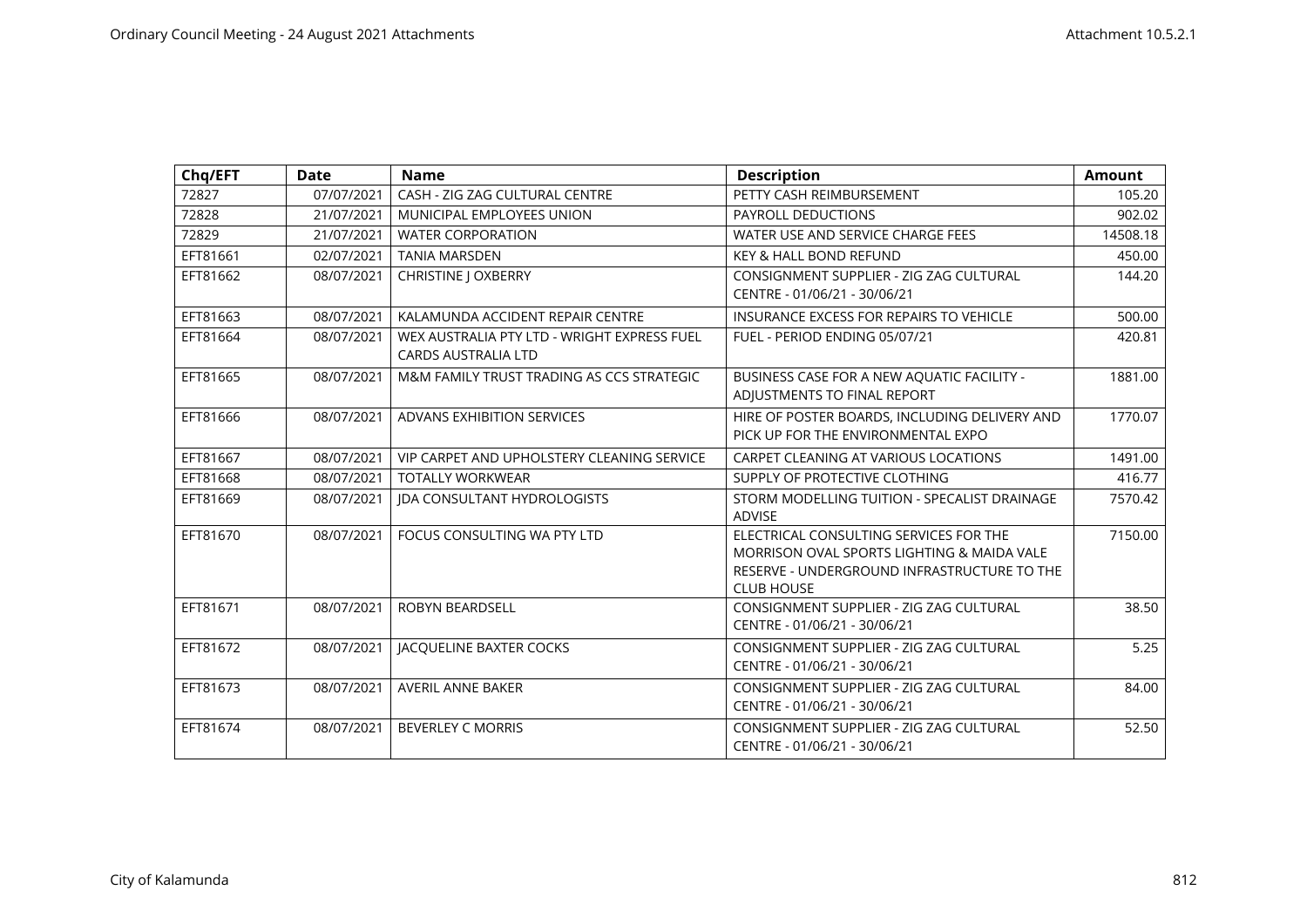| Chq/EFT  | <b>Date</b> | <b>Name</b>                                        | <b>Description</b>                                                                                                                 | <b>Amount</b> |
|----------|-------------|----------------------------------------------------|------------------------------------------------------------------------------------------------------------------------------------|---------------|
| EFT81675 | 08/07/2021  | <b>GILL BAXTER</b>                                 | CONSIGNMENT SUPPLIER - ZIG ZAG CULTURAL<br>CENTRE - 01/06/21 - 30/06/21                                                            | 107.10        |
| EFT81676 | 08/07/2021  | <b>AUSTRALIAN SERVICES UNION</b>                   | PAYROLL DEDUCTIONS                                                                                                                 | 71.70         |
| EFT81677 | 08/07/2021  | CITY OF KALAMUNDA STAFF SOCIAL CLUB                | PAYROLL DEDUCTIONS                                                                                                                 | 166.00        |
| EFT81678 | 08/07/2021  | <b>AUSTRALIA POST</b>                              | POSTAL EXPENSES                                                                                                                    | 2062.06       |
| EFT81679 | 08/07/2021  | <b>BUNNINGS BUILDING SUPPLIES</b>                  | HARDWARE SUPPLIES FOR VARIOUS LOCATIONS                                                                                            | 1956.78       |
| EFT81680 | 08/07/2021  | NAPA - A DIVISION OF GPC ASIA PACIFIC PTY LTD      | <b>PLANT / VEHICLE PARTS</b>                                                                                                       | 918.34        |
| EFT81681 | 08/07/2021  | KALAMUNDA AUTO ELECTRICS                           | <b>PLANT / VEHICLE PARTS</b>                                                                                                       | 642.95        |
| EFT81682 | 08/07/2021  | <b>KOSTERA'S TYRE SERVICE</b>                      | PLANT / VEHICLE PARTS                                                                                                              | 1413.00       |
| EFT81683 | 08/07/2021  | MAXWELL ROBINSON & PHELPS PEST<br>MANAGEMENT (MRP) | PEST CONTROL SERVICES                                                                                                              | 139.70        |
| EFT81684 | 08/07/2021  | <b>MCLEODS BARRISTERS &amp; SOLICITORS</b>         | <b>LEGAL EXPENSES</b>                                                                                                              | 201.26        |
| EFT81685 | 08/07/2021  | CLEANAWAY                                          | WASTE / RECYCLING & BULK BIN DISPOSAL SERVICES<br><b>FEES</b>                                                                      | 307347.21     |
| EFT81686 | 08/07/2021  | <b>TELSTRA CORPORATION</b>                         | TELEPHONE / INTERNET EXPENSES                                                                                                      | 7673.71       |
| EFT81687 | 08/07/2021  | <b>LANDGATE - VALUATIONS</b>                       | <b>GROSS RENTAL VALUATION FEES FOR VARIOUS</b><br><b>LOCATIONS</b>                                                                 | 626.39        |
| EFT81688 | 08/07/2021  | WALKERS HARDWARE (MITRE 10)                        | <b>HARDWARE SUPPLIES</b>                                                                                                           | 289.51        |
| EFT81689 | 08/07/2021  | MCKAY EARTHMOVING PTY LTD                          | PLANT EQUIPMENT AND OPERATOR HIRE FOR WORKS<br>AT WOODLUPINE CREEK & RESERVE, CARMEL RD<br><b>CARMEL &amp; VARIOUS OPEN DRAINS</b> | 57373.80      |
| EFT81690 | 08/07/2021  | BORAL CONSTRUCTION MATERIALS GROUP                 | ROAD MATERIALS FOR VARIOUS LOCATIONS                                                                                               | 1908.52       |
| EFT81691 | 08/07/2021  | <b>DOMUS NURSERY</b>                               | VARIOUS PLANTS FOR COMMEMORATIVE TREES FOR<br><b>RESIDENCE 2021</b>                                                                | 649.00        |
| EFT81692 | 08/07/2021  | <b>FASTA COURIERS</b>                              | <b>COURIER FEES</b>                                                                                                                | 172.43        |
| EFT81693 | 08/07/2021  | LESMURDIE SAND, SOIL & BOBCAT HIRE                 | <b>GARDEN / RESERVE SUPPLIES</b>                                                                                                   | 295.00        |
| EFT81694 | 08/07/2021  | <b>SG ENVIRO</b>                                   | SUPPLY MOBILE SITE TOILET TO UNION & CARMEL<br>ROADS CARMEL & 61 NARDINE CLOSE HIGH<br><b>WYCOMBE</b>                              | 1188.00       |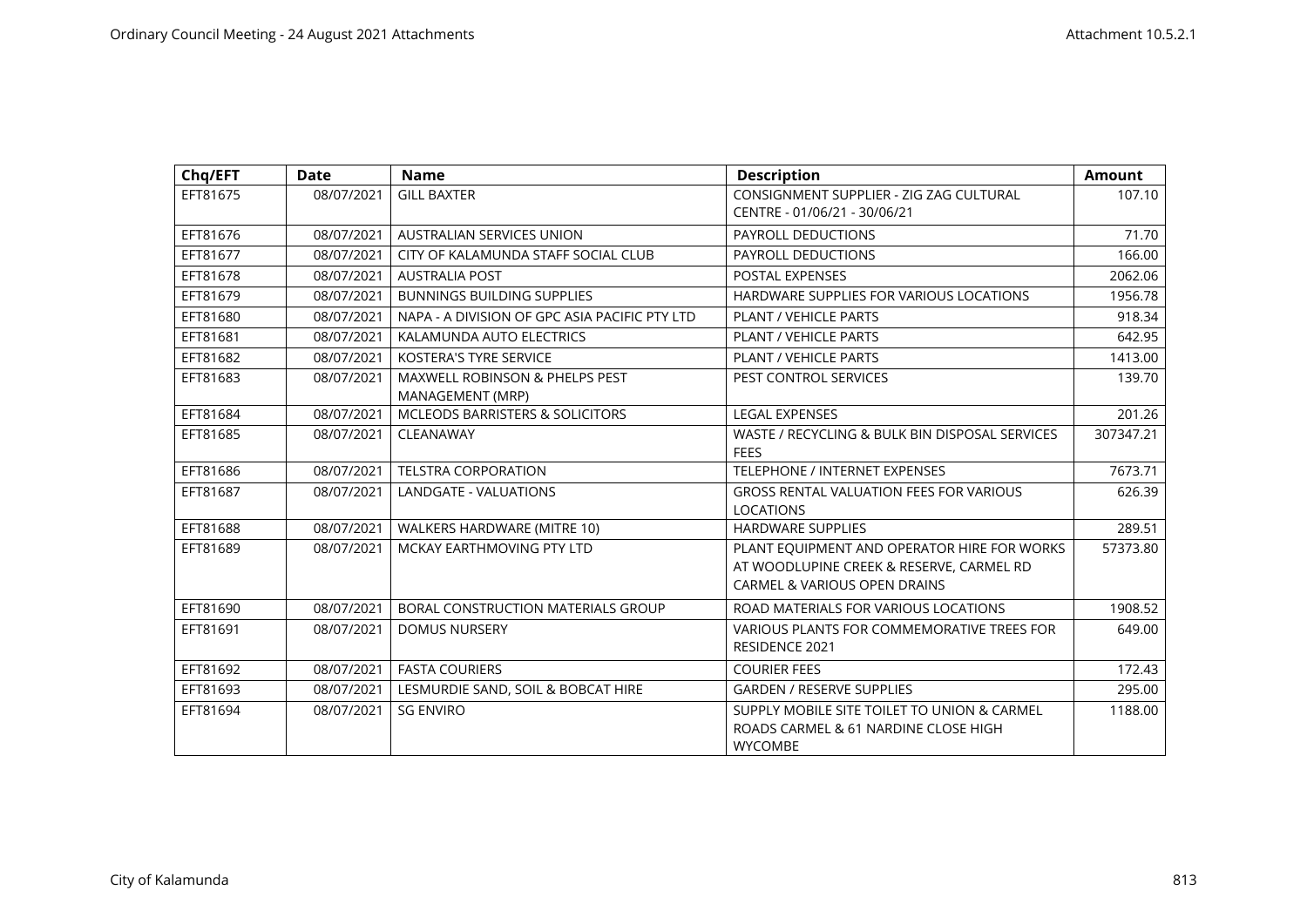| Chq/EFT  | <b>Date</b> | <b>Name</b>                                 | <b>Description</b>                                                                                                                                                                                                                                    | <b>Amount</b> |
|----------|-------------|---------------------------------------------|-------------------------------------------------------------------------------------------------------------------------------------------------------------------------------------------------------------------------------------------------------|---------------|
| EFT81695 | 08/07/2021  | MAJOR MOTORS PTY LTD                        | PLANT / VEHICLE PARTS                                                                                                                                                                                                                                 | 609.05        |
| EFT81696 | 08/07/2021  | <b>ALSCO LINEN SERVICE</b>                  | LINEN HIRE / LAUNDRY SERVICES / CLEANING<br><b>SUPPLIES</b>                                                                                                                                                                                           | 892.36        |
| EFT81697 | 08/07/2021  | <b>BRADOCK PODIATRY SERVICES PTY LTD</b>    | PODIATRY SERVICES AT JACK HEALEY CENTRE                                                                                                                                                                                                               | 935.92        |
| EFT81698 | 08/07/2021  | LINDLEY CONTRACTING                         | 1. PLUMBING REPAIRS / MAINTENANCE FOR VARIOUS<br><b>LOCATIONS</b><br>2. WORKS FOR THE ADDITIONAL FEMAIL<br><b>CHANGEROOMS AT SCOTT RESERVE</b><br>3. DRINKING FOUNTAIN WITH DOG BOWL AT<br>KALAMUNDA COMMUNITY CENTRE                                 | 33236.50      |
| EFT81699 | 08/07/2021  | KALA BOB KATS PTY LTD                       | PLANT EQUIPMENT AND OPERATOR HIRE FOR<br>VARIOUS LOCATIONS INCLUDING SUPPLY & INSTALL<br>BILOCK EXCLUSIVE KEYING SYSTEM TO WOODLUPINE<br><b>COMMUNITY CENTRE</b>                                                                                      | 15917.00      |
| EFT81700 | 08/07/2021  | SYNERGY                                     | <b>POWER CHARGES</b>                                                                                                                                                                                                                                  | 39921.20      |
| EFT81701 | 08/07/2021  | <b>ALINTA ENERGY</b>                        | <b>GAS CHARGES</b>                                                                                                                                                                                                                                    | 137.85        |
| EFT81702 | 08/07/2021  | <b>GRONBEK SECURITY</b>                     | SECURITY KEY SERVICES TO VARIOUS LOCATIONS                                                                                                                                                                                                            | 15465.05      |
| EFT81703 | 08/07/2021  | <b>GRIMES CONTRACTING PTY LTD</b>           | <b>1. CONTRACTOR BUILDING MAINTENANCE FOR</b><br><b>VARIOUS BUILDINGS</b><br>2. INCLUDING REPLACE TIMBER DECKING ON THE<br>FOOTBRIDGE AT YULE BROOK ESTATE<br>3. REPAIR BOLLARDS AT VARIOUS RESERVES<br>4. REPAIR PONY RAILS AT DAVIS PARK MAIDA VALE | 16904.59      |
| EFT81704 | 08/07/2021  | <b>WESTSIDE FIRE SERVICES</b>               | TESTING AND INSPECTION OF FIRE EQUIPMENT /<br><b>SUPPLIES</b>                                                                                                                                                                                         | 583.17        |
| EFT81705 | 08/07/2021  | MILPRO WA (INCORPORATING HILL TOP TROPHIES) | SUPPLY OF NAME BADGES FOR VARIOUS STAFF & 3<br>ENGRAVED STAINLESS STEEL COMMEMORATIVE<br>PLANTING PLAQUES                                                                                                                                             | 954.25        |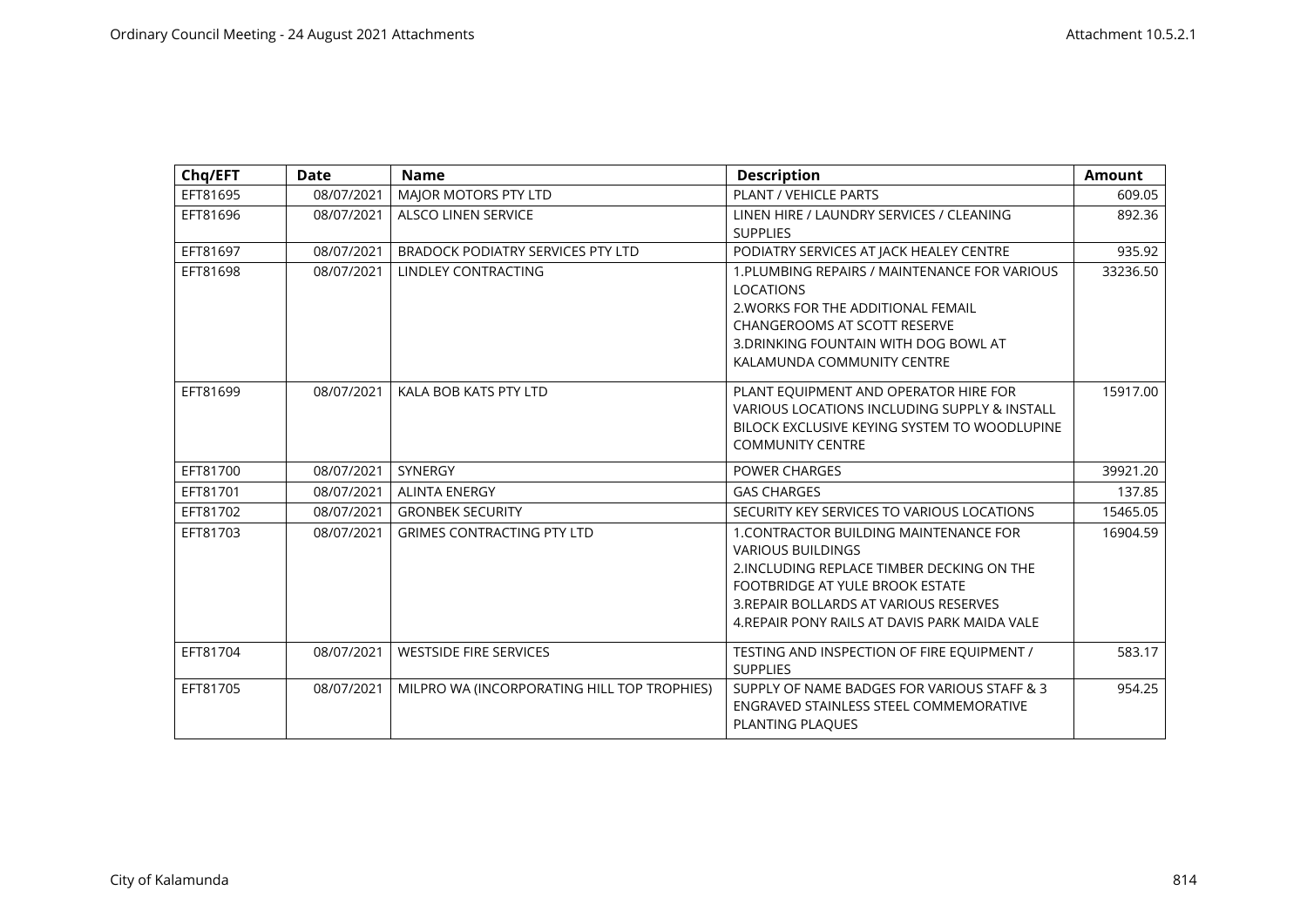| Chq/EFT  | <b>Date</b> | <b>Name</b>                                                          | <b>Description</b>                                                                                                                                | <b>Amount</b> |
|----------|-------------|----------------------------------------------------------------------|---------------------------------------------------------------------------------------------------------------------------------------------------|---------------|
| EFT81706 | 08/07/2021  | <b>LO-GO APPOINTMENTS</b>                                            | HIRE OF TEMPORARY STAFF FOR DEPOT / ADMIN                                                                                                         | 7497.83       |
| EFT81707 | 08/07/2021  | WESTERN AUSTRALIAN TREASURY CORPORATION                              | GOVERNMENT GUARANTEE FEE INVOICE - JUNE 2021                                                                                                      | 26520.35      |
| EFT81708 | 08/07/2021  | EASTERN HILLS SAWS AND MOWERS                                        | PLANT / VEHICLE PARTS                                                                                                                             | 156.60        |
| EFT81709 | 08/07/2021  | AIR LIQUIDE WA PTY LTD                                               | SUPPLY OF GAS CYLINDER REFILLS AND RENTAL FEES                                                                                                    | 95.04         |
| EFT81710 | 08/07/2021  | KALAMUNDA & DISTRICTS HISTORICAL SOCIETY                             | CONSIGNMENT SUPPLIER - ZIG ZAG CULTURAL<br>CENTRE - 01/06/21 - 30/06/21                                                                           | 89.95         |
| EFT81711 | 08/07/2021  | <b>STAGE FX</b>                                                      | TECHNICIAN SERVICES FOR VARIOUS EVENTS                                                                                                            | 3186.50       |
| EFT81712 | 08/07/2021  | OCE CORPORATE PTY LTD - OFFICE CLEANING<br><b>EXPERTS</b>            | CLEANING SERVICES / CONSUMABLES FOR VARIOUS<br><b>LOCATIONS</b>                                                                                   | 39986.64      |
| EFT81713 | 08/07/2021  | EDUCATIONAL ART SUPPLIES COMPANY                                     | SUPPLY & DELIVERY OF VARIOUS GOODS FOR HIGH<br><b>WYCOMBE LIBRARY</b>                                                                             | 209.44        |
| EFT81714 | 08/07/2021  | ST JOHN AMBULANCE AUSTRALIA (WA) INC                                 | SUPPLY OF VARIOUS FIRST AID GOODS FOR<br><b>HARTFIELD PARK RECREATION CENTRE</b>                                                                  | 299.98        |
| EFT81715 | 08/07/2021  | HELEN ARMSTRONG & ASSOCIATES (T/AS WAXING<br><b>LYRICAL CANDLES)</b> | CONSIGNMENT SUPPLIER - ZIG ZAG CULTURAL<br>CENTRE - 01/06/21 - 30/06/21                                                                           | 77.70         |
| EFT81716 | 08/07/2021  | KALAMUNDA PLUMBING                                                   | SUPPLY & INSTALLATION OF DRINKING FOUNTAIN AT<br>PAX HILL RESERVE BRADY ROAD LESMURDIE                                                            | 3280.00       |
| EFT81717 | 08/07/2021  | TOTAL EDEN PTY LTD                                                   | SUPPLY RETICULATION PARTS AND EQUIPMENT AS<br><b>REQUIRED</b>                                                                                     | 400.05        |
| EFT81718 | 08/07/2021  | <b>HAWLEY'S BOBCAT SERVICE</b>                                       | PLANT EQUIPMENT AND OPERATOR HIRE FOR<br><b>VARIOUS LOCATIONS</b>                                                                                 | 6247.53       |
| EFT81719 | 08/07/2021  | LPNLC PTY LTD T/A KELYN TRAINING SERVICES                            | REGISTRATION FOR 1 STAFF TO ATTEND IMPLEMENT<br><b>TRAFFIC MANAGEMENT PLANS</b>                                                                   | 120.00        |
| EFT81720 | 08/07/2021  | DEPARTMENT OF FIRE AND EMERGENCY SERVICES<br>(DFES)                  | 50% COST SHARING FOR THE COMMUNITY FIRE<br>MANAGER FOR THE PERIOD 26/03/21 - 24/06/21 AS<br>PER THE MOU BETWEEN DFES AND THE CITY OF<br>KALAMUNDA | 19696.81      |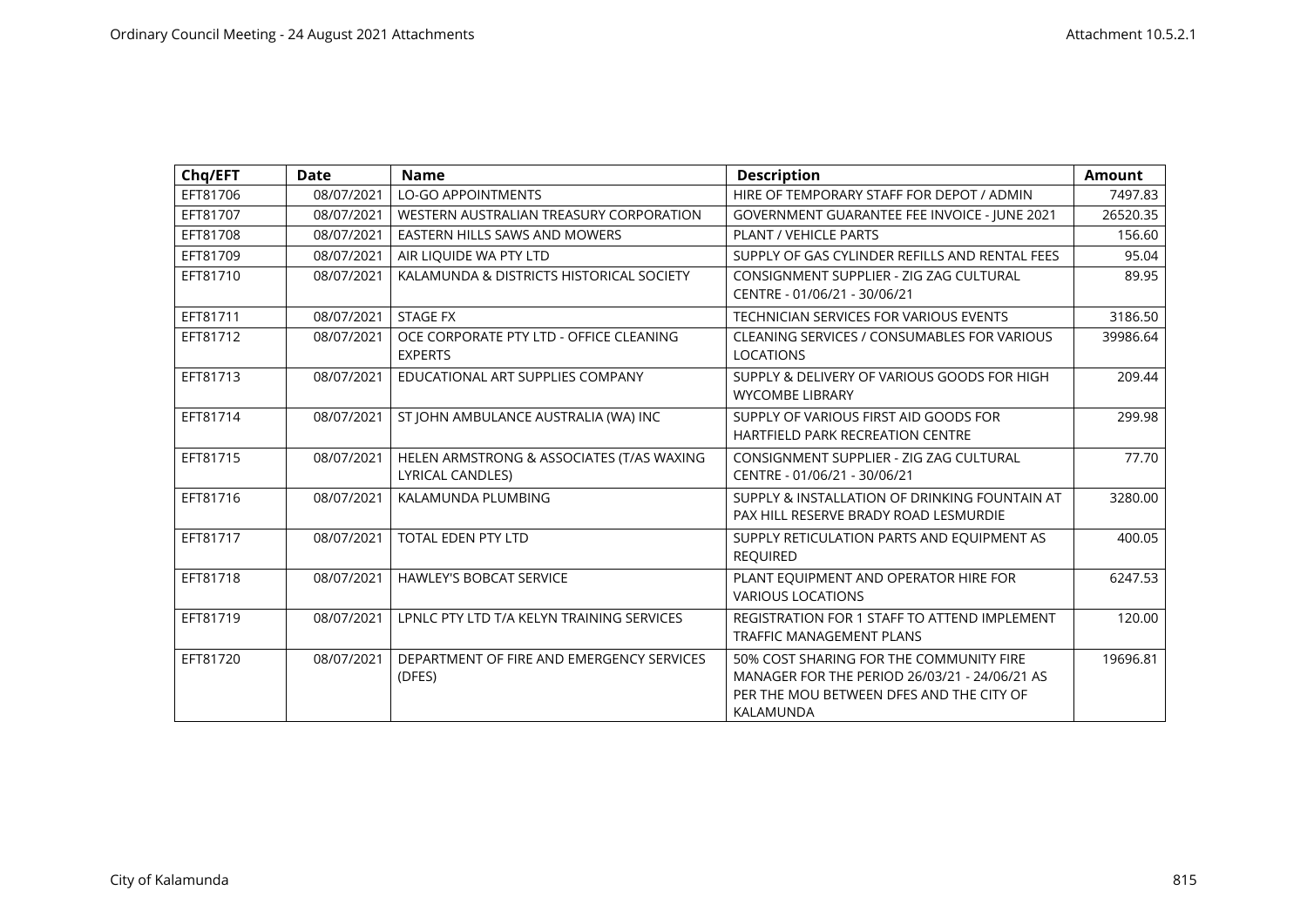| Chq/EFT  | Date       | <b>Name</b>                                                                                  | <b>Description</b>                                                                                              | <b>Amount</b> |
|----------|------------|----------------------------------------------------------------------------------------------|-----------------------------------------------------------------------------------------------------------------|---------------|
| EFT81721 | 08/07/2021 | <b>HILL TOP GROUP PTY</b>                                                                    | <b>CONTRACTOR BUILDING MAINTENANCE FOR WORKS</b><br>AT SCOTT RESERVE                                            | 4982.16       |
| EFT81722 | 08/07/2021 | TALONS HSF PTY LTD T/A TALONS HIGH SECURITY<br><b>FENCING</b>                                | SERVICE AS REQUIRED AND SUPPLY OF PARTS TO<br>REPAIR THE DEPOT GATES AND FENCE                                  | 2750.00       |
| EFT81723 | 08/07/2021 | BUILDING COMMISSION - DEPARTMENT OF MINES,<br><b>INDUSTRY REGULATION &amp; SAFETY</b>        | BUILDING LEVY - JUNE 2021                                                                                       | 20095.26      |
| EFT81724 | 08/07/2021 | INSTITUTE OF PUBLIC WORKS ENGINEERING<br><b>AUSTRALIA WA</b>                                 | REGISTRATION FOR 2 STAFF TO ATTEND IPWEA WA<br><b>CONFERENCE 2021</b>                                           | 2100.00       |
| EFT81725 | 08/07/2021 | HAYS SPECIALIST RECRUITMENT (AUSTRALIA) PTY<br><b>LTD</b>                                    | HIRE OF TEMPORARY STAFF FOR ADMIN / DEPOT                                                                       | 7654.46       |
| EFT81726 | 08/07/2021 | AUTO ONE KALAMUNDA                                                                           | PLANT / VEHICLE PARTS                                                                                           | 160.00        |
| EFT81727 | 08/07/2021 | WEST AUSTRALIAN NEWSPAPERS HOLDINGS LTD                                                      | ZIG ZAG GALLERY EXHIBITION PROMOTION<br><b>ADVERTISING</b>                                                      | 193.40        |
| EFT81728 | 08/07/2021 | MCDOWALL AFFLECK PTY LTD                                                                     | DETAILED DESIGN & DOCUMENTATION FOR<br>DRAINAGE UPGRADES TO STIRK PARK & RAY OWEN<br>SPORTS FIELD REDEVELOPMENT | 14080.00      |
| EFT81729 | 08/07/2021 | NORTH METROPOLITAN TAFE                                                                      | <b>REGISTRATION FOR A STAFF MEMBER FOR</b><br>ENROLMENT - DIPLOMA OF PROJECT MANAGEMENT                         | 838.80        |
| EFT81730 | 08/07/2021 | KANYANA WILDLIFE REHABILITION CENTRE INC                                                     | CONSIGNMENT SUPPLIER - ZIG ZAG CULTURAL<br>CENTRE - 01/06/21 - 30/06/21                                         | 328.80        |
| EFT81731 | 08/07/2021 | IAP2 AUSTRALASIA (INTERNATIONAL ASSOCIATION<br>FOR PUBLIC PARTICIPATION AUSTRALASIA LIMITED) | IAP2A 2021 CORE VALUES AWARDS ENTRY FEES                                                                        | 1402.50       |
| EFT81732 | 08/07/2021 | BIG W (AR W1.C3.U.07)                                                                        | SUPPLY OF VARIOUS GOODS FOR HIGH WYCOMBE<br><b>LIBRARY</b>                                                      | 877.00        |
| EFT81733 | 08/07/2021 | FOOD TECHNOLOGY SERVICES PTY LTD                                                             | HIRE OF TEMPORARY STAFF FOR HEALTH<br><b>DEPARTMENT</b>                                                         | 1910.37       |
| EFT81734 | 08/07/2021 | CASTLEDEX                                                                                    | SUPPLY & DELIVERY OF OFFICE EQUIPMENT FOR<br>KALAMUNDA COMMUNITY CENTRE                                         | 1925.00       |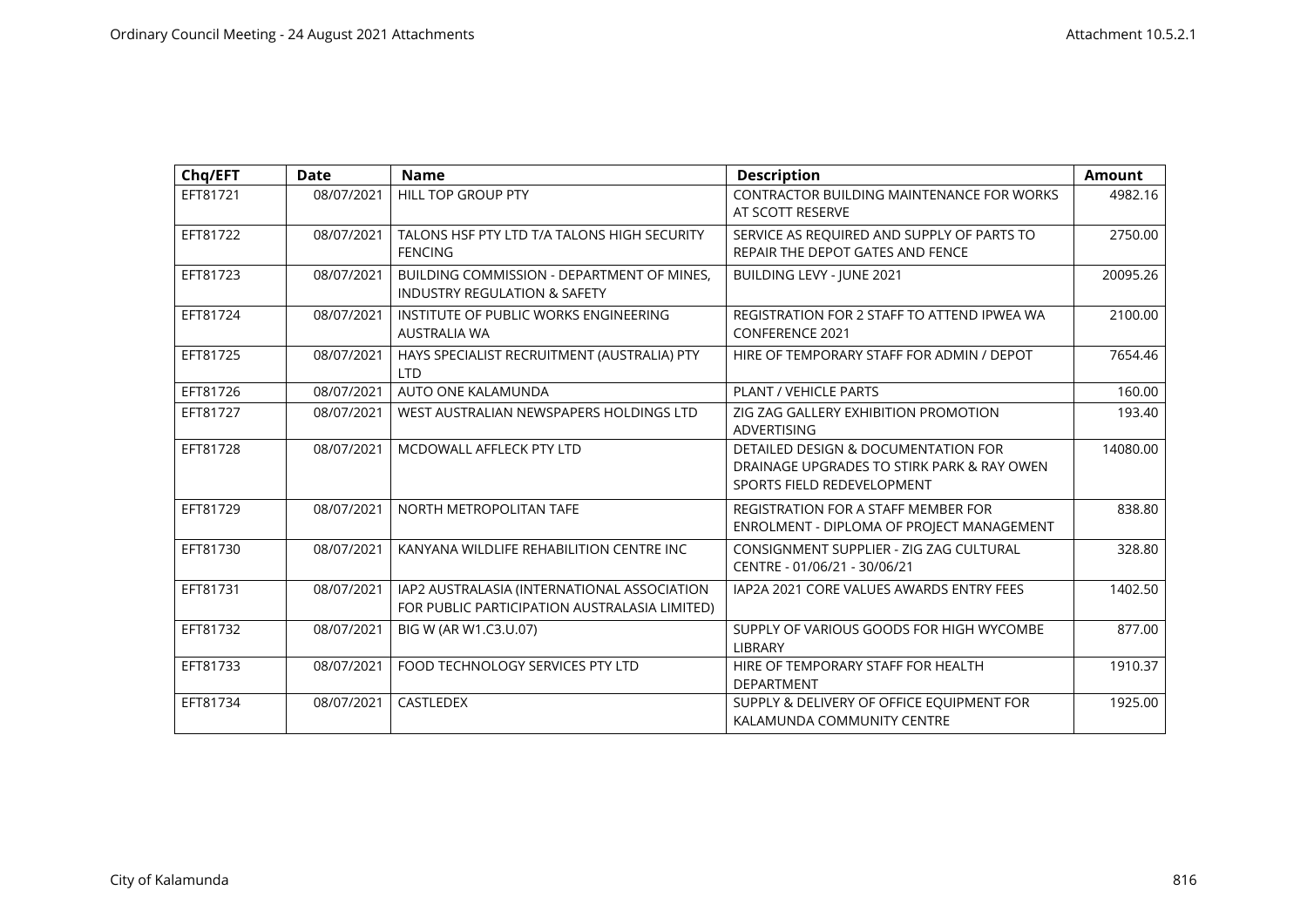| Chq/EFT  | Date       | <b>Name</b>                            | <b>Description</b>                                                                                                            | <b>Amount</b> |
|----------|------------|----------------------------------------|-------------------------------------------------------------------------------------------------------------------------------|---------------|
| EFT81735 | 08/07/2021 | PICKERING BROOK HERITAGE GROUP         | CONSIGNMENT SUPPLIER - ZIG ZAG CULTURAL<br>CENTRE - 01/06/21 - 30/06/21                                                       | 24.50         |
| EFT81736 | 08/07/2021 | <b>STRATAGREEN</b>                     | <b>GARDEN / RESERVE SUPPLIES</b>                                                                                              | 951.28        |
| EFT81737 | 08/07/2021 | OFFICEWORKS SUPERSTORES PTY LTD        | OFFICE SUPPLIES / STATIONERY FOR VARIOUS<br><b>LOCATIONS</b>                                                                  | 991.18        |
| EFT81738 | 08/07/2021 | <b>WOOLWORTHS GROUP LIMITED</b>        | <b>GROCERY SUPPLIES</b>                                                                                                       | 474.34        |
| EFT81739 | 08/07/2021 | FAIRE & CO (FAY VALLI)                 | DEVELOPMENT AND IMPLEMENTATION OF CREATIVE<br>INSTALLATION AT CENTRAL MALL TO COMPLIMENT<br><b>CENTRAL MALL UPGRADE</b>       | 5000.00       |
| EFT81740 | 08/07/2021 | SIMON DRAGICEVICH                      | REIMBURSEMENT OF 5 FOOT REARCAGE PANEL FOR<br>TRAILER HAT WAS DAMAGED ON SITE AT THE<br>WALLISTON TRANSFER STATION - 27/06/21 | 180.00        |
| EFT81741 | 08/07/2021 | <b>EASTERN REGION SECURITY</b>         | SECURITY SERVICES TO VARIOUS LOCATIONS                                                                                        | 5583.06       |
| EFT81742 | 08/07/2021 | <b>GLENDA DAWN CHARLTON (PODIATRY)</b> | PODIATRY SERVICES AT JACK HEALEY CENTRE                                                                                       | 850.84        |
| EFT81743 | 08/07/2021 | <b>EASIFLEET MANAGEMENT</b>            | STAFF CONTRIBUTIONS TO NOVATED LEASES                                                                                         | 6420.01       |
| EFT81744 | 08/07/2021 | PATRICIA ANNE LUCAS                    | PART MEMBERSHIP REFUND                                                                                                        | 31.00         |
| EFT81745 | 08/07/2021 | <b>MARY &amp; NOEL HOFFMAN</b>         | CONSIGNMENT SUPPLIER - ZIG ZAG CULTURAL<br>CENTRE - 01/06/21 - 30/06/21                                                       | 84.00         |
| EFT81746 | 08/07/2021 | <b>TOM CAIRNS</b>                      | CONSIGNMENT SUPPLIER - ZIG ZAG CULTURAL<br>CENTRE - 01/06/21 - 30/06/21                                                       | 2.80          |
| EFT81747 | 08/07/2021 | SHIRLEY SPENCER                        | CONSIGNMENT SUPPLIER - ZIG ZAG CULTURAL<br>CENTRE - 01/06/21 - 30/06/21                                                       | 131.60        |
| EFT81748 | 08/07/2021 | <b>LOUISE BALDOCK</b>                  | <b>KEY &amp; HALL BOND REFUND</b>                                                                                             | 450.00        |
| EFT81749 | 08/07/2021 | <b>ROSE SMART</b>                      | <b>MAINTAIN ROSE BEDS AT VARIOUS LOCATIONS</b>                                                                                | 324.00        |
| EFT81750 | 08/07/2021 | DRAINFLOW SERVICES PTY LTD             | CLEANING / MAINTAINING STORM WATER DRAINS AT<br><b>VARIOUS LOCATIONS</b>                                                      | 12642.30      |
| EFT81751 | 08/07/2021 | <b>ANNE O'LEARY</b>                    | CONSIGNMENT SUPPLIER - ZIG ZAG CULTURAL<br>CENTRE - 01/06/21 - 30/06/21                                                       | 154.00        |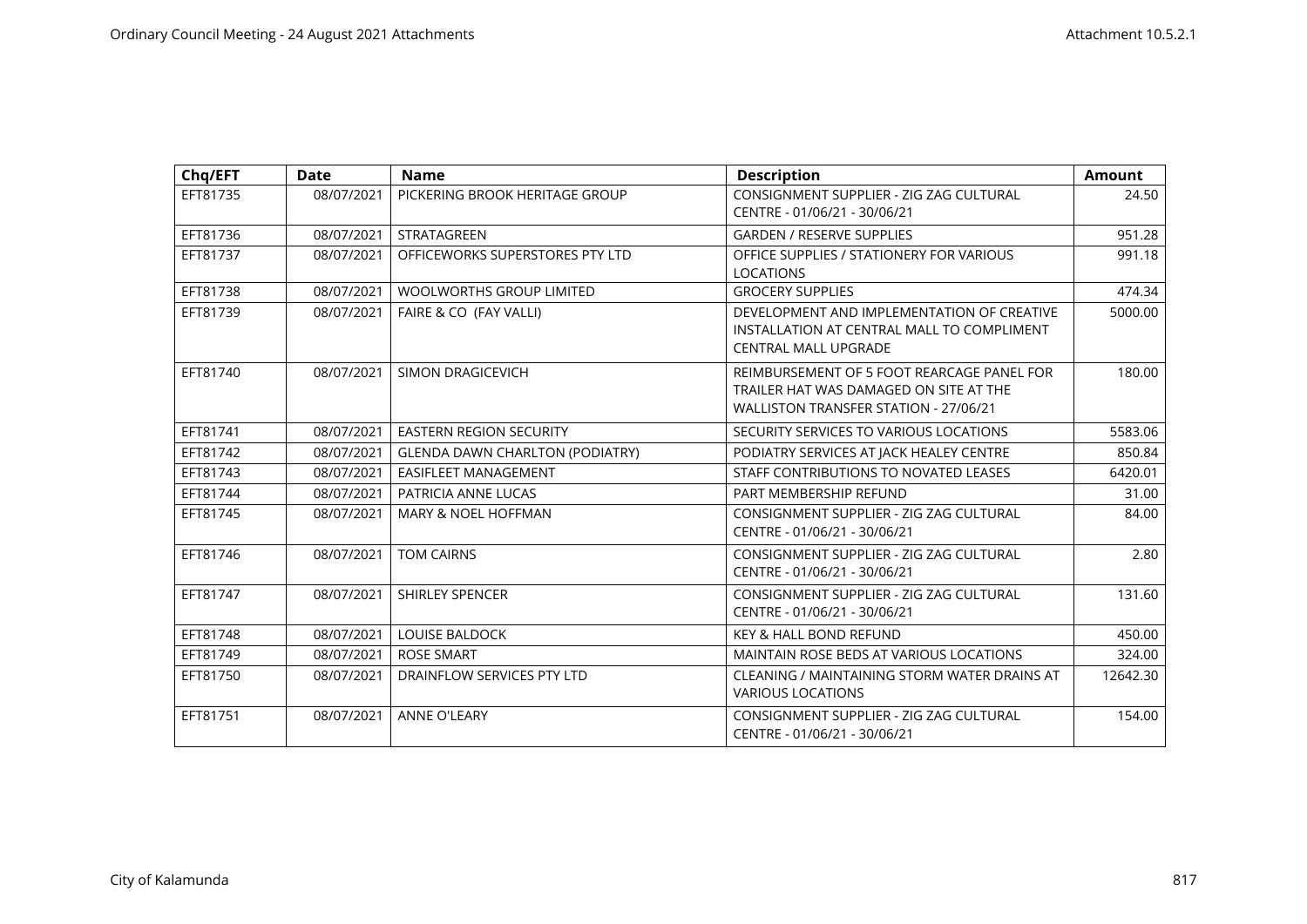| Chq/EFT  | <b>Date</b> | <b>Name</b>                          | <b>Description</b>                                                                                                                     | <b>Amount</b> |
|----------|-------------|--------------------------------------|----------------------------------------------------------------------------------------------------------------------------------------|---------------|
| EFT81752 | 08/07/2021  | MARGARET ANNE BAXTER                 | CONSULTANT SERVICES - DELIVERY OF PUBLIC ART<br><b>MASTERPLAN</b>                                                                      | 5566.00       |
| EFT81753 | 08/07/2021  | CONTRAFLOW                           | TRAFFIC MANAGEMENT FOR VARIOUS LOCATIONS                                                                                               | 290.40        |
| EFT81754 | 08/07/2021  | SAFETY BARRIERS WA PTY LTD           | SUPPLY & INSTALLATION OF W BEAM @ SCOTT<br>RESERVE TO REAR OF NEW TRANSPORTABLE                                                        | 2729.50       |
| EFT81755 | 08/07/2021  | <b>CHRISTINE VITLER</b>              | CONSIGNMENT SUPPLIER - ZIG ZAG CULTURAL<br>CENTRE - 01/06/21 - 30/06/21                                                                | 2.10          |
| EFT81756 | 08/07/2021  | <b>BEAVER TREE SERVICES</b>          | <b>GENERAL TREE SERVICES / UNDER POWERLINES</b><br>PRUNING FOR VARIOUS LOCATIONS                                                       | 212873.03     |
| EFT81757 | 08/07/2021  | WEST-SURE GROUP PTY LTD              | CASH IN TRANSIT - JUNE 2021                                                                                                            | 1537.42       |
| EFT81758 | 08/07/2021  | CLEANAWAY CO PTY LTD (TOX FREE)      | COLLECTION AND DISPOSAL OF CHEMICAL / PAINT<br><b>WASTES</b>                                                                           | 2010.70       |
| EFT81759 | 08/07/2021  | <b>KARIN HOTCHKIN</b>                | CONSIGNMENT SUPPLIER - ZIG ZAG CULTURAL<br>CENTRE - 01/06/21 - 30/06/21                                                                | 14.00         |
| EFT81760 | 08/07/2021  | <b>ALISON MULCAHY</b>                | CONSIGNMENT SUPPLIER - ZIG ZAG CULTURAL<br>CENTRE - 01/06/21 - 30/06/21                                                                | 91.70         |
| EFT81761 | 08/07/2021  | DATA SIGNS PTY LTD                   | DS-LIVE SUBSCRIPTION RENEWL 12 MONTHS 27D11 -<br>27D12 - 27D13 - 27D14                                                                 | 1320.00       |
| EFT81762 | 08/07/2021  | <b>EDWIN DANIEL</b>                  | <b>KEY &amp; HALL BOND REFUND</b>                                                                                                      | 450.00        |
| EFT81763 | 08/07/2021  | SONJA SPEIGHT                        | CONSIGNMENT SUPPLIER - ZIG ZAG CULTURAL<br>CENTRE - 01/06/21 - 30/06/21                                                                | 25.20         |
| EFT81764 | 08/07/2021  | <b>ROBERT G WILLIS</b>               | PROJECT ENGINEERING SUPERVISION &<br>MANAGEMENT FOR THE CONSTRUCTION OF THE<br>ROUNDABOUT AT MAIDA VALE ROAD & ROE<br>HIGHWAY OFF RAMP | 4394.50       |
| EFT81765 | 08/07/2021  | <b>WILD BY NATURE</b>                | PROGRESS PAYMENT 1 - KALAMUNDA COMMUNITY<br><b>CENTRE - PUBLIC ART COMMISSION</b>                                                      | 11000.00      |
| EFT81766 | 08/07/2021  | CLAIRE O'NEILL - CLAIRE'S EMBROIDERY | CONSIGNMENT SUPPLIER - ZIG ZAG CULTURAL<br>CENTRE - 01/06/21 - 30/06/21                                                                | 79.80         |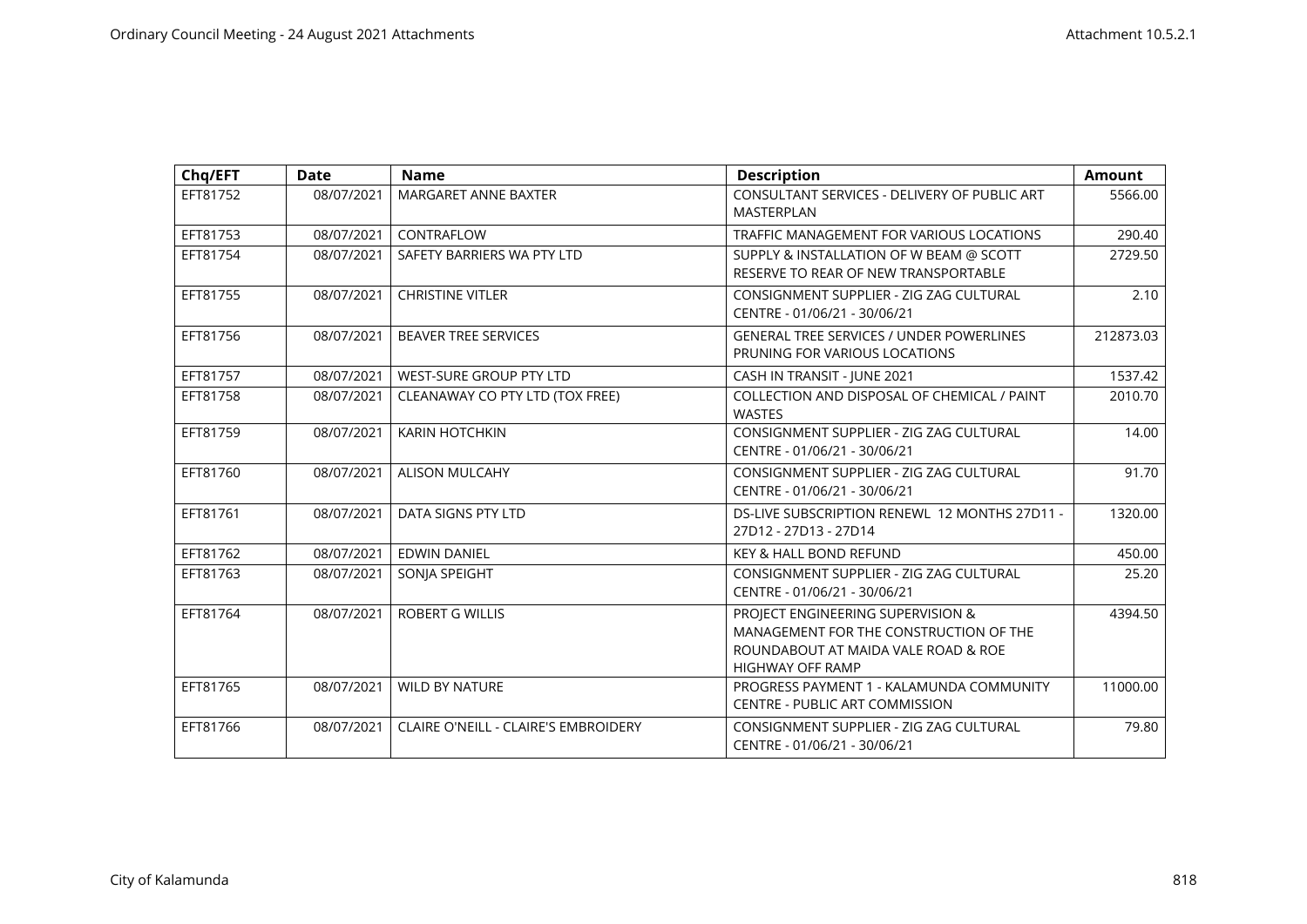| Chq/EFT  | Date       | <b>Name</b>                              | <b>Description</b>                                                                       | <b>Amount</b> |
|----------|------------|------------------------------------------|------------------------------------------------------------------------------------------|---------------|
| EFT81767 | 08/07/2021 | PERTH SPECIAL CHILDREN'S CHRISTMAS PARTY | ADVERTISING SPONSORSHIP SUPPORT FOR THE<br>SPECIAL CHILDREN'S CHRISTMAS PARTY            | 1400.00       |
| EFT81768 | 08/07/2021 | PETER FALCONER                           | CONSIGNMENT SUPPLIER - ZIG ZAG CULTURAL<br>CENTRE - 01/06/21 - 30/06/21                  | 4.20          |
| EFT81769 | 08/07/2021 | <b>IANICE PITTMAN</b>                    | CONSIGNMENT SUPPLIER - ZIG ZAG CULTURAL<br>CENTRE - 01/06/21 - 30/06/21                  | 3.85          |
| EFT81770 | 08/07/2021 | SAFE T CARD AUSTRALIA PTY LTD            | MONTHLY MONITORING CHARGES FOR VARIOUS<br><b>LOCATIONS</b>                               | 132.00        |
| EFT81771 | 08/07/2021 | <b>MARY FORWARD</b>                      | CONSIGNMENT SUPPLIER - ZIG ZAG CULTURAL<br>CENTRE - 01/06/21 - 30/06/21                  | 32.55         |
| EFT81772 | 08/07/2021 | PERTH BRAKE PARTS                        | <b>PLANT / VEHICLE PARTS</b>                                                             | 134.00        |
| EFT81773 | 08/07/2021 | <b>BANG THE TABLE</b>                    | ANNUAL LICENCE - ENGAGEMENT PLATFORM FOR<br>COMMUNITY CONSULTS ETC - 01/07/21 - 30/06/22 | 25300.00      |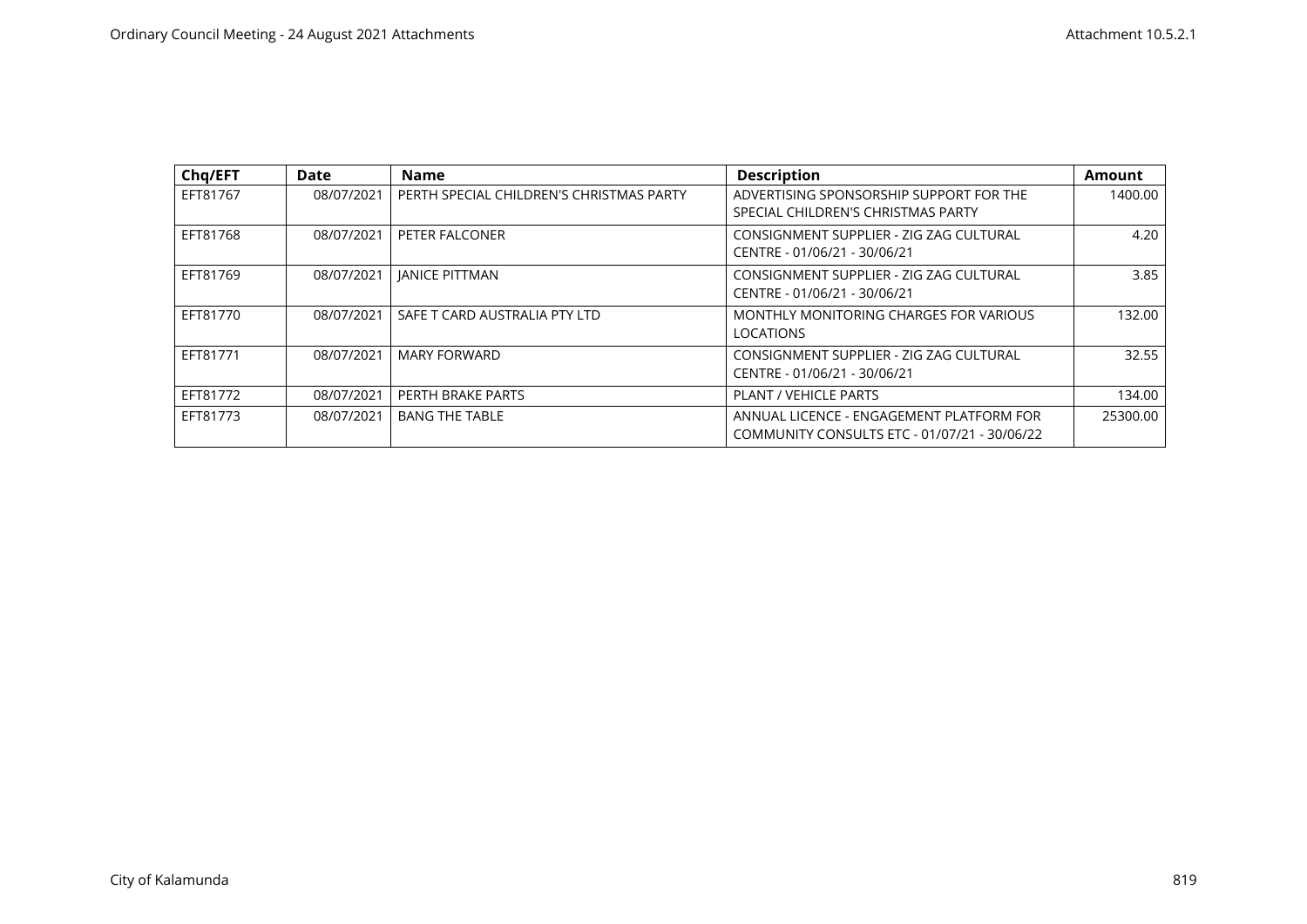| Chq/EFT  | <b>Date</b> | <b>Name</b>                     | <b>Description</b>                                                                                                                                                                                                                                                                                                                                                                                                                                                                                                                                                                                                                                                                                                                                                                                                                                                          | <b>Amount</b> |
|----------|-------------|---------------------------------|-----------------------------------------------------------------------------------------------------------------------------------------------------------------------------------------------------------------------------------------------------------------------------------------------------------------------------------------------------------------------------------------------------------------------------------------------------------------------------------------------------------------------------------------------------------------------------------------------------------------------------------------------------------------------------------------------------------------------------------------------------------------------------------------------------------------------------------------------------------------------------|---------------|
| EFT81774 | 08/07/2021  | KALAMUNDA ELECTRICS             | 1. ELECTRICAL REPAIRS / MAINTENANCE FOR VARIOUS<br><b>LOCATIONS</b><br>2. SUPPLY & INSTALL UNDERGROUND SUBMAINS AT<br>RAY OWEN WATER TANK CUBICLE<br>3. SUPPLY & INSTALL ELECTRICAL &<br>COMMUNICATIONS CONDUITS AT WALLISTON<br><b>TRANSFER STATION</b><br>4. INSTALL NEW ELECTRICAL SMSB, CONDUITS &<br>ELECTRICAL PITS FOR POWER UPGRADES AT<br><b>HARTFIELD PARK</b><br>5. REPAIR WORKS AT THE SOLAR POWERED STREET<br>LIGHTING IN WATTLE GROVE<br>6. CARRY OUT COMPLIANCE TESTING AT VARIOUS<br><b>LOCATIONS &amp; REPAIRS</b><br>7. SUPPLY NEW PANEL LIGHTS FOR HIGH WYCOMBE<br><b>RECREATION CENTRE</b><br>8. SUPPLY & INSTALLATION OF LIGHT TOWER AT<br><b>FLEMMING RESERVE</b><br>9. INSTALL NEW LIGHTING AT OPERATIONS CENTRE<br>10. REMOVAL OF EXISTING RUSTED LIGHT & INSTALL<br>NEW LED LIGHT<br>11. SUPPLY & INSTALL NEW METER AT KALAMUNDA<br><b>LIBRARY</b> | 144496.97     |
| EFT81775 | 08/07/2021  | THE ARTFUL FLOWE - FELICIA LOWE | CONSIGNMENT SUPPLIER - ZIG ZAG CULTURAL<br>CENTRE - 01/06/21 - 30/06/21                                                                                                                                                                                                                                                                                                                                                                                                                                                                                                                                                                                                                                                                                                                                                                                                     | 106.05        |
| EFT81776 | 08/07/2021  | AAAC TOWING PTY LTD             | <b>TOWING SERVICES FEES</b>                                                                                                                                                                                                                                                                                                                                                                                                                                                                                                                                                                                                                                                                                                                                                                                                                                                 | 165.00        |
| EFT81777 | 08/07/2021  | SAVILLS VALUATIONS PTY LTD      | VALUATIONS OF KALAMUNDA SUPER BLOCK AT 35<br>EDINBURGH ROAD & 6 ANDERSON ROAD<br><b>FORRESTFIELD</b>                                                                                                                                                                                                                                                                                                                                                                                                                                                                                                                                                                                                                                                                                                                                                                        | 10175.00      |
| EFT81778 | 08/07/2021  | PHILIP SWAIN                    | ENVIRONMENTAL HEALTH OFFICER SERVICES -<br>PERIOD 21/06/21 - 30/06/21                                                                                                                                                                                                                                                                                                                                                                                                                                                                                                                                                                                                                                                                                                                                                                                                       | 4567.50       |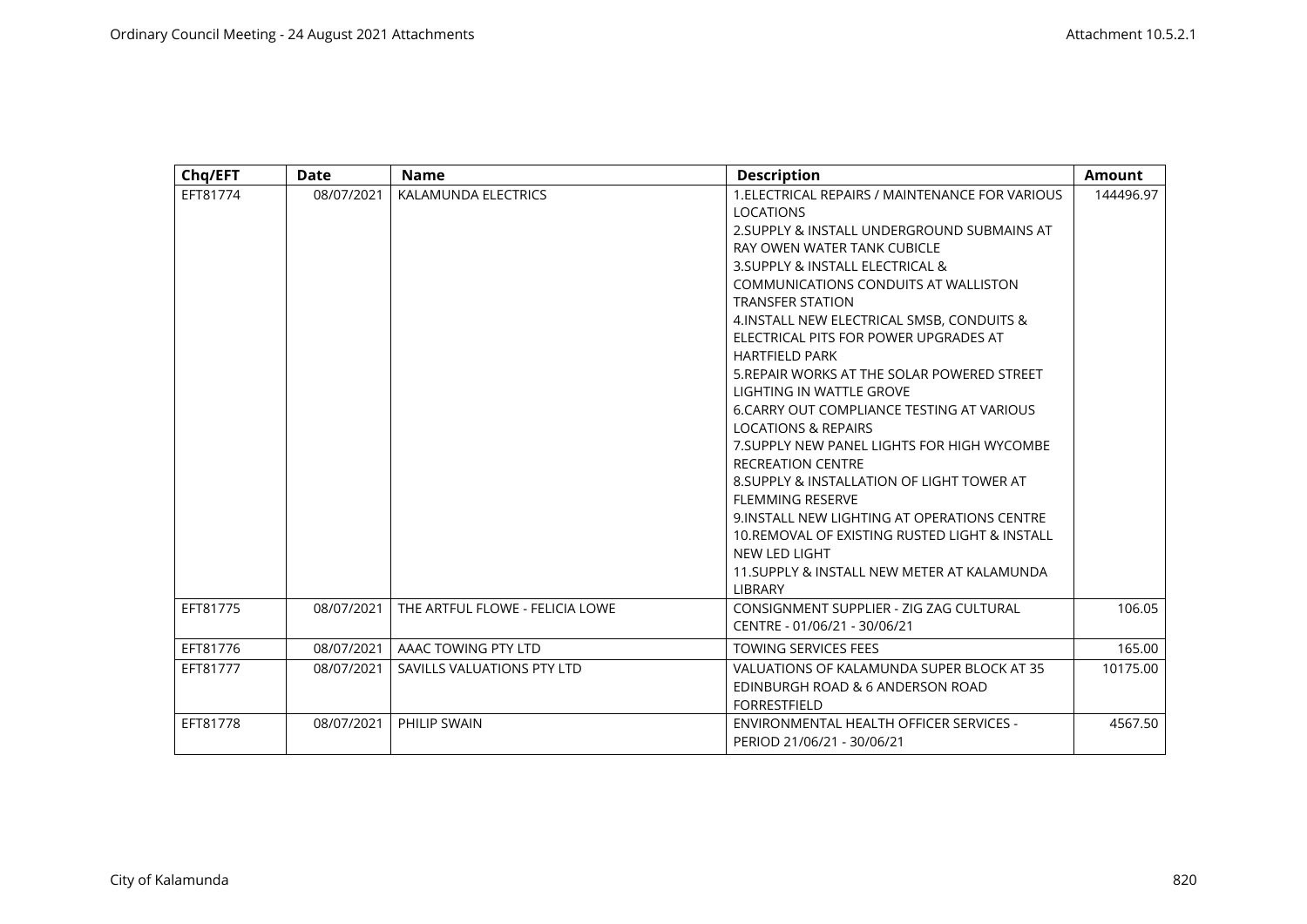| Chq/EFT  | <b>Date</b> | <b>Name</b>                                                                 | <b>Description</b>                                                                                                                                                                                                         | <b>Amount</b> |
|----------|-------------|-----------------------------------------------------------------------------|----------------------------------------------------------------------------------------------------------------------------------------------------------------------------------------------------------------------------|---------------|
| EFT81779 | 08/07/2021  | JAYE SHAREE HICKS                                                           | CONSIGNMENT SUPPLIER - ZIG ZAG CULTURAL<br>CENTRE - 01/06/21 - 30/06/21                                                                                                                                                    | 10.50         |
| EFT81780 | 08/07/2021  | DMC CLEANING                                                                | CLEANING SERVICES / CONSUMABLES AT SCOTT<br><b>RESERVE CRICKET CLUB</b>                                                                                                                                                    | 275.00        |
| EFT81781 | 08/07/2021  | ASHIAD PTY LTD T/A CUROST MILK SUPPLY                                       | MILK SUPPLY FOR ADMINISTRATION CENTRE AND<br><b>OPERATIONS CENTRE</b>                                                                                                                                                      | 346.50        |
| EFT81782 | 08/07/2021  | <b>HAS EARTHMOVING</b>                                                      | 1. SUPPLY AND CONSTRUCTION OF NEW KERB AND<br>DRAINAGE AT RIDGE HILL ROAD GOOSEBERRY HILL<br>FROM THE ZIG ZAG TO JOHN FARRANT DRIVE<br>2. PROGRESS CLAIM 1 FOR WORKS AT MAIDA VALE<br>ROAD/ROE HIGHWAY OFF RAMP ROUNDABOUT | 189061.16     |
| EFT81783 | 08/07/2021  | <b>ENVIRO PIPES PTY LTD</b>                                                 | SUPPLY OF PIPES FOR VARIOUS LOCATIONS                                                                                                                                                                                      | 36926.12      |
| EFT81784 | 08/07/2021  | <b>MAVIS PASKULICH</b>                                                      | CONSIGNMENT SUPPLIER - ZIG ZAG CULTURAL<br>CENTRE - 01/06/21 - 30/06/21                                                                                                                                                    | 98.00         |
| EFT81785 | 08/07/2021  | NICHOLAS ROUND                                                              | REIMBURSEMENT OF COSTS RELATING TO SHANDY -<br><b>GRAFFITI WORKING DOG</b>                                                                                                                                                 | 217.00        |
| EFT81786 | 08/07/2021  | EOUIFAX AUSTRALASIA CREDIT RATINGS PTY LTD<br>(CORPORATE SCORECARD PTY) LTD | INDEPENDENT FINANCIAL AND PERFORMANCE<br>ASSESSMENT FOR VARIOUS COMPANIES                                                                                                                                                  | 1471.80       |
| EFT81787 | 08/07/2021  | SPARKS REFRIGERATION AND AIRCONDITIONING                                    | DEGASSING OF FRIDGES, FREEZERS AND AIR<br>CONDITIONERS AT WALLISTON TRANSFER STATION                                                                                                                                       | 1047.20       |
| EFT81788 | 08/07/2021  | OFF PEN PUBLISHING - BETH BAKER                                             | CONSIGNMENT SUPPLIER - ZIG ZAG CULTURAL<br>CENTRE - 01/06/21 - 30/06/21                                                                                                                                                    | 43.40         |
| EFT81789 | 08/07/2021  | <b>BALLIGART - HELEN LOCK</b>                                               | CONSIGNMENT SUPPLIER - ZIG ZAG CULTURAL<br>CENTRE - 01/06/21 - 30/06/21                                                                                                                                                    | 85.75         |
| EFT81790 | 08/07/2021  | <b>FLEETCARE PTY LTD</b>                                                    | STAFF CONTRIBUTIONS TO NOVATED LEASES                                                                                                                                                                                      | 9027.05       |
| EFT81791 | 08/07/2021  | ZIRCODATA PTY LTD                                                           | MONTHLY OFFSITE STORAGE FEES - PERIOD 26/03/21<br>$-25/04/21$                                                                                                                                                              | 727.44        |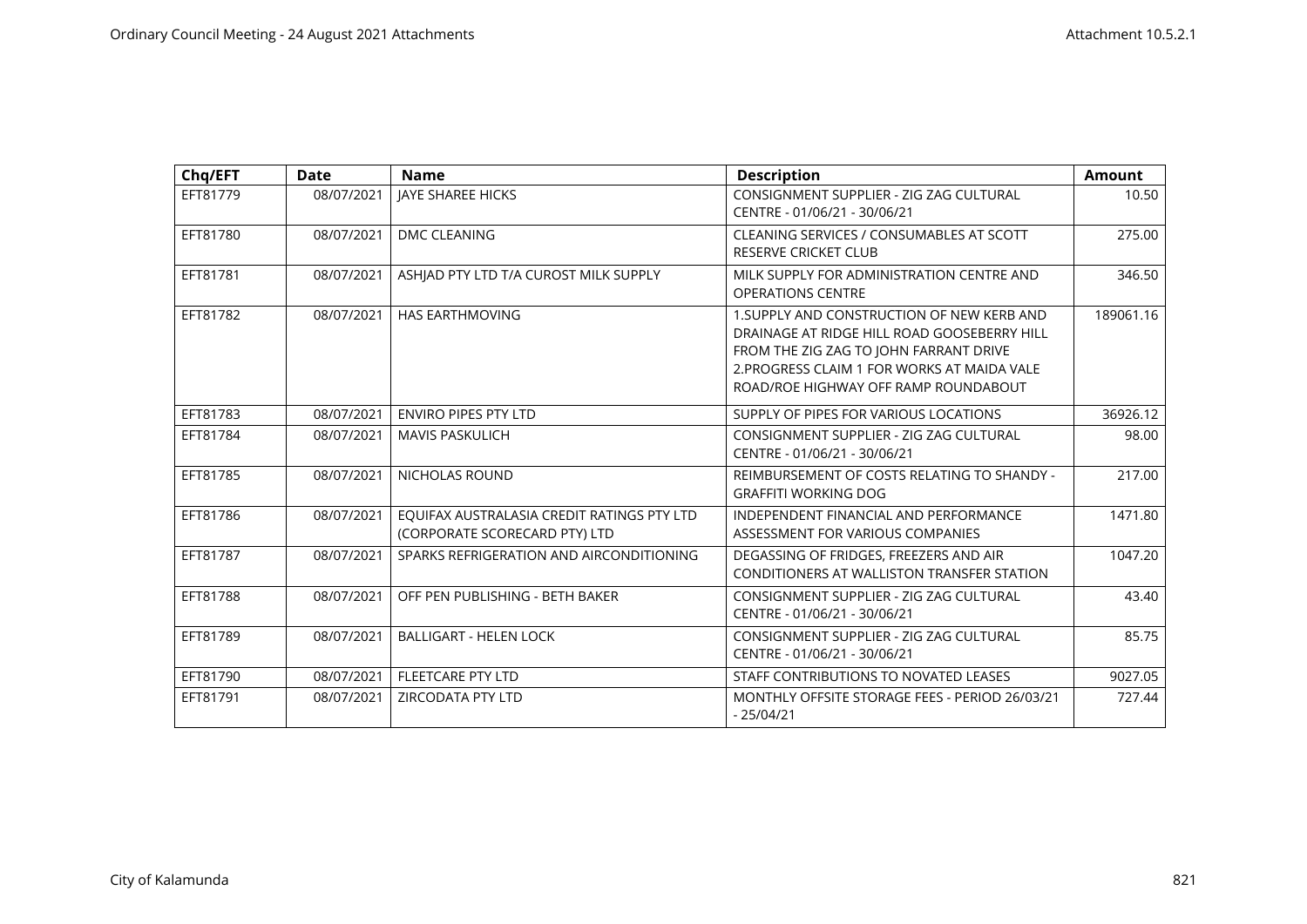| Chq/EFT  | <b>Date</b> | <b>Name</b>                                                      | <b>Description</b>                                                                                    | <b>Amount</b> |
|----------|-------------|------------------------------------------------------------------|-------------------------------------------------------------------------------------------------------|---------------|
| EFT81792 | 08/07/2021  | QUENDA DESIGNS                                                   | DESIGN & PRINT FLAG BANNERS FOR VARIOUS<br><b>LOCATIONS</b>                                           | 1341.78       |
| EFT81793 | 08/07/2021  | PETER WEBB                                                       | CONSIGNMENT SUPPLIER - ZIG ZAG CULTURAL<br>CENTRE - 01/06/21 - 30/06/21                               | 17.50         |
| EFT81794 | 08/07/2021  | <b>BRENDAS CLAY CRAFT</b>                                        | CONSIGNMENT SUPPLIER - ZIG ZAG CULTURAL<br>CENTRE - 01/06/21 - 30/06/21                               | 10.50         |
| EFT81795 | 08/07/2021  | <b>IRENE YOUNG</b>                                               | CONSIGNMENT SUPPLIER - ZIG ZAG CULTURAL<br>CENTRE - 01/06/21 - 30/06/21                               | 30.80         |
| EFT81796 | 08/07/2021  | <b>OIS PACKAGING</b>                                             | SUPPLY & DELIVERY OF CARRY BAGS FOR ZZCC                                                              | 202.99        |
| EFT81797 | 08/07/2021  | AMAZING CLEAN BLINDS LESMURDIE                                   | WINDOW BLIND CLEANING REPAIRS AND<br>REPLACEMENT SERVICES AT FIRS IN FORRESTFIELD                     | 1060.00       |
| EFT81798 | 08/07/2021  | NICKY WINTER - KASZAZZ IN KALAMUNDA                              | CONSIGNMENT SUPPLIER - ZIG ZAG CULTURAL<br>CENTRE - 01/06/21 - 30/06/21                               | 12.18         |
| EFT81799 | 08/07/2021  | OLIS WURLD (OLIVER GENDALL)                                      | YOUTH WEEK WA EVENT THE GREAT HULLS HUNT"<br>YOUTH BUSKING PERFORMANCE"                               | 40.00         |
| EFT81800 | 08/07/2021  | <b>HERB &amp; ESSENCE</b>                                        | CONSIGNMENT SUPPLIER - ZIG ZAG CULTURAL<br>CENTRE - 01/06/21 - 30/06/21                               | 70.00         |
| EFT81801 | 08/07/2021  | AUS CHILL TECHNICAL SERVICES PTY LTD                             | SUPPLY AIR CONDITIONING REPAIRS AND<br>INSTALLATION TO VARIOUS LOCATIONS                              | 7297.40       |
| EFT81802 | 08/07/2021  | NEARMAP AUSTRALIA PTY LTD                                        | ADVANTAGE LGA TIER 1 - ANNUAL LICENCE RENEWAL<br>- PERIOD 01/07/21 - 30/06/22                         | 16500.00      |
| EFT81803 | 08/07/2021  | SPICK AND SPAN COMMERCIAL PROPERTY<br><b>MAINTENANCE PTY LTD</b> | CLEANING SERVICES & CONSUMABLES FOR VARIOUS<br><b>LOCATIONS</b>                                       | 12378.75      |
| EFT81804 | 08/07/2021  | <b>ENTIRE FIRE MANAGEMENT</b>                                    | FIREBREAK MAINTENANCE AT KALAMUNDA PISTOL<br>CLUB & DRAIN CONSTRUCTION AT JORGENSEN PARK<br>KALAMUNDA | 38115.00      |
| EFT81805 | 08/07/2021  | <b>SALLY EDMONDS ART</b>                                         | CONSIGNMENT SUPPLIER - ZIG ZAG CULTURAL<br>CENTRE - 01/06/21 - 30/06/21                               | 39.20         |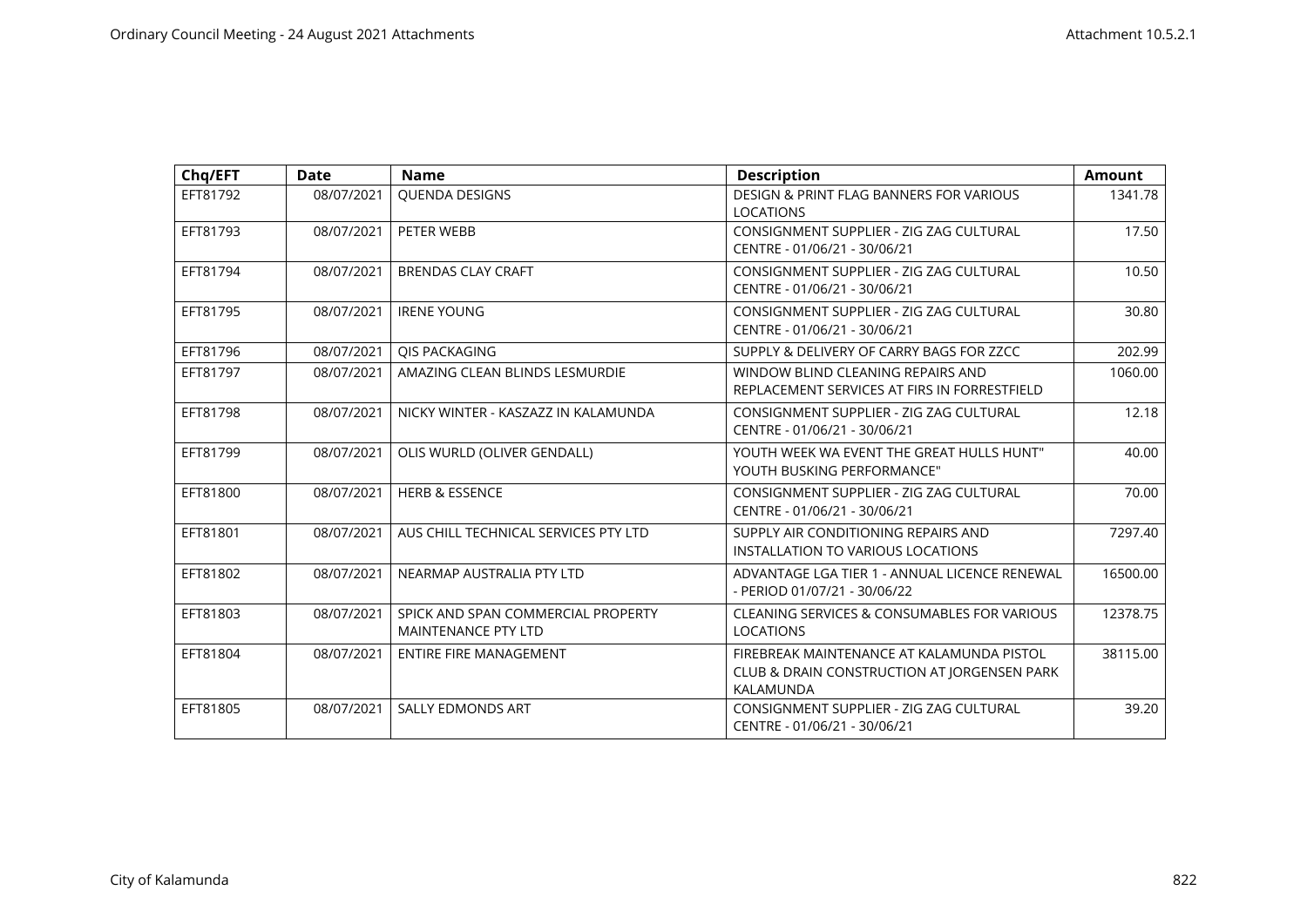| Chq/EFT  | <b>Date</b> | <b>Name</b>                               | <b>Description</b>                                                                                                                                                                                                           | <b>Amount</b> |
|----------|-------------|-------------------------------------------|------------------------------------------------------------------------------------------------------------------------------------------------------------------------------------------------------------------------------|---------------|
| EFT81806 | 08/07/2021  | TERRI HILL T/A ABLAZE GLASS STUDIO        | CONSIGNMENT SUPPLIER - ZIG ZAG CULTURAL<br>CENTRE - 01/06/21 - 30/06/21                                                                                                                                                      | 122.50        |
| EFT81807 | 08/07/2021  | DOWSING GROUP PTY LTD                     | SUPPLY & LAY CONCRETE PATHWAYS, MAINTENANCE<br>& MISC WORKS AT VARIOUS LOCATIONS                                                                                                                                             | 32259.04      |
| EFT81808 | 08/07/2021  | <b>WESTERN TREE RECYCLERS</b>             | <b>GREEN WASTE PROCESSING SERVICES AT WALLISTON</b><br><b>TRANSFER STATION</b>                                                                                                                                               | 13376.00      |
| EFT81809 | 08/07/2021  | <b>COMPLETE APPROVALS</b>                 | <b>BUILDING APPLICATION FEE REFUND - APPLICATION</b><br><b>CANCELLED BY BUILDER</b>                                                                                                                                          | 166.65        |
| EFT81810 | 08/07/2021  | <b>2TONE AUTO DETAILING</b>               | CLEANING AND DETAILING OF CITY'S VEHICLES AS<br><b>REQUIRED</b>                                                                                                                                                              | 140.00        |
| EFT81811 | 08/07/2021  | SYLVANA DOUGLAS                           | CONSIGNMENT SUPPLIER - ZIG ZAG CULTURAL<br>CENTRE - 01/06/21 - 30/06/21                                                                                                                                                      | 5.60          |
| EFT81812 | 08/07/2021  | <b>EXTREME MARQUEES PTY LTD</b>           | DO166483 HIGH PRESSURE EMX ALPHA MARQUEE<br>RANGE - BRONZE ARTWORK PACKAGE                                                                                                                                                   | 3486.80       |
| EFT81813 | 08/07/2021  | A PROUD LANDMARK PTY LTD                  | 1. CARRY OUT STREET TREE MAINTENANCE VIA<br>ANNUAL PLANTING PROGRAM<br>2. SUPPLY & INSTALL SOFTFALL & PINE BULK MULCH<br>AT MELOWAY DRIVE, MAIDA VALE<br>3. WORKS COMPLETED AT HIGH WYCOMBE<br><b>COMMUNITY CENTRE ENTRY</b> | 14686.10      |
| EFT81814 | 08/07/2021  | SERPENTINE SPRING WATER                   | SPRING WATER SUPPLIES FOR ZIG ZAG CULTURAL<br><b>CENTRE</b>                                                                                                                                                                  | 31.50         |
| EFT81815 | 08/07/2021  | STABILISED PAVEMENTS OF AUSTRALIA PTY LTD | ABERNETHY ROAD UPGRADE WORKS                                                                                                                                                                                                 | 543738.49     |
| EFT81816 | 08/07/2021  | <b>MAHARI</b>                             | CONSIGNMENT SUPPLIER - ZIG ZAG CULTURAL<br>CENTRE - 01/06/21 - 30/06/21                                                                                                                                                      | 43.40         |
| EFT81817 | 08/07/2021  | TYRE STORAGE AND RECOVERY WA (TSR WA)     | COLLECTION AND RECYCLING OF TYRES FROM<br><b>WALLISTON TRANSFER STATION</b>                                                                                                                                                  | 1563.78       |
| EFT81818 | 08/07/2021  | <b>STUDIO SHEVA</b>                       | CONSIGNMENT SUPPLIER - ZIG ZAG CULTURAL<br>CENTRE - 01/06/21 - 30/06/21                                                                                                                                                      | 18.20         |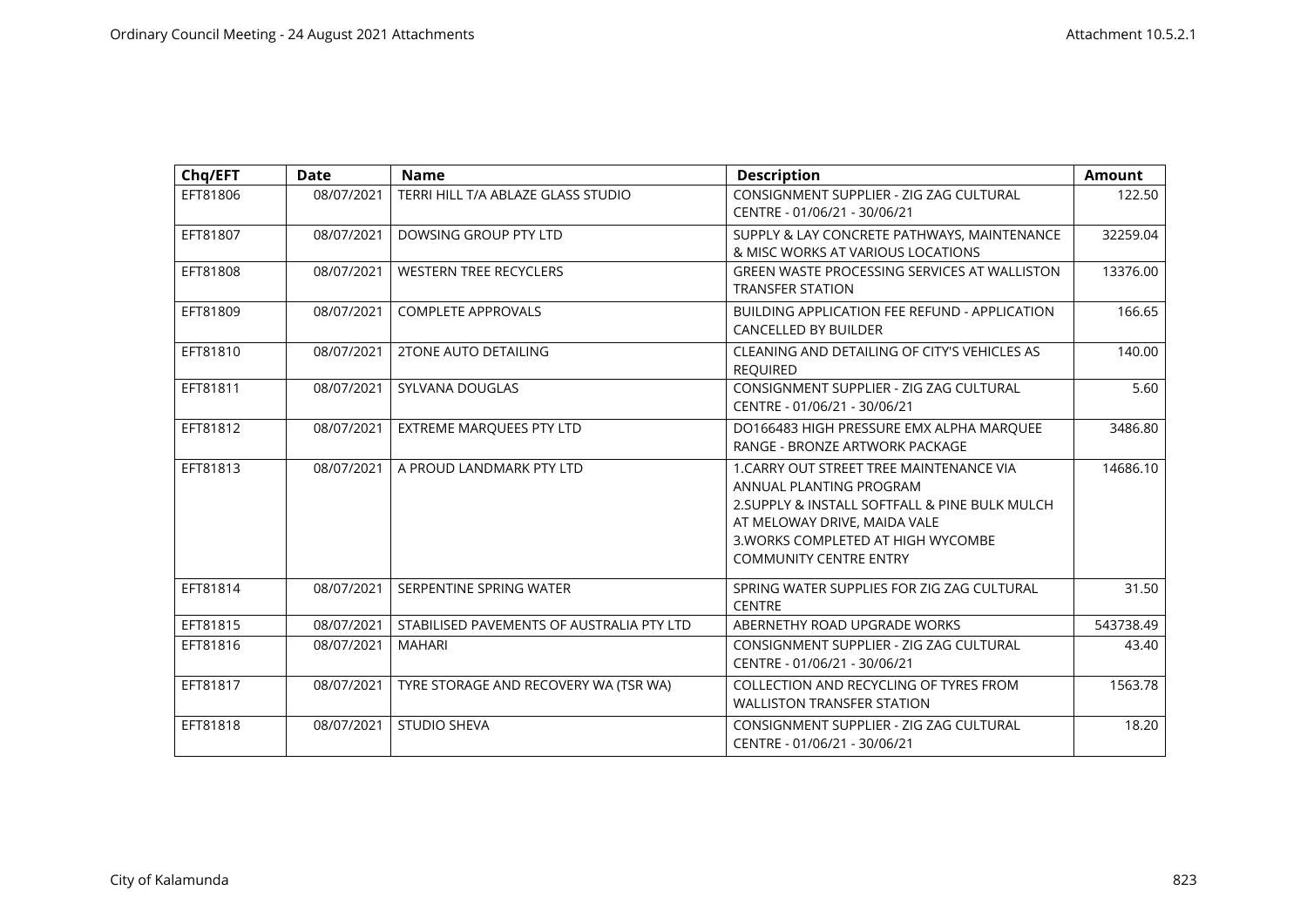| Chq/EFT  | <b>Date</b> | <b>Name</b>                                | <b>Description</b>                                                                                                                                               | <b>Amount</b> |
|----------|-------------|--------------------------------------------|------------------------------------------------------------------------------------------------------------------------------------------------------------------|---------------|
| EFT81819 | 08/07/2021  | PAULINE NICE PHOTOGRAPHY                   | CONSIGNMENT SUPPLIER - ZIG ZAG CULTURAL<br>CENTRE - 01/06/21 - 30/06/21                                                                                          | 30.80         |
| EFT81820 | 08/07/2021  | <b>HILLS MOTO &amp; MOWERS WA</b>          | <b>PLANT / VEHICLE PARTS</b>                                                                                                                                     | 45.00         |
| EFT81821 | 08/07/2021  | SARAH CARLTON ART                          | CONSIGNMENT SUPPLIER - ZIG ZAG CULTURAL<br>CENTRE - 01/06/21 - 30/06/21                                                                                          | 4.20          |
| EFT81822 | 08/07/2021  | AUSSIE BROADBAND ENTERPRISE PTY LTD        | NBN SERVICE FOR HIGH WYCOMBE LIBRARY -<br>21/06/21 - 20/07/21                                                                                                    | 109.00        |
| EFT81823 | 08/07/2021  | <b>MERISSA JOHNSON</b>                     | <b>KEY &amp; HALL BOND REFUND</b>                                                                                                                                | 250.00        |
| EFT81824 | 08/07/2021  | <b>JOB DONE TREES</b>                      | SUPPLY AND DELIVER MULCH TO JORGENSEN PARK<br>AND FRUIT TREE RESERVE                                                                                             | 1760.00       |
| EFT81825 | 08/07/2021  | <b>CLARE JOHNSTON</b>                      | CONSIGNMENT SUPPLIER - ZIG ZAG CULTURAL<br>CENTRE - 01/06/21 - 30/06/21                                                                                          | 55.30         |
| EFT81826 | 08/07/2021  | <b>GLOBAL GUMNUTS &amp; NURSERY</b>        | CONSIGNMENT SUPPLIER - ZIG ZAG CULTURAL<br>CENTRE - 01/06/21 - 30/06/21                                                                                          | 87.99         |
| EFT81827 | 08/07/2021  | LINEMARKING WA PTY LTD                     | LINEMARKING SERVICES AT VARIOUS LOCATIONS                                                                                                                        | 5985.76       |
| EFT81828 | 08/07/2021  | <b>WEST COAST FACILITY MAINTENANCE</b>     | ART WORKS #2270 - PALMER, NORTON, PERRIN &<br>NEWBURN ROAD DECORATIVE PAVEMENT<br><b>TREATMENTS</b>                                                              | 53885.81      |
| EFT81829 | 08/07/2021  | PERTH ACCESS CONTROL AND SECURITY          | MAINTENACE / REPAIRS TO CCTV & ACCESS CONTROL<br>SYSTEMS AT VARIOUS LOCATIONS INCLUDING<br>INSTALLATION OF CCTV SYSTEM AT SES & FIRE<br><b>BRIGADE BUILDINGS</b> | 13245.06      |
| EFT81830 | 08/07/2021  | BELL TRADING TRUST T/A NORTH STAR SECURITY | SERVICE CALL CCTV MAINTENANCE - WOOLWORTHS<br><b>DRIVE FORRESTFIELD</b>                                                                                          | 577.50        |
| EFT81831 | 08/07/2021  | MARSHALL'S WESTERN AUSTRALIAN HONEY        | CONSIGNMENT SUPPLIER - ZIG ZAG CULTURAL<br>CENTRE - 01/06/21 - 30/06/21                                                                                          | 73.50         |
| EFT81832 | 08/07/2021  | AQUA RESEARCH AND MONITORING SERVICES      | CONSIGNMENT SUPPLIER - ZIG ZAG CULTURAL<br>CENTRE - 01/06/21 - 30/06/21                                                                                          | 17.50         |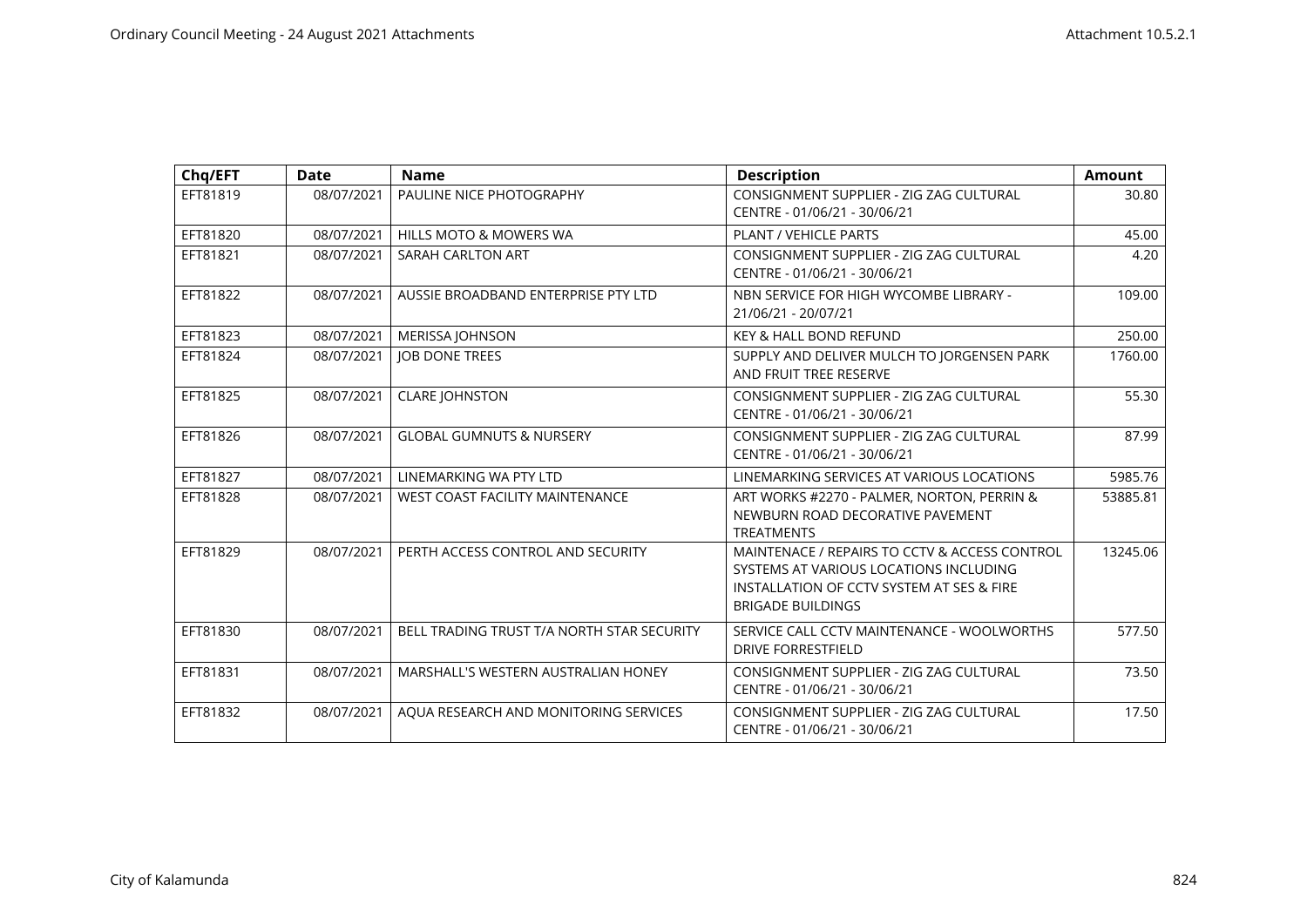| Chq/EFT  | <b>Date</b> | <b>Name</b>                                                         | <b>Description</b>                                                                              | <b>Amount</b> |
|----------|-------------|---------------------------------------------------------------------|-------------------------------------------------------------------------------------------------|---------------|
| EFT81833 | 08/07/2021  | <b>LEAH DESMAY</b>                                                  | CONSIGNMENT SUPPLIER - ZIG ZAG CULTURAL<br>CENTRE - 01/06/21 - 30/06/21                         | 12.25         |
| EFT81834 | 08/07/2021  | THE OLD MARKET GARDEN                                               | CONSIGNMENT SUPPLIER - ZIG ZAG CULTURAL<br>CENTRE - 01/06/21 - 30/06/21                         | 10.50         |
| EFT81835 | 08/07/2021  | <b>LIVETHEMOMENTFITNESS</b>                                         | INSTRUCTING OF THE 360 ACTIVE SENIOR CLASS AT<br>MAIDA VALE HALL FROM JAN 21 2021 TO FEB 4 2021 | 195.00        |
| EFT81836 | 08/07/2021  | PROJECT SCAPE AUSTRALIA PTY LTD                                     | SUPPLY LABOUR AND MATERIAL FOR THE LINCOLN<br>RESERVE WORKS IN FORRESTFIELD                     | 1130.80       |
| EFT81837 | 08/07/2021  | <b>BARBARA KELLY</b>                                                | CONSIGNMENT SUPPLIER - ZIG ZAG CULTURAL<br>CENTRE - 01/06/21 - 30/06/21                         | 9.10          |
| EFT81838 | 08/07/2021  | <b>LOOSE THREADS COLLECTIVE</b>                                     | CONSIGNMENT SUPPLIER - ZIG ZAG CULTURAL<br>CENTRE - 01/06/21 - 30/06/21                         | 17.50         |
| EFT81839 | 08/07/2021  | <b>BRITTANY COVER</b>                                               | REIMBURSEMENT OF VARIOUS GOODS FOR CITY OF<br>KALAMUNDA MANAGEMENT CHALLENGE TSHIRTS            | 159.15        |
| EFT81840 | 08/07/2021  | CHARON OLSEN T/A GARDEN STYLE LANDSCAPE<br><b>SERVICES</b>          | PROVIDE PROJECT SUPPORT TO PARKS AND<br>ENVIRONMENTAL SERVICES TEAM - JUNE 2021                 | 5456.55       |
| EFT81841 | 08/07/2021  | CRPM SERVICES HIGH PRESSURE CLEANING T/A<br><b>GRAFFITI GONE WA</b> | <b>GRAFFITI REMOVAL SERVICES AT VARIOUS LOCATIONS</b>                                           | 6270.00       |
| EFT81842 | 08/07/2021  | NICHOLAS CLARK MANAGEMENT PTY LTD                                   | PROGRESS PAYMENT 1 - BRASS MONEYS<br>PERFORMANCE FEE                                            | 2750.00       |
| EFT81843 | 08/07/2021  | <b>ECOBEETLE</b>                                                    | CONSIGNMENT SUPPLIER - ZIG ZAG CULTURAL<br>CENTRE - 01/06/21 - 30/06/21                         | 27.30         |
| EFT81844 | 08/07/2021  | REBEKKA JOOSTE                                                      | <b>KEY &amp; HALL BOND REFUND</b>                                                               | 455.00        |
| EFT81845 | 08/07/2021  | SONUM SOLIS PTY LTD                                                 | <b>HALL BOND REFUND</b>                                                                         | 400.00        |
| EFT81846 | 08/07/2021  | <b>IAI CHANDLER</b>                                                 | HALL & KEY BOND INCLUDING HALL HIRE FEES<br><b>REFUND</b>                                       | 1080.00       |
| EFT81847 | 08/07/2021  | <b>VICKI GOODALL</b>                                                | <b>KEY &amp; HALL BOND REFUND</b>                                                               | 450.00        |
| EFT81848 | 08/07/2021  | LEIGH CALLAGHAN                                                     | <b>KEY &amp; HALL BOND REFUND</b>                                                               | 450.00        |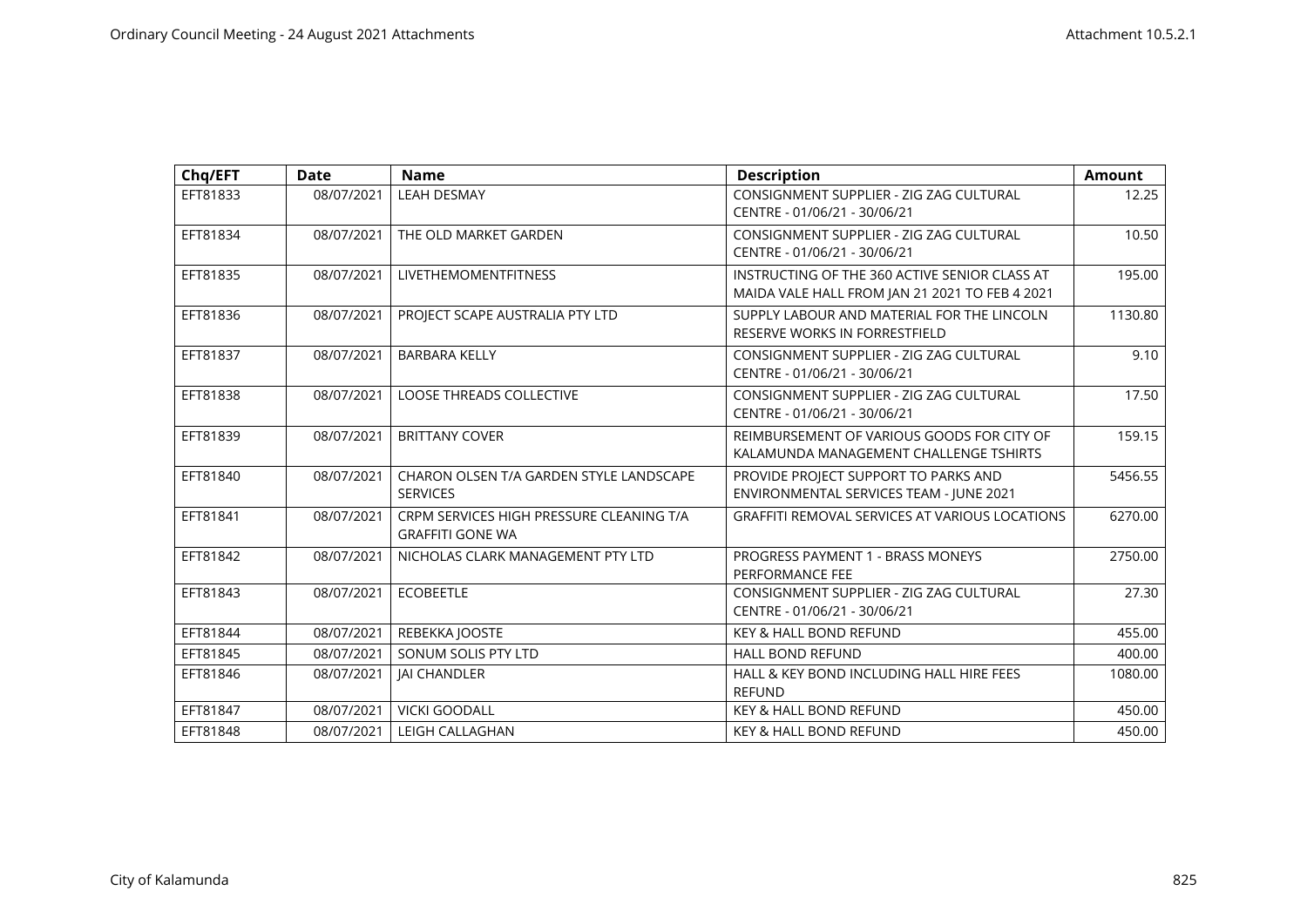| Chq/EFT  | <b>Date</b> | <b>Name</b>                                 | <b>Description</b>                                 | <b>Amount</b> |
|----------|-------------|---------------------------------------------|----------------------------------------------------|---------------|
| EFT81849 | 19/07/2021  | <b>LESLEY BOYD</b>                          | COUNCILLOR ALLOWANCE - 01/07/21 - 31/07/21         | 2231.67       |
| EFT81850 | 19/07/2021  | KATHLEEN (KATHY) RITCHIE                    | COUNCILLOR ALLOWANCE - 01/07/21 - 31/07/21         | 2231.67       |
| EFT81851 | 19/07/2021  | <b>LISA COOPER</b>                          | COUNCILLOR ALLOWANCE - 01/07/21 - 31/07/21         | 2131.67       |
| EFT81852 | 19/07/2021  | <b>JOHN GIARDINA</b>                        | COUNCILLOR ALLOWANCE - 01/07/21 - 31/07/21         | 2131.67       |
| EFT81853 | 19/07/2021  | <b>GEOFF STALLARD</b>                       | COUNCILLOR ALLOWANCE - 01/07/21 - 31/07/21         | 2131.67       |
| EFT81854 | 19/07/2021  | SUSAN (SUE) BILICH                          | COUNCILLOR ALLOWANCE - 01/07/21 - 31/07/21         | 2231.67       |
| EFT81855 | 19/07/2021  | <b>BROOKE O'DONNELL</b>                     | COUNCILLOR ALLOWANCE - 01/07/21 - 31/07/21         | 2231.67       |
| EFT81856 | 19/07/2021  | <b>MARGARET THOMAS</b>                      | COUNCILLOR ALLOWANCE - 01/07/21 - 31/07/21         | 8171.09       |
| EFT81857 | 19/07/2021  | DYLAN O'CONNOR                              | COUNCILLOR ALLOWANCE - 01/07/21 - 31/07/21         | 3551.59       |
| EFT81858 | 19/07/2021  | <b>JANELLE SEWELL</b>                       | COUNCILLOR ALLOWANCE - 01/07/21 - 31/07/21         | 2231.67       |
| EFT81859 | 19/07/2021  | <b>MARY CANNON</b>                          | COUNCILLOR ALLOWANCE - 01/07/21 - 31/07/21         | 2131.67       |
| EFT81860 | 19/07/2021  | <b>CAMERON BLAIR</b>                        | COUNCILLOR ALLOWANCE - 01/07/21 - 31/07/21         | 2131.67       |
| EFT81861 | 20/07/2021  | <b>CAMERON BLAIR</b>                        | COUNCILLOR ALLOWANCE - ADDITIONAL PAYMENT          | 100.00        |
|          |             |                                             | FOR COMMUNICATION - 01/07/21 - 31/07/21            |               |
| EFT81862 | 21/07/2021  | WEX AUSTRALIA PTY LTD - WRIGHT EXPRESS FUEL | FUEL - PERIOD ENDING 19/07/21                      | 809.12        |
|          |             | <b>CARDS AUSTRALIA LTD</b>                  |                                                    |               |
| EFT81863 | 21/07/2021  | KALAMUNDA GLASS & WINDSCREENS ON WHEELS     | <b>GLASS REPAIRS / MAINTENANCE FOR ONE VEHICLE</b> | 728.75        |
| EFT81864 | 21/07/2021  | PFD FOOD SERVICES - HOLLIER DICKSONS        | KIOSK SUPPLIES FOR HARTFIELD PARK RECREATION       | 541.95        |
|          |             |                                             | <b>CENTRE</b>                                      |               |
| EFT81865 | 21/07/2021  | COLLECTOR OF PUBLIC MONIES (CENTRELINK)     | CENTREPAY TRANSACTION FEES - JUNE 2021             | 75.24         |
| EFT81866 | 21/07/2021  | <b>ALLION PARTNERS PTY LTD</b>              | <b>GENERAL EMPLOYMENT SERVICES</b>                 | 1787.50       |
| EFT81867 | 21/07/2021  | <b>CARL &amp; FAYE RECHICHI</b>             | <b>CROSSOVER CONTRIBUTION</b>                      | 428.00        |
| EFT81868 | 21/07/2021  | <b>AMANDA HORN</b>                          | <b>KEY &amp; HALL BOND REFUND</b>                  | 1050.00       |
| EFT81869 | 21/07/2021  | <b>COLIN HEWSON</b>                         | WHITE GOODS COLLECTION FEE REFUND DUE TO FEE       | 17.00         |
|          |             |                                             | PAID TWICE                                         |               |
| EFT81870 | 21/07/2021  | <b>KAREN WEARNE</b>                         | <b>KEY &amp; HALL BOND REFUND</b>                  | 1050.00       |
| EFT81871 | 21/07/2021  | <b>LESLEY BOYD</b>                          | REIMBURSEMENT OF PROFESSIONAL DEVELOPMENT          | 2000.00       |
|          |             |                                             | <b>EXPENDITURE</b>                                 |               |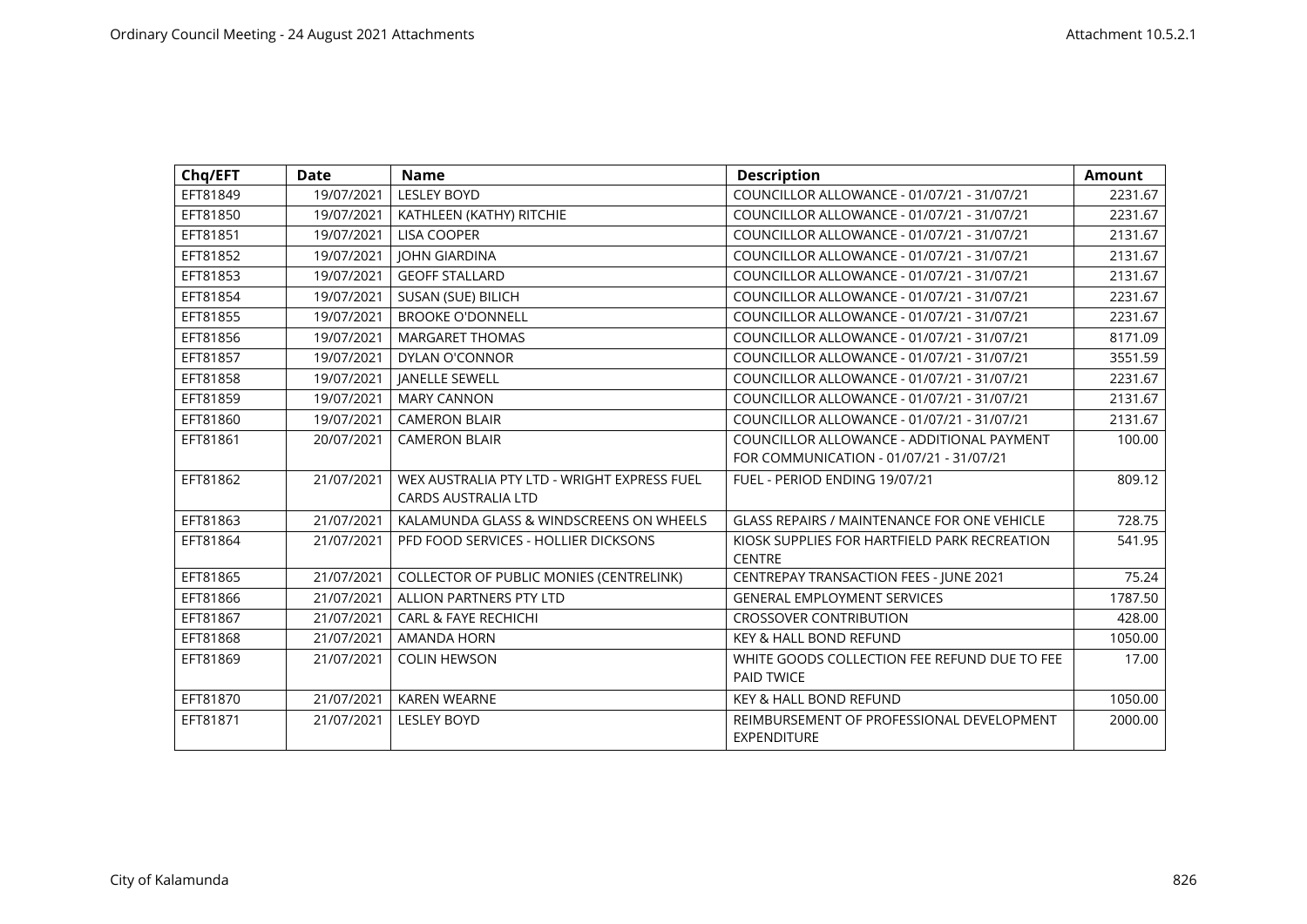| Chq/EFT  | <b>Date</b> | <b>Name</b>                                        | <b>Description</b>                                                                                                                                          | <b>Amount</b> |
|----------|-------------|----------------------------------------------------|-------------------------------------------------------------------------------------------------------------------------------------------------------------|---------------|
| EFT81872 | 21/07/2021  | <b>RAYMOND SMART</b>                               | BOND REFUND FOR THE USE OF THE SEMINAR ROOM<br>AT THE ZIG ZAG CULTURAL CENTRE                                                                               | 200.00        |
| EFT81873 | 21/07/2021  | KALAMUNDA RSL SUB BRANCH                           | NEWSPAPER ADVERTISING FOR ANZAC EVENT                                                                                                                       | 1760.00       |
| EFT81874 | 21/07/2021  | <b>JURG KONRAD HUNZIKER</b>                        | <b>DESIGN ADVISORY COMMITTEE CONSULTANT</b><br>SERVICES - MEETING 8TH JULY 2021 - FEE CLAIM #15                                                             | 600.00        |
| EFT81875 | 21/07/2021  | ALINEA INC T/A PARA-QUAD INDUSTRIES                | PROVIDE THE INTER LIBRARY LOAN SERVICE TO THE<br>METRO LIBRARIES FOR 21/22                                                                                  | 6793.60       |
| EFT81876 | 21/07/2021  | DERMOT & JOSEPHINE O'REILLY                        | OVERPAYMENT MADE BY B-PAY PAYMENTS.<br>PROPERTY NOW SOLD - 23 NORLING ROAD HIGH<br><b>WYCOMBE</b>                                                           | 342.23        |
| EFT81877 | 21/07/2021  | <b>KATHLEEN WILSON</b>                             | <b>KEY &amp; HALL BOND REFUND</b>                                                                                                                           | 450.00        |
| EFT81878 | 21/07/2021  | AUSTRALIAN SERVICES UNION                          | PAYROLL DEDUCTIONS                                                                                                                                          | 71.70         |
| EFT81879 | 21/07/2021  | CITY OF KALAMUNDA STAFF SOCIAL CLUB                | PAYROLL DEDUCTIONS                                                                                                                                          | 146.00        |
| EFT81880 | 21/07/2021  | <b>AUSTRALIA POST</b>                              | <b>COUNTER BILLPAY TRANSACTION FEES</b>                                                                                                                     | 206.75        |
| EFT81881 | 21/07/2021  | <b>BUNNINGS BUILDING SUPPLIES</b>                  | HARDWARE SUPPLIES FOR VARIOUS LOCATIONS                                                                                                                     | 1167.95       |
| EFT81882 | 21/07/2021  | NAPA - A DIVISION OF GPC ASIA PACIFIC PTY LTD      | <b>PLANT / VEHICLE PARTS</b>                                                                                                                                | 310.45        |
| EFT81883 | 21/07/2021  | LANDGATE                                           | LAND ENQUIRIES FOR VARIOUS LOCATIONS                                                                                                                        | 453.15        |
| EFT81884 | 21/07/2021  | KALAMUNDA TOYOTA                                   | PLANT / VEHICLE PARTS INCLUDING PAYMENT FOR<br>DAMAGES TO KALAMUNDA BUSH FIRE BRIGADE<br>LIGHT TANKER TO REPLACE ENGIN & CARRY OUT<br><b>TURBO OVERHAUL</b> | 27410.79      |
| EFT81885 | 21/07/2021  | <b>KOSTERA'S TYRE SERVICE</b>                      | <b>PLANT / VEHICLE PARTS</b>                                                                                                                                | 142.00        |
| EFT81886 | 21/07/2021  | MAXWELL ROBINSON & PHELPS PEST<br>MANAGEMENT (MRP) | PEST CONTROL SERVICES                                                                                                                                       | 660.00        |
| EFT81887 | 21/07/2021  | <b>MCLEODS BARRISTERS &amp; SOLICITORS</b>         | <b>LEGAL EXPENSES</b>                                                                                                                                       | 12708.79      |
| EFT81888 | 21/07/2021  | STATE LIBRARY OF W.A.                              | BETTER BEGINNINGS PACKS HIGH WYCOMBE LIBRARY                                                                                                                | 3558.50       |
| EFT81889 | 21/07/2021  | <b>TELSTRA CORPORATION</b>                         | TELEPHONE / INTERNET EXPENSES                                                                                                                               | 32231.27      |
| EFT81890 | 21/07/2021  | <b>LANDGATE - VALUATIONS</b>                       | <b>GROSS RENTAL VALUATION FEES FOR VARIOUS</b><br><b>LOCATIONS</b>                                                                                          | 1940.40       |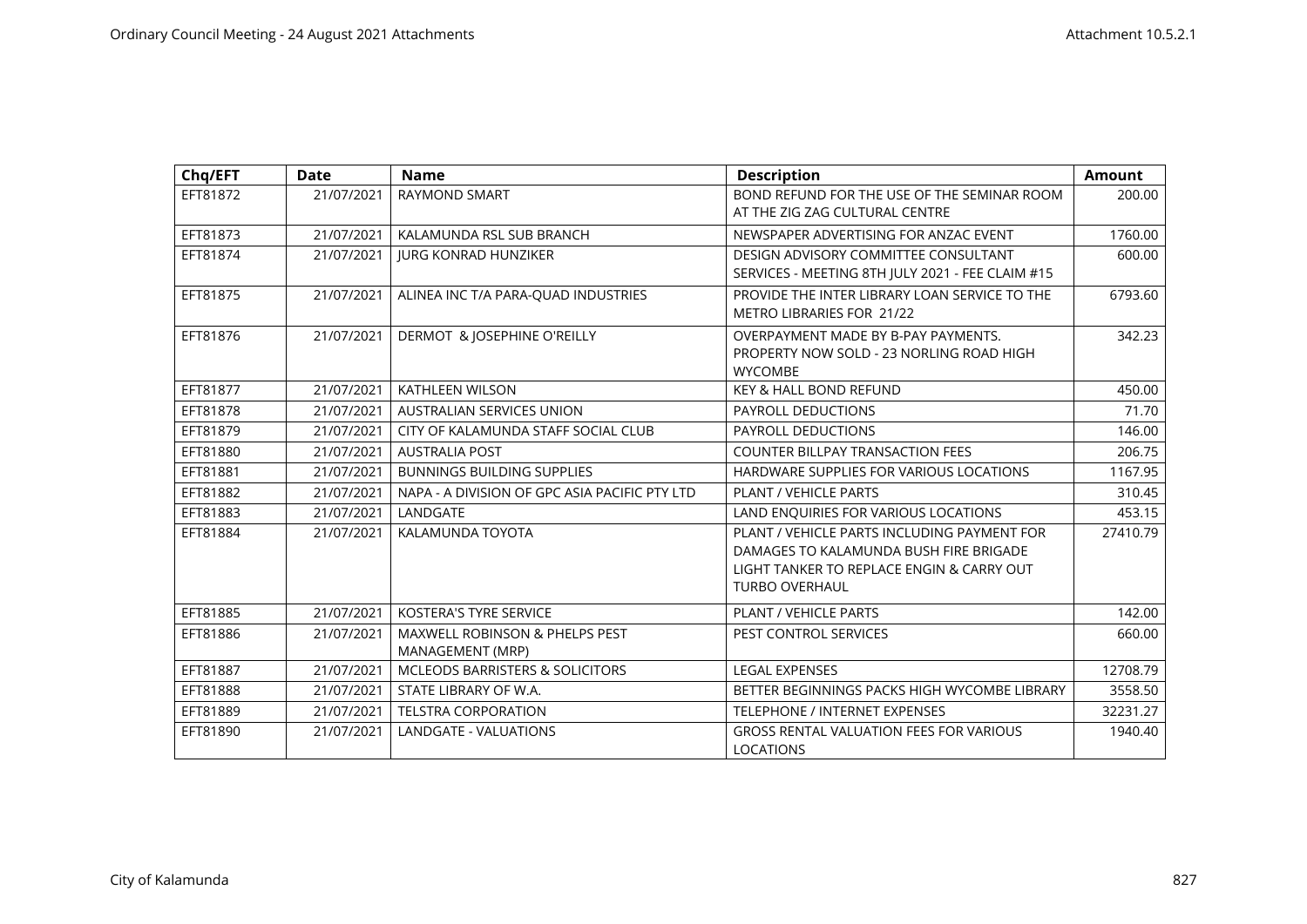| Chq/EFT  | <b>Date</b> | <b>Name</b>                                 | <b>Description</b>                                                                                                             | <b>Amount</b> |
|----------|-------------|---------------------------------------------|--------------------------------------------------------------------------------------------------------------------------------|---------------|
| EFT81891 | 21/07/2021  | WALKERS HARDWARE (MITRE 10)                 | <b>HARDWARE SUPPLIES</b>                                                                                                       | 309.50        |
| EFT81892 | 21/07/2021  | MCKAY EARTHMOVING PTY LTD                   | PLANT EQUIPMENT AND OPERATOR HIRE FOR<br>VARIOUS LOCATIONS INCLUDING ROAD WIDENING<br>WORKS AT CANNING & MASONMILL ROAD CARMEL | 118850.42     |
| EFT81893 | 21/07/2021  | <b>K-LINE FENCING GROUP</b>                 | SUPPLY & INSTALLATION OF FENCING AT 61 NARDINE<br><b>CLOSE HIGH WYCOMBE</b>                                                    | 10301.50      |
| EFT81894 | 21/07/2021  | BORAL CONSTRUCTION MATERIALS GROUP          | ROAD MATERIALS FOR VARIOUS LOCATIONS                                                                                           | 460.35        |
| EFT81895 | 21/07/2021  | <b>DOMUS NURSERY</b>                        | <b>GARDEN SUPPLIES FOR VARIOUS LOCATIONS</b>                                                                                   | 987.42        |
| EFT81896 | 21/07/2021  | <b>VODAFONE HUTCHISON AUSTRALIA PTY LTD</b> | COMMUNICATION EXPENSES FOR FIRE PREVENTION<br>SERVICES - JULY 2021                                                             | 10.05         |
| EFT81897 | 21/07/2021  | <b>FASTA COURIERS</b>                       | <b>COURIER FEES</b>                                                                                                            | 422.09        |
| EFT81898 | 21/07/2021  | <b>BCITF</b>                                | LEVY FEE - JUNE 2021                                                                                                           | 6009.35       |
| EFT81899 | 21/07/2021  | THE WATERSHED WATER SYSTEMS                 | RETICULATION PARTS FOR VARIOUS RESERVES                                                                                        | 264.02        |
| EFT81900 | 21/07/2021  | LESMURDIE SAND, SOIL & BOBCAT HIRE          | <b>GARDEN / RESERVE SUPPLIES</b>                                                                                               | 704.00        |
| EFT81901 | 21/07/2021  | <b>SG ENVIRO</b>                            | SERVICE GREASE TRAP AT HARTFIELD PARK                                                                                          | 149.69        |
| EFT81902 | 21/07/2021  | BRADOCK PODIATRY SERVICES PTY LTD           | PODIATRY SERVICES AT JACK HEALEY CENTRE                                                                                        | 976.04        |
| EFT81903 | 21/07/2021  | <b>LINDLEY CONTRACTING</b>                  | PLUMBING REPAIRS / MAINTENANCE AT ZIG ZAG<br><b>COMMUNITY CENTRE</b>                                                           | 1732.50       |
| EFT81904 | 21/07/2021  | <b>SYNERGY</b>                              | POWER CHARGES INCLUDING STREET LIGHTING                                                                                        | 128593.08     |
| EFT81905 | 21/07/2021  | <b>GRONBEK SECURITY</b>                     | SECURITY KEY SERVICES TO VARIOUS LOCATIONS                                                                                     | 126.08        |
| EFT81906 | 21/07/2021  | <b>GRIMES CONTRACTING PTY LTD</b>           | <b>CONTRACTOR BUILDING MAINTENANCE FOR</b><br><b>VARIOUS BUILDINGS</b>                                                         | 4048.48       |
| EFT81907 | 21/07/2021  | <b>WESTSIDE FIRE SERVICES</b>               | TESTING AND INSPECTION OF FIRE EQUIPMENT /<br><b>SUPPLIES</b>                                                                  | 220.00        |
| EFT81908 | 21/07/2021  | KALAMUNDA STATE EMERGENCY SERVICE (SES)     | REIMBURSEMENT - GOODS AND SERVICES                                                                                             | 4156.63       |
| EFT81909 | 21/07/2021  | MILPRO WA (INCORPORATING HILL TOP TROPHIES) | SUPPLY OF NAME BADGES FOR VARIOUS STAFF                                                                                        | 30.25         |
| EFT81910 | 21/07/2021  | <b>MARKETFORCE PTY LTD</b>                  | ADVERTISING FOR VARIOUS JOBS / EVENTS                                                                                          | 1341.55       |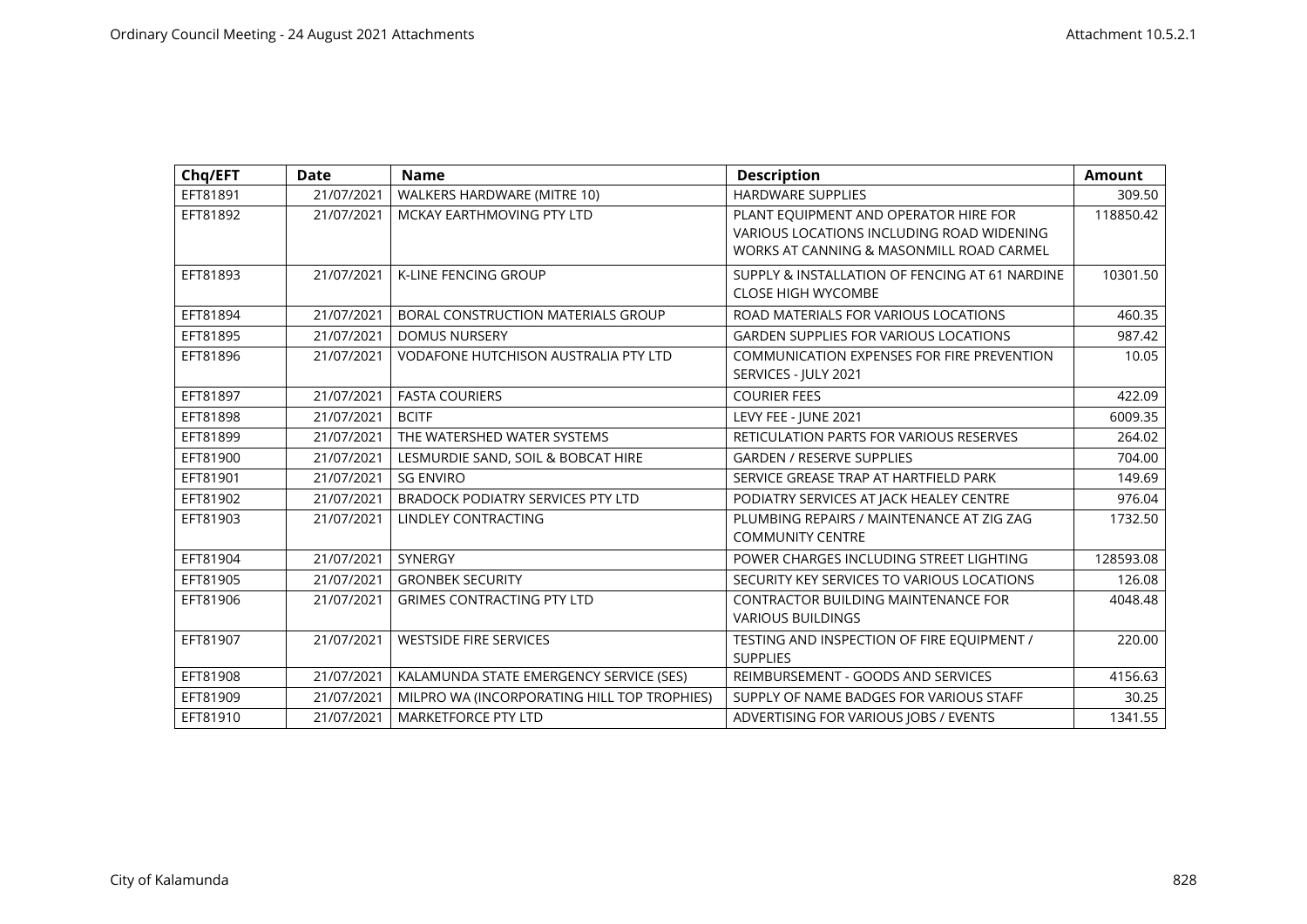| Chq/EFT  | <b>Date</b> | <b>Name</b>                                               | <b>Description</b>                                                                                              | <b>Amount</b> |
|----------|-------------|-----------------------------------------------------------|-----------------------------------------------------------------------------------------------------------------|---------------|
| EFT81911 | 21/07/2021  | IT VISION AUSTRALIA PTY LTD                               | SYNERGYSOFT ANNUAL LICENCE FEE - 2021/2022.<br><b>INCLUDES ALTUS ECM CHARGES</b>                                | 125957.67     |
| EFT81912 | 21/07/2021  | <b>LO-GO APPOINTMENTS</b>                                 | HIRE OF TEMPORARY STAFF FOR DEPOT / ADMIN                                                                       | 7973.29       |
| EFT81913 | 21/07/2021  | <b>CITY OF SWAN</b>                                       | WEBSITE HOSTING AND MAINTENANCE WITH BRAND<br>ONE, SHARED ACROSS THE FOUR MEMBERS OF LINK<br><b>WA ALLIANCE</b> | 440.00        |
| EFT81914 | 21/07/2021  | <b>LOVEGROVE TURF SERVICES</b>                            | SUPPLY & INSTALL TURF AT LINCOLN ROAD RESERVE<br><b>FORRESTFIELD</b>                                            | 5940.00       |
| EFT81915 | 21/07/2021  | ANDANTINO PTY LTD T/AS OUTDOOR WORLD                      | <b>BUILDING APPLICATION FEE REFUND</b>                                                                          | 61.65         |
| EFT81916 | 21/07/2021  | KALAMUNDA VOLUNTEER BUSHFIRE BRIGADE                      | REIMBURSEMENT COSTS FOR VOLUNTEER BUSHFIRE<br>BRIGADE & CONTRIBUTION TOWARDS POLO SHIRTS<br>FOR THE VOLUNTEERS  | 2007.70       |
| EFT81917 | 21/07/2021  | OCE CORPORATE PTY LTD - OFFICE CLEANING<br><b>EXPERTS</b> | CLEANING SERVICES / CONSUMABLES FOR VARIOUS<br><b>LOCATIONS</b>                                                 | 6782.18       |
| EFT81918 | 21/07/2021  | <b>WATTLE GROVE VETERINARY HOSPITAL</b>                   | <b>VETERINARY FEES</b>                                                                                          | 200.00        |
| EFT81919 | 21/07/2021  | PLUNKETT HOMES (1903) PTY LTD                             | REFUND OF 50% OF DEVELOPMENT APPLICATION FEE                                                                    | 375.36        |
| EFT81920 | 21/07/2021  | ENVIRONMENTAL HEALTH AUSTRALIA (WA) INC                   | FULL MEMBER MEMBERSHIP FOR 1 STAFF - 1 JULY<br>2021 TO 30 JUNE 2022                                             | 325.00        |
| EFT81921 | 21/07/2021  | <b>TOTAL EDEN PTY LTD</b>                                 | SUPPLY RETICULATION PARTS AND ASSOCIATED<br><b>MATERIALS</b>                                                    | 1177.12       |
| EFT81922 | 21/07/2021  | <b>HAWLEY'S BOBCAT SERVICE</b>                            | PLANT EQUIPMENT AND OPERATOR HIRE FOR<br><b>VARIOUS LOCATIONS</b>                                               | 5459.09       |
| EFT81923 | 21/07/2021  | LOCAL GOVERNMENT PROFESSIONALS AUSTRALIA<br>(WA DIVISION) | MEMBERSHIP RENEWAL 2021-2022 - FOR 7 STAFF<br><b>MEMBERS</b>                                                    | 3371.00       |
| EFT81924 | 21/07/2021  | AMEREX FIRE (WA) (E FIRE AND SAFETY)                      | FIRE EQUIPMENT MAINTENANCE FOR VARIOUS<br><b>LOCATIONS</b>                                                      | 666.60        |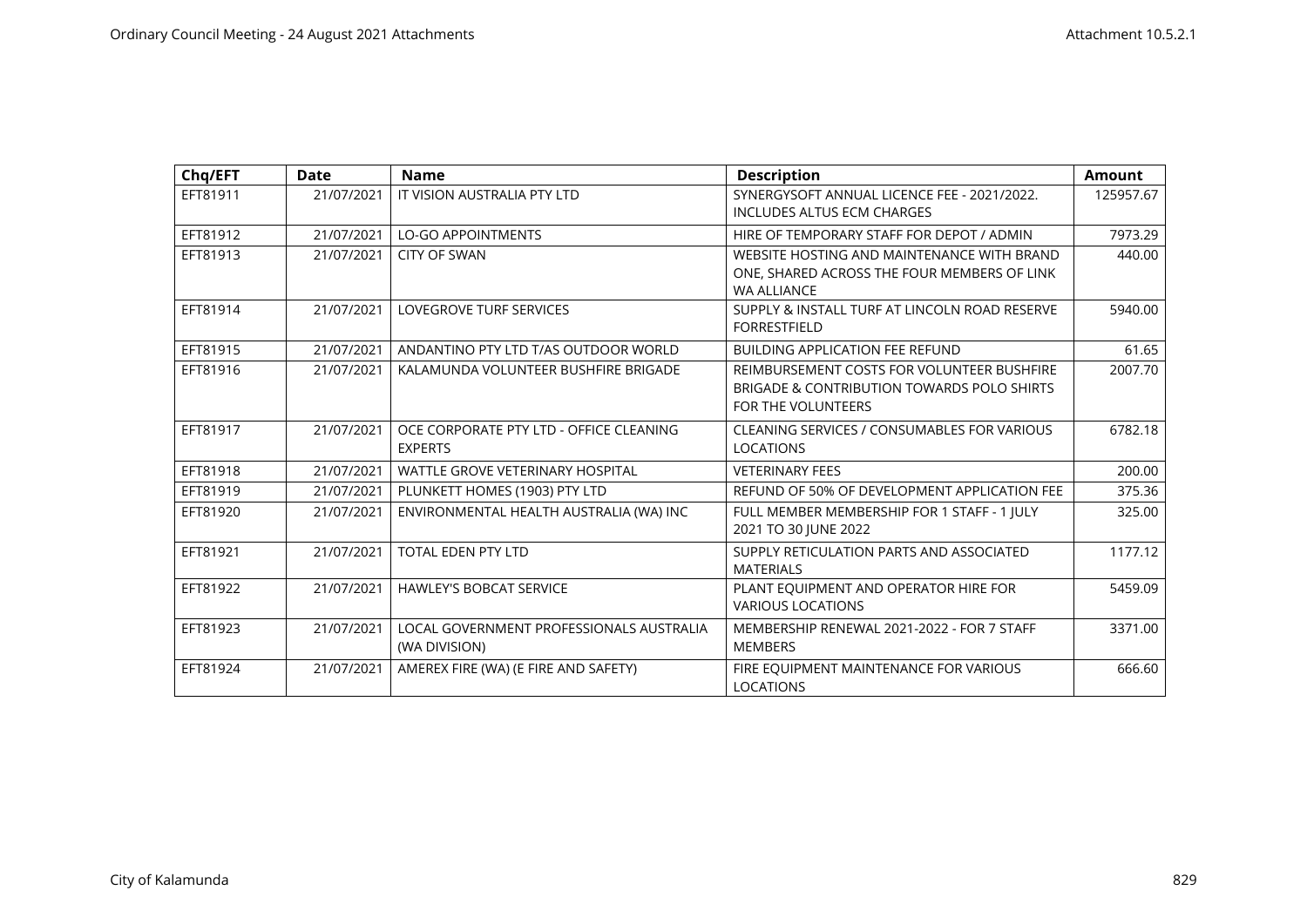| Chq/EFT  | <b>Date</b> | <b>Name</b>                                                                                  | <b>Description</b>                                                                                                                                                                                                     | <b>Amount</b> |
|----------|-------------|----------------------------------------------------------------------------------------------|------------------------------------------------------------------------------------------------------------------------------------------------------------------------------------------------------------------------|---------------|
| EFT81925 | 21/07/2021  | HILL TOP GROUP PTY                                                                           | 1. CONTRACTOR BUILDING MAINTENANCE FOR<br><b>VARIOUS BUILDINGS</b><br>2. INCLUDING REPLACEMENT OF EXISTING TIMBER<br><b>BOARDWALK AT STIRK PARK</b><br>3. SUPPLY & INSTALL BALUSTRADING AT JACARANDA<br><b>SPRINGS</b> | 62600.78      |
| EFT81926 | 21/07/2021  | TALONS HSF PTY LTD T/A TALONS HIGH SECURITY<br><b>FENCING</b>                                | SERVICE AS REQUIRED AND SUPPLY OF PARTS TO<br>REPAIR THE DEPOT GATES AND FENCE                                                                                                                                         | 682.00        |
| EFT81927 | 21/07/2021  | ANDREW & MICHELLE PARKER                                                                     | 2 X PART DOG REGISTRATION FEE REFUND DUE TO<br><b>STERILIZATION</b>                                                                                                                                                    | 300.00        |
| EFT81928 | 21/07/2021  | HAYS SPECIALIST RECRUITMENT (AUSTRALIA) PTY<br><b>LTD</b>                                    | HIRE OF TEMPORARY STAFF FOR ADMIN / DEPOT                                                                                                                                                                              | 12180.65      |
| EFT81929 | 21/07/2021  | ENGIE MECHANICAL SERVICES AUSTRALIA PTY LTD                                                  | AIRCONDITIONING MAINTENANCE / REPAIRS FOR<br><b>VARIOUS LOCATIONS</b>                                                                                                                                                  | 12007.79      |
| EFT81930 | 21/07/2021  | <b>GLENVIEW MACHINE KERBING</b>                                                              | SUPPLY AND LAY EXTRUDED CONCRETE KERB AT<br>ROOTES RD LESMURDIE                                                                                                                                                        | 3054.92       |
| EFT81931 | 21/07/2021  | IAP2 AUSTRALASIA (INTERNATIONAL ASSOCIATION<br>FOR PUBLIC PARTICIPATION AUSTRALASIA LIMITED) | IAP2A 2021 CORE VALUES AWARDS ENTRY FEE                                                                                                                                                                                | 467.50        |
| EFT81932 | 21/07/2021  | SPARE PARTS PUPPET THEATRE                                                                   | PERFORMANCE FEE - THE LITTLE PRINCE & ROYALTIES                                                                                                                                                                        | 2103.75       |
| EFT81933 | 21/07/2021  | DEPARTMENT OF TRANSPORT                                                                      | DISCLOSURE OF INFORMATION FEES FOR<br>APPLICATIONS DURING JUNE 2021                                                                                                                                                    | 68.00         |
| EFT81934 | 21/07/2021  | <b>LEANNE STOKIC</b>                                                                         | <b>FOOTPATH DEPOSIT REFUND</b>                                                                                                                                                                                         | 2500.00       |
| EFT81935 | 21/07/2021  | SWAN ANIMAL HAVEN ASSOC INC                                                                  | KENNEL LICENCE FEE REFUND                                                                                                                                                                                              | 200.00        |
| EFT81936 | 21/07/2021  | MIRACLE RECREATION EQUIPMENT                                                                 | SUPPLY & INSTALL BASKET SWING AT JACARANDA<br>SPRINGS ESTATE HIGH WYCOMBE                                                                                                                                              | 3575.00       |
| EFT81937 | 21/07/2021  | HITACHI CONSTRUCTION MACHINERY PTY LTD                                                       | PLANT / VEHICLE PARTS & SUPPLY OF 1 NEW WHEEL<br><b>LOADER FOR OPERATIONS CENTRE</b>                                                                                                                                   | 198226.14     |
| EFT81938 | 21/07/2021  | JEFF & PAT THOMPSON                                                                          | DEVELOPMENT APPLICATION FEE REFUND                                                                                                                                                                                     | 147.00        |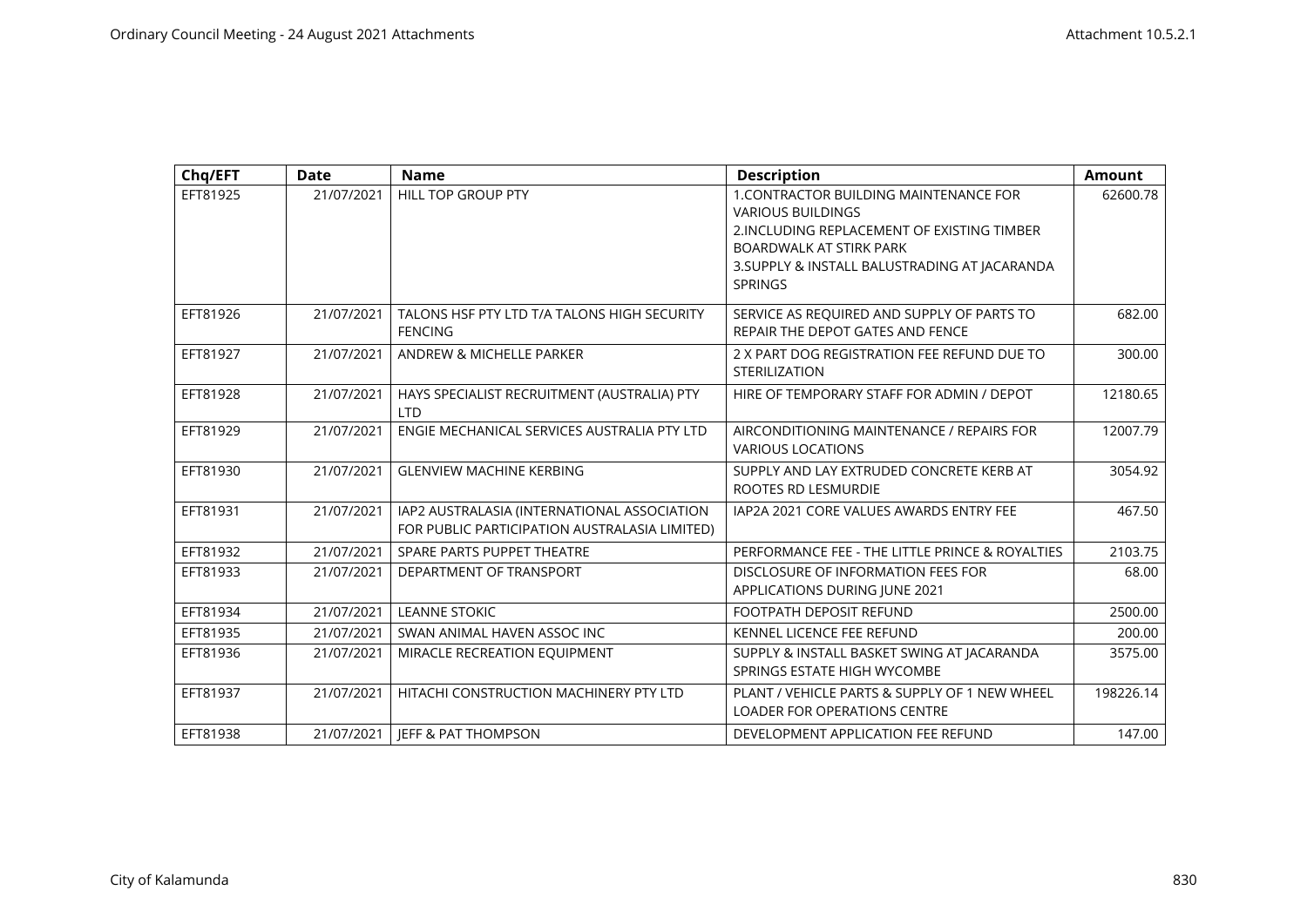| Chq/EFT  | <b>Date</b> | <b>Name</b>                                           | <b>Description</b>                                                                                                                                                                                  | <b>Amount</b> |
|----------|-------------|-------------------------------------------------------|-----------------------------------------------------------------------------------------------------------------------------------------------------------------------------------------------------|---------------|
| EFT81939 | 21/07/2021  | OFFICEWORKS SUPERSTORES PTY LTD                       | OFFICE SUPPLIES / STATIONERY FOR VARIOUS<br><b>LOCATIONS</b>                                                                                                                                        | 761.44        |
| EFT81940 | 21/07/2021  | COUNCIL ON THE AGEING WA INC (COTA)                   | ANNUAL LICENCE FEE FOR COTA WA STRENGTH FOR<br>LIFE JULY 2021 - JUNE 2022                                                                                                                           | 1755.60       |
| EFT81941 | 21/07/2021  | PORTER CONSULTING ENGINEERS                           | CONSULTANCY DESIGN SERVICES - DESIGN OF THE<br>WELSHPOOL ROAD EAST AND COLDWELL<br>INTERSECTION FOR THE MADDINGTON KENWICK<br>STRATEGIC EMPLOYMENT AREA DCP - WORK<br><b>COMPLETED TO JUNE 2021</b> | 23100.00      |
| EFT81942 | 21/07/2021  | ABRAHAM & LYDIA SAAYMAN                               | <b>CROSSOVER CONTRIBUTION</b>                                                                                                                                                                       | 428.00        |
| EFT81943 | 21/07/2021  | ELECTRICITY NETWORKS CORP T/A WESTERN<br><b>POWER</b> | REMOVE EXISTING, SUPPLY AND INSTALL LED STREET<br>LIGHTS AT 10 RAYMOND ROAD WALLISTON                                                                                                               | 444786.40     |
| EFT81944 | 21/07/2021  | <b>WOOLWORTHS GROUP LIMITED</b>                       | <b>GROCERY SUPPLIES</b>                                                                                                                                                                             | 729.03        |
| EFT81945 | 21/07/2021  | FORRESTFIELD TENNIS CLUB (INC)                        | FORRESTFIELD TENNIS CLUB HIRE FEES FROM<br>HARTFIELD PARK RECREATION CENTRE - 01/06/21 -<br>30/06/21                                                                                                | 24.00         |
| EFT81946 | 21/07/2021  | <b>GLENDA DAWN CHARLTON (PODIATRY)</b>                | PODIATRY SERVICES AT JACK HEALEY CENTRE                                                                                                                                                             | 583.43        |
| EFT81947 | 21/07/2021  | <b>STEVEN JOHN LAKE</b>                               | REIMBURSEMENT FOR REGISTRATION FEES PAID FOR<br>KM50638 - - TRANSFER VEHICLE LICENCE & 3RD<br>PARTY - OLD REGO #1CEN449                                                                             | 263.80        |
| EFT81948 | 21/07/2021  | <b>REDINK HOMES PTY LTD</b>                           | <b>FOOTPATH DEPOSIT REFUND</b>                                                                                                                                                                      | 2500.00       |
| EFT81949 | 21/07/2021  | DRAINFLOW SERVICES PTY LTD                            | CLEANING / MAINTAINING STORM WATER DRAINS AT<br><b>VARIOUS LOCATIONS</b>                                                                                                                            | 9086.00       |
| EFT81950 | 21/07/2021  | KOTT GUNNING LAWYERS                                  | <b>LEGAL EXPENSES</b>                                                                                                                                                                               | 37273.66      |
| EFT81951 | 21/07/2021  | <b>GISSA</b>                                          | SUBSCRIPTION FEE RENEWAL FOR 2021-2022                                                                                                                                                              | 3730.10       |
| EFT81952 | 21/07/2021  | <b>BEAVER TREE SERVICES</b>                           | <b>GENERAL TREE SERVICES / UNDER POWERLINES</b><br>PRUNING FOR VARIOUS LOCATIONS                                                                                                                    | 149347.44     |
| EFT81953 | 21/07/2021  | BANGLADESH AUSTRALIA ASSOCIATION OF WA INC            | <b>KEY &amp; HALL BOND REFUND</b>                                                                                                                                                                   | 450.00        |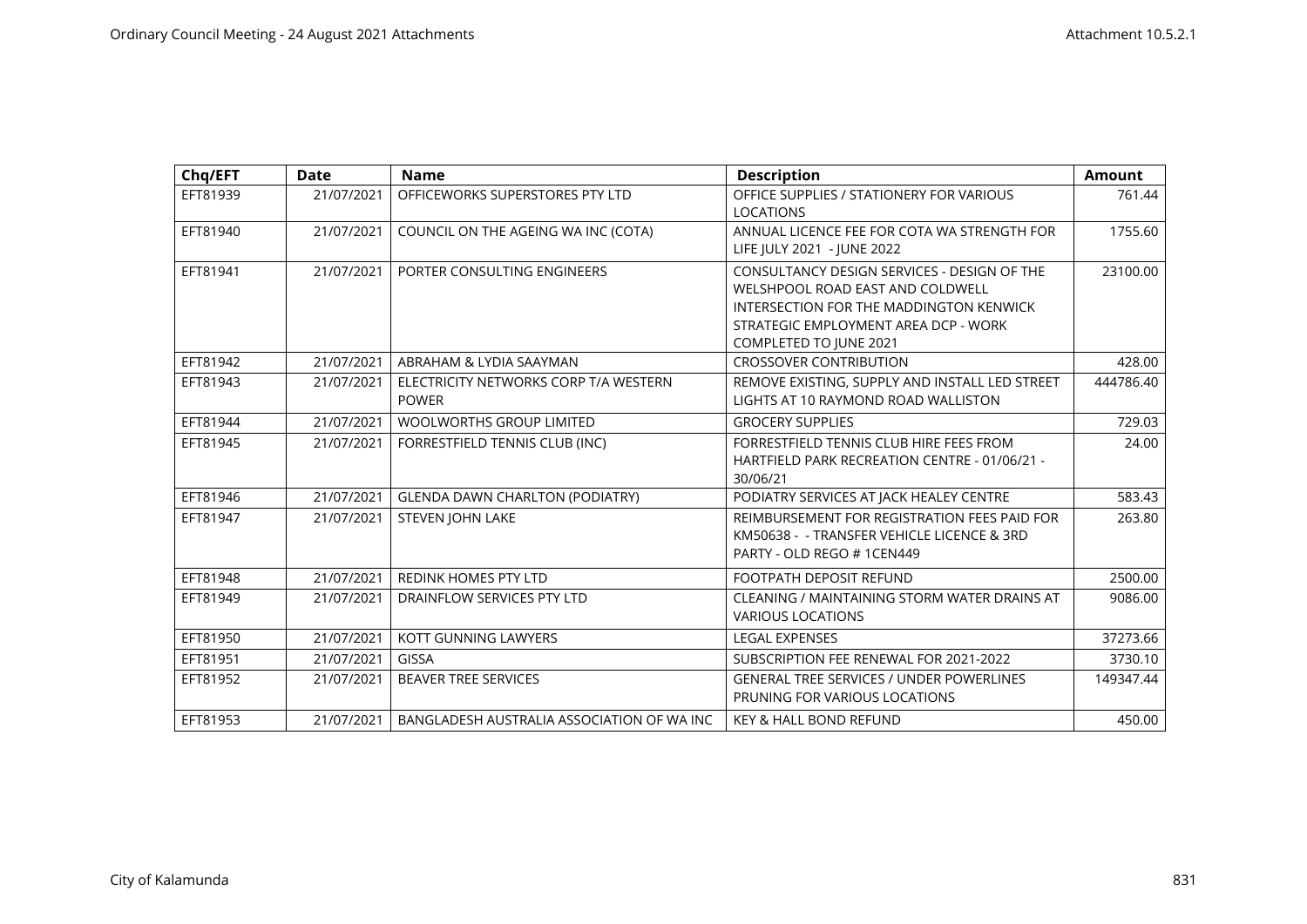| Chq/EFT  | <b>Date</b> | <b>Name</b>                                                            | <b>Description</b>                                                                                    | <b>Amount</b> |
|----------|-------------|------------------------------------------------------------------------|-------------------------------------------------------------------------------------------------------|---------------|
| EFT81954 | 21/07/2021  | CAPTIVATE GLOBAL (DIGITAL MARKETING ATC MPH<br>UNIT TRUST)             | SIX MONTHLY CHARGE FOR CAPTIVATE ON HOLD<br>AND CAPTIVATE CONNECT SERVICES FROM AUGUST-<br><b>FEB</b> | 1313.40       |
| EFT81955 | 21/07/2021  | <b>SARAH POTTS</b>                                                     | HOLIDAY PROGRAM KIDS COOKING CLASS DUE TO<br><b>ILLNESS</b>                                           | 28.00         |
| EFT81956 | 21/07/2021  | DEPARTMENT OF PLANNING, LANDS AND HERITAGE<br>OPERATING ACCOUNT (DAPS) | DEVELOPMENT APPLICATION FEE REFUND                                                                    | 5603.00       |
| EFT81957 | 21/07/2021  | SAFE T CARD AUSTRALIA PTY LTD                                          | <b>MONTHLY MONITORING CHARGES FOR VARIOUS</b><br><b>LOCATIONS</b>                                     | 99.00         |
| EFT81958 | 21/07/2021  | SANDRA FLAUTA                                                          | <b>KEY &amp; HALL BOND BOOKING</b>                                                                    | 755.00        |
| EFT81959 | 21/07/2021  | <b>FOXTEL</b>                                                          | MONTHLY SUBSCRIPTION FEE - JULY 2021                                                                  | 210.00        |
| EFT81960 | 21/07/2021  | <b>KALAMUNDA ELECTRICS</b>                                             | ELECTRICAL REPAIRS / MAINTENANCE FOR VARIOUS<br><b>LOCATIONS</b>                                      | 1831.77       |
| EFT81961 | 21/07/2021  | AAAC TOWING PTY LTD                                                    | <b>TOWING SERVICES FEES</b>                                                                           | 132.00        |
| EFT81962 | 21/07/2021  | <b>DORIS RODRIGUES</b>                                                 | <b>CROSSOVER CONTRIBUTION</b>                                                                         | 428.00        |
| EFT81963 | 21/07/2021  | ASHIAD PTY LTD T/A CUROST MILK SUPPLY                                  | MILK SUPPLY FOR ADMINISTRATION CENTRE AND<br><b>OPERATIONS CENTRE</b>                                 | 326.50        |
| EFT81964 | 21/07/2021  | A1 TROJAN PEST CONTROL                                                 | PEST CONTROL SERVICES FOR VARIOUS LOCATIONS                                                           | 770.00        |
| EFT81965 | 21/07/2021  | SPARKS REFRIGERATION AND AIRCONDITIONING                               | DEGASSING OF FRIDGES, FREEZERS AND AIR<br>CONDITIONERS AT WALLISTON TRANSFER STATION                  | 985.60        |
| EFT81966 | 21/07/2021  | STAN THE TYRE MAN ( STAN'S TYRE SERVICE WA )                           | <b>PLANT / VEHICLE PARTS</b>                                                                          | 110.00        |
| EFT81967 | 21/07/2021  | <b>BALLIGART - HELEN LOCK</b>                                          | SALE OF ARTWORK - STEALING LIKE AN ARTIST<br><b>EXHIBITION</b>                                        | 1862.00       |
| EFT81968 | 21/07/2021  | SEATADVISOR PTY LTD                                                    | MONTHLY TICKET SALES FEES - MAY 2021                                                                  | 198.22        |
| EFT81969 | 21/07/2021  | NATIONAL SENIORS KALAMUNDA DISTRICTS<br><b>BRANCH</b>                  | <b>KEY &amp; HALL BOND REFUND</b>                                                                     | 450.00        |
| EFT81970 | 21/07/2021  | <b>SECURE PAY</b>                                                      | <b>TICKET TRANSACTIONS FEES</b>                                                                       | 32.22         |
| EFT81971 | 21/07/2021  | <b>JAKE DENNIS</b>                                                     | MORNING MUSIC PERFORMANCE FEE JUNE 2021                                                               | 1250.00       |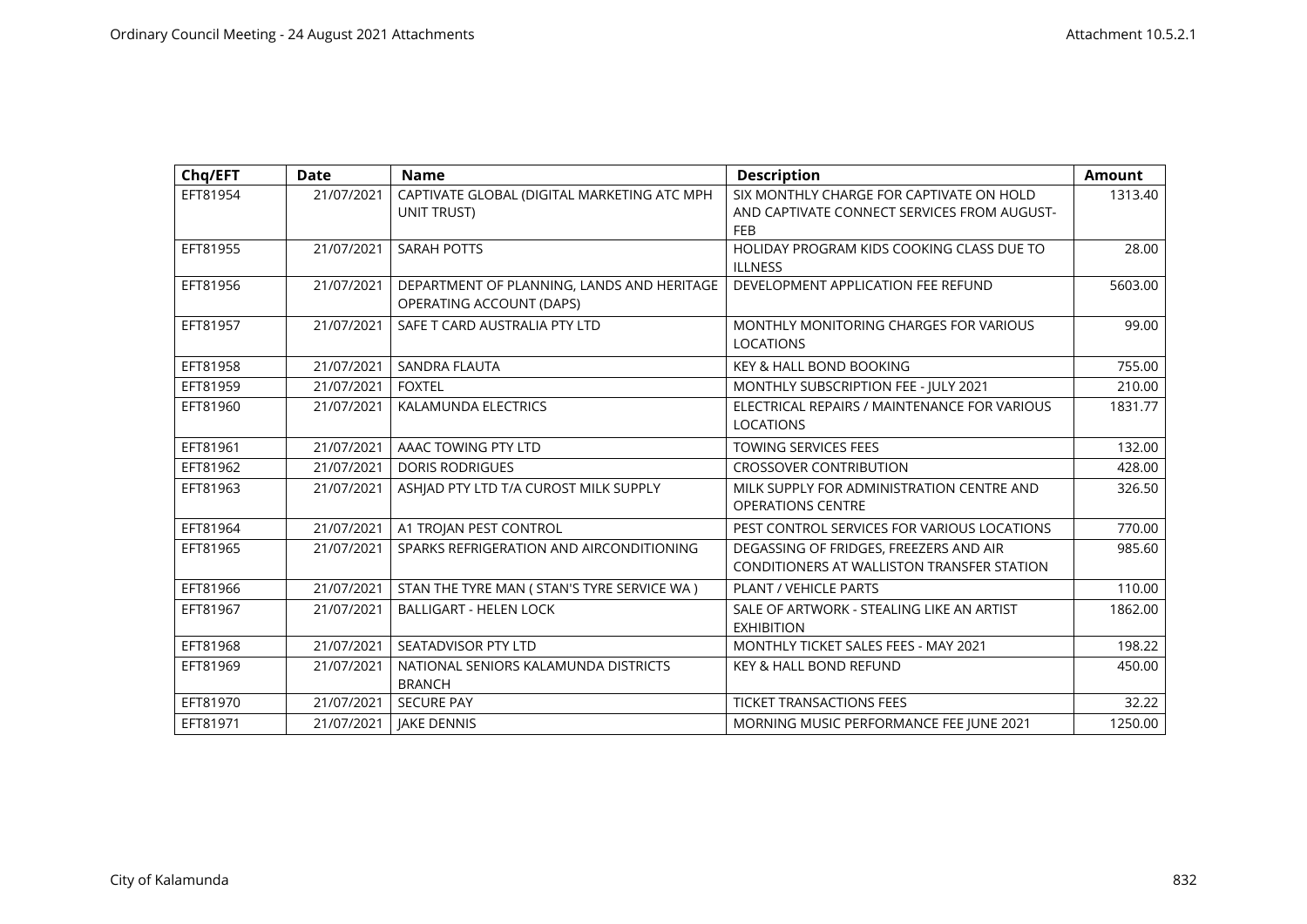| Chq/EFT  | <b>Date</b> | <b>Name</b>                                                   | <b>Description</b>                                                                                                                                          | <b>Amount</b> |
|----------|-------------|---------------------------------------------------------------|-------------------------------------------------------------------------------------------------------------------------------------------------------------|---------------|
| EFT81972 | 21/07/2021  | <b>MARKET CREATIONS</b>                                       | MARKETING & TECHNOLOGY SERVICE FEES &<br><b>MONTHLY CLOUD HOSTING SERVICES</b>                                                                              | 28679.45      |
| EFT81973 | 21/07/2021  | NORTHERN DISTRICTS ORCHID SOCIETY                             | KEY & HALL BOND REFUND INCLUDING HALL HIRE<br><b>FEE REFUND</b>                                                                                             | 828.00        |
| EFT81974 | 21/07/2021  | <b>SPLIT SCREEN PRODUCTIONS</b>                               | PRODUCTION SUPPORT FOR VIDEO - PRIVATE<br>THOMAS LAUNCH & EDIT & SUPPLY NOONGAR<br>STORYTELLER OF MAAMBA                                                    | 2475.00       |
| EFT81975 | 21/07/2021  | RELATIONSHIPS AUSTRALIA WA INC                                | EMPLOYMENT ASSISTANCE PROGRAM SESSIONS                                                                                                                      | 1320.00       |
| EFT81976 | 21/07/2021  | DOWSING GROUP PTY LTD                                         | SUPPLY & LAY CONCRETE PATHWAYS, MAINTENANCE<br>& MISC WORKS AT VARIOUS LOCATIONS                                                                            | 12885.07      |
| EFT81977 | 21/07/2021  | <b>DAVID BARR</b>                                             | DESIGN ADVISORY COMMITTEE MEETING 8TH JULY<br>2021                                                                                                          | 830.00        |
| EFT81978 | 21/07/2021  | NYUNGAR.COM ( NEVILLE COLLARD )                               | NAIDOC WEEK- CULTURAL WALK AND KANGAROO<br>STEW & CLOSING NAIDOC AT HARTFIELD                                                                               | 2000.00       |
| EFT81979 | 21/07/2021  | RP DATA PTY LTD T/A CORELOGIC ASIA PACIFIC                    | SUBSCRIPTION TO CORDELL'S ESTIMATING PLATINUM<br>PLATFORM WITH WESTERN AUSTRALIA'S MATERIAL<br>AND LABOUR DATABASE RATES INCLUDED - 01/07/21<br>$-30/06/22$ | 3696.00       |
| EFT81980 | 21/07/2021  | <b>MELISSA CANN</b>                                           | REFUND OF KIDS COOKING CLUB PROGRAM FEE                                                                                                                     | 28.00         |
| EFT81981 | 21/07/2021  | A PROUD LANDMARK PTY LTD                                      | SUPPLY AND INSTALL ROCKS AND LOGS TO BOARDER<br>OF SOFTFALL, MULCH SURROUNDING TO THE<br>PROPOSED PLAY EQUIPMENT AT MELOWAY RESERVE<br><b>MAIDA VALE</b>    | 7865.00       |
| EFT81982 | 21/07/2021  | <b>GYMMASTER SOFTWARE - TRESHNA ENTERPRISES</b><br><b>LTD</b> | HIGH WYCOMBE STUDIO PACKAGE FOR THE 24/7<br><b>GYM MONTHLY CHARGES</b>                                                                                      | 80.00         |
| EFT81983 | 21/07/2021  | BOORLOO ABORIGINAL CULTURAL EXPERIENCE                        | ENTERTAINMENT SERVICES DURING NAIDOC WEEK<br>2021                                                                                                           | 3245.00       |
| EFT81984 | 21/07/2021  | <b>EMPLOYEECONNECT PTY LTD</b>                                | MONTHLY SOFTWARE AND SERVICE FOR PRO JUN<br>2021 - EMPLOYEECONNECT                                                                                          | 3036.35       |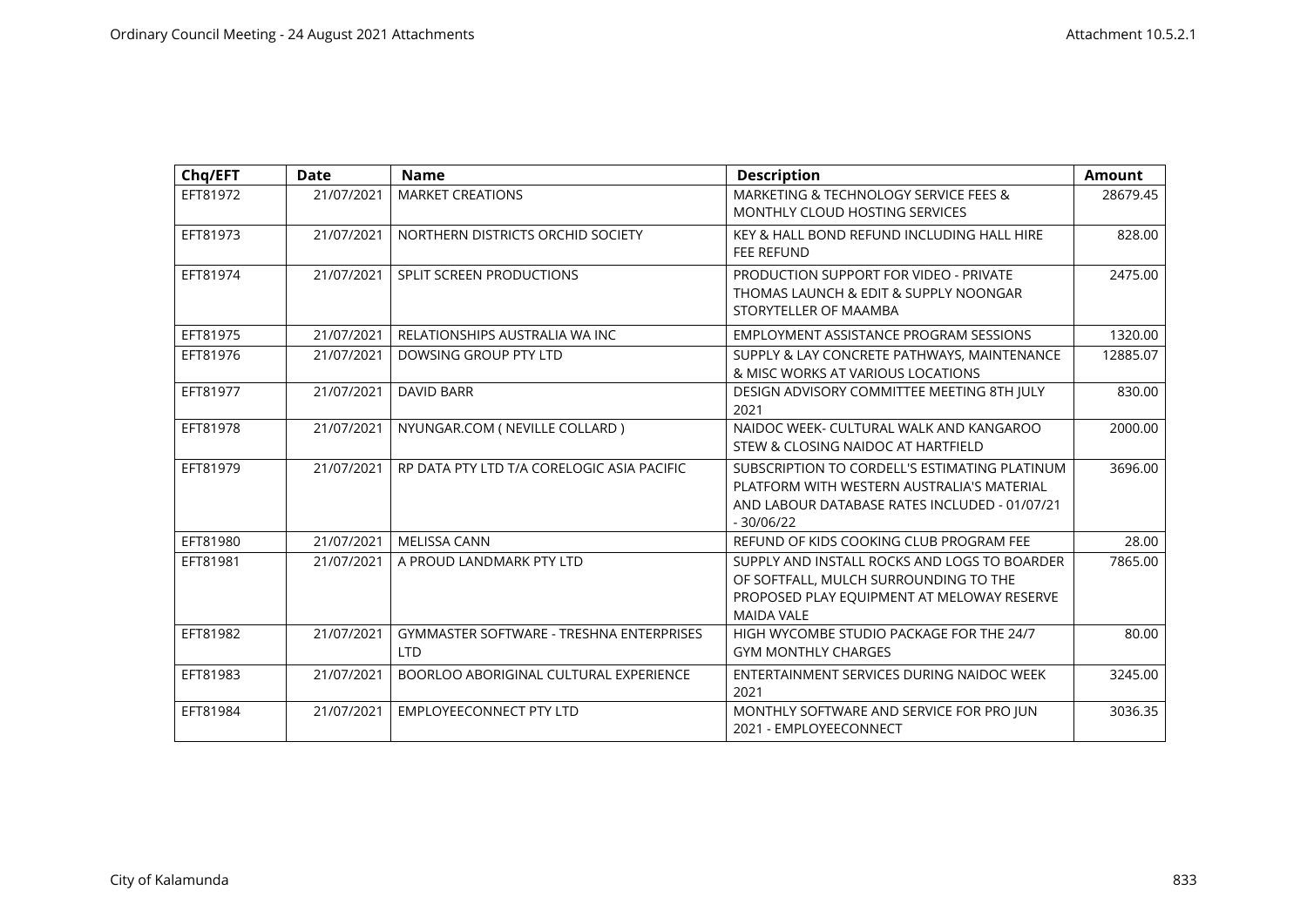| Chq/EFT  | <b>Date</b> | <b>Name</b>                                     | <b>Description</b>                                             | <b>Amount</b> |
|----------|-------------|-------------------------------------------------|----------------------------------------------------------------|---------------|
| EFT81985 | 21/07/2021  | <b>NISHA THOMAS</b>                             | REFUND OF HOLIDAY PROGRAM DISCO DANCE -                        | 25.50         |
|          |             |                                                 | CANCELLED DUE TO COVID 19 LOCKDOWN                             |               |
| EFT81986 | 21/07/2021  | <b>LEARNING SEAT PTY LTD</b>                    | SAP STANDARD SOFTWARE - LITMOS ONLINE                          | 27720.00      |
|          |             |                                                 | LEARNING PROGRAM - 25/06/21 - 24/06/22                         |               |
| EFT81987 | 21/07/2021  | AVANTGARDE TECHNOLOGIES PTY LTD                 | CONSULTING SERVICES FOR IT DEPARTMENT                          | 10450.00      |
| EFT81988 | 21/07/2021  | ROBERT & JILLIAN DRAFFIN                        | <b>CROSSOVER CONTRIBUTION</b>                                  | 428.00        |
| EFT81989 | 21/07/2021  | ROWENA CATELLANI                                | <b>KEY &amp; HALL BOND REFUND</b>                              | 450.00        |
| EFT81990 | 21/07/2021  | <b>WATERLOGIC AUSTRALIA PTY LTD</b>             | RENTAL & SERVICE FEES - SUPPLY OF WATER                        | 2844.60       |
|          |             |                                                 | <b>BUBBLERS &amp; BOILERS AT VARIOUS LOCATIONS</b>             |               |
| EFT81991 | 21/07/2021  | HILLS MOTO & MOWERS WA                          | <b>PLANT / VEHICLE PARTS</b>                                   | 84.00         |
| EFT81992 | 21/07/2021  | <b>JCB CONSTRUCTION EQUIPMENT AUSTRALIA PTY</b> | SUPPLY AND DELIVER 1 X NEW MINI EXCAVATOR FOR                  | 95060.00      |
|          |             | <b>LTD</b>                                      | <b>OPERATIONS CENTRE</b>                                       |               |
| EFT81993 | 21/07/2021  | TRANSPONDER TECHNOLOGIES PTY LTD T/A TT         | FUEL MANAGEMENT SYSTEMS SUPPLIES                               | 990.00        |
|          |             | <b>FUEL</b>                                     |                                                                |               |
| EFT81994 | 21/07/2021  | <b>JOB DONE TREES</b>                           | MULCH FOR THE BACKFILLING OF VERGES WITH THE                   | 2860.00       |
|          |             |                                                 | UPGRADES DONE AT THE WALLISTON TRANSFER                        |               |
|          |             |                                                 | <b>STATION</b>                                                 |               |
| EFT81995 | 21/07/2021  | <b>ERA HOSTING</b>                              | MONTHLY VOIP FEES FOR EMERGENCY SERVICES -<br><b>IULY 2021</b> | 490.35        |
| EFT81996 | 21/07/2021  | <b>ALISON EGAN</b>                              | REIMBURSEMENT OF STAFF EXPENSES                                | 800.00        |
| EFT81997 | 21/07/2021  | <b>MONSIDO PTY LTD</b>                          | WEB & ACCESSIBILITY COMPLIANCE 2K RENEWAL                      | 10890.00      |
|          |             |                                                 | FEES - 01/07/21 - 30/06/22                                     |               |
| EFT81998 | 21/07/2021  | <b>TEGAN MACKENZIE</b>                          | PART DOG STERILISATION FEE REFUND                              | 100.00        |
|          |             |                                                 |                                                                |               |
| EFT81999 | 21/07/2021  | OED ENVIRONMENTAL PTY LTD                       | MAIDA VALE RESERVE KIOSK - ENVIRONMENTAL                       | 253.00        |
|          |             |                                                 | SERVICES INCLUDING ASBESTOS REPORTING AND                      |               |
|          |             |                                                 | <b>TESTING</b>                                                 |               |
| EFT82000 | 21/07/2021  | LINEMARKING WA PTY LTD                          | LINEMARKING SERVICES AT ZIG ZAG GOOSEBERRY                     | 25085.50      |
|          |             |                                                 | <b>HILL</b>                                                    |               |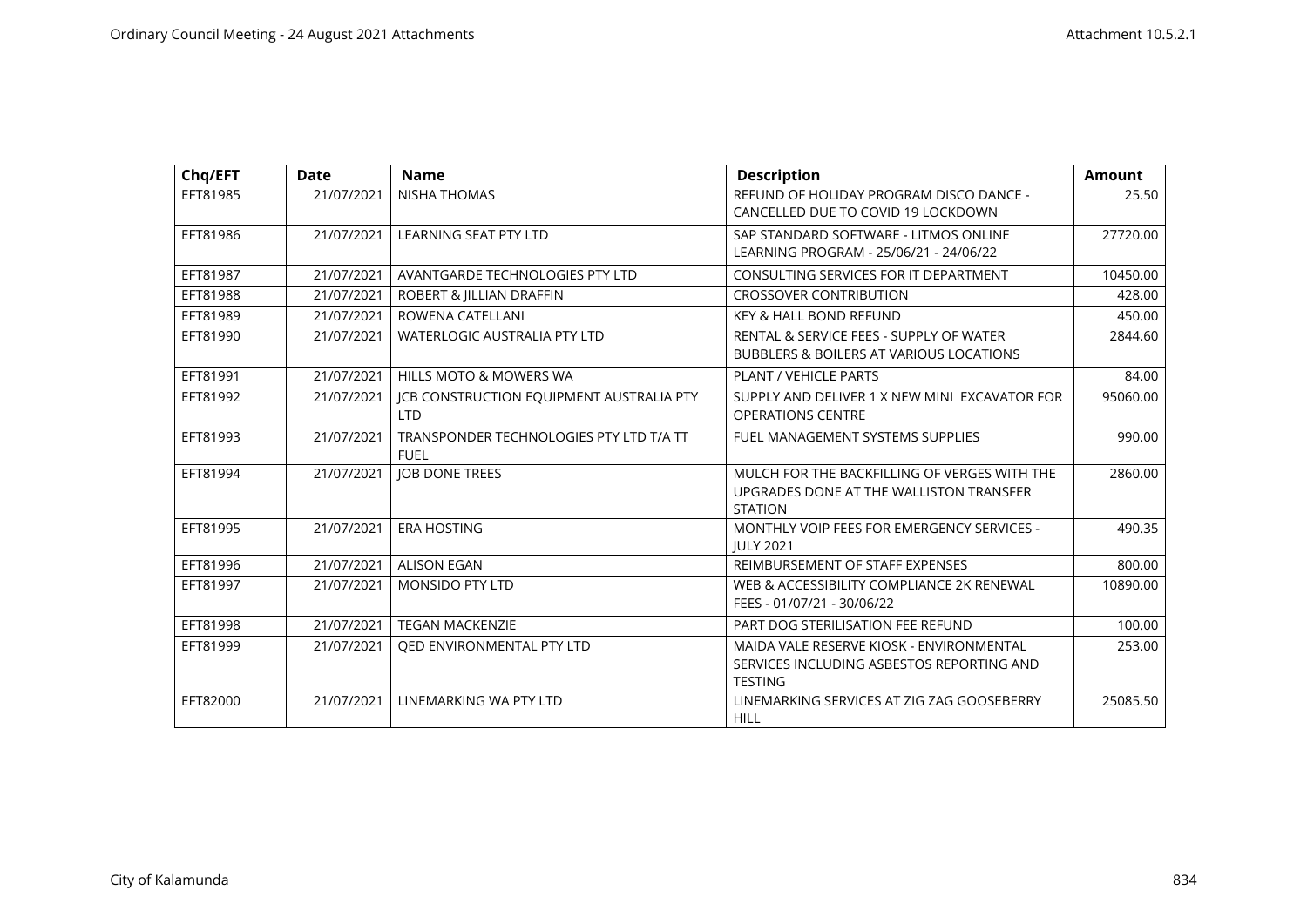| Chq/EFT  | <b>Date</b> | <b>Name</b>                                                | <b>Description</b>                                                                                                                                                     | Amount   |
|----------|-------------|------------------------------------------------------------|------------------------------------------------------------------------------------------------------------------------------------------------------------------------|----------|
| EFT82001 | 21/07/2021  | LANDSCAPE AND MAINTENANCE SOLUTIONS                        | RESIDENTIAL VERGE, PASSIVE & ACTIVE RESERVES<br><b>MOWING SERVICES</b>                                                                                                 | 26675.00 |
| EFT82002 | 21/07/2021  | PERTH ACCESS CONTROL AND SECURITY                          | MAINTENACE / REPAIRS TO CCTV & ACCESS CONTROL<br>SYSTEMS AT VARIOUS LOCATIONS                                                                                          | 1876.18  |
| EFT82003 | 21/07/2021  | DRIVER RISK MANAGEMENT PTY LTD                             | <b>REGISTRATION FOR 2 VOLUNTEERS TO ATTEND</b><br>DRIVER RISK MANAGEMENT TRAINING SERVICES                                                                             | 1507.00  |
| EFT82004 | 21/07/2021  | SPIRITED THINKING PTY LTD                                  | FINAL PAYMENT - KALAMUNDA PERFORMING ARTS<br>CENTRE - PROPOSAL (20G05_R0) FOR VENUE<br>ASSESSMENT AND PLAN                                                             | 2012.45  |
| EFT82005 | 21/07/2021  | AUSTRALIAN ENVIRONMENTAL AUDITORS PTY LTD                  | RISK ASSESSMENT BY A ACCREDITED CONTAMINATED<br>SITES AUDITOR OF PIONEER PARK CONTAMINATED<br>SITES TO PASSIVE RECREATIONAL USERS BASED ON<br>KNOWN AND POTENTIAL RISK | 818.13   |
| EFT82006 | 21/07/2021  | <b>JIS WASTE &amp; RECYCLING</b>                           | SUPPLY SKIP BINS AND REMOVE WASTE AND<br>CARDBOARD FROM THE OPERATIONS CENTRE, RAY<br>OWEN SPORTS CENTRE AND HARTFIELD PARK                                            | 915.20   |
| EFT82007 | 21/07/2021  | <b>GOANS OVERSEAS ASSOCIATION WA</b>                       | HALL BOND REFUND LESS CLEANING CHARGE FEES                                                                                                                             | 417.50   |
| EFT82008 | 21/07/2021  | <b>CYTHERA PTY LTD</b>                                     | CITY OF KALAMUNDA EXTERNAL PENETRATION TEST<br>AS PER SOW IN APRIL 2021                                                                                                | 3850.00  |
| EFT82009 | 21/07/2021  | <b>JOHN VASSALLO</b>                                       | SALE OF ARTWORK - BACK AT THE EASEL EXHIBITION<br>& BOND REFUND FOR THE USE OF THE GALLERY AT<br>ZIG ZAG CULTURAL CENTRE                                               | 5925.00  |
| EFT82010 | 21/07/2021  | CHARON OLSEN T/A GARDEN STYLE LANDSCAPE<br><b>SERVICES</b> | PROVIDE PROJECT SUPPORT TO PARKS AND<br>ENVIRONMENTAL SERVICES TEAM FOR - 01/07/21 -<br>16/07/21                                                                       | 3873.10  |
| EFT82011 | 21/07/2021  | <b>WESTERN SKY PROJECTS</b>                                | COVID CANCELATION FEE - KPAC LAUNCH<br>PERFORMANCE                                                                                                                     | 1650.00  |
| EFT82012 | 21/07/2021  | AMBROSINI GLOBAL RESOURCES PTY LTD                         | <b>LABOUR HIRE FEES</b>                                                                                                                                                | 5392.46  |
| EFT82013 | 21/07/2021  | <b>CORROBOREE FOR LIFE</b>                                 | NAIDOC DANCERS FOR EXHIBITION OPENING                                                                                                                                  | 600.00   |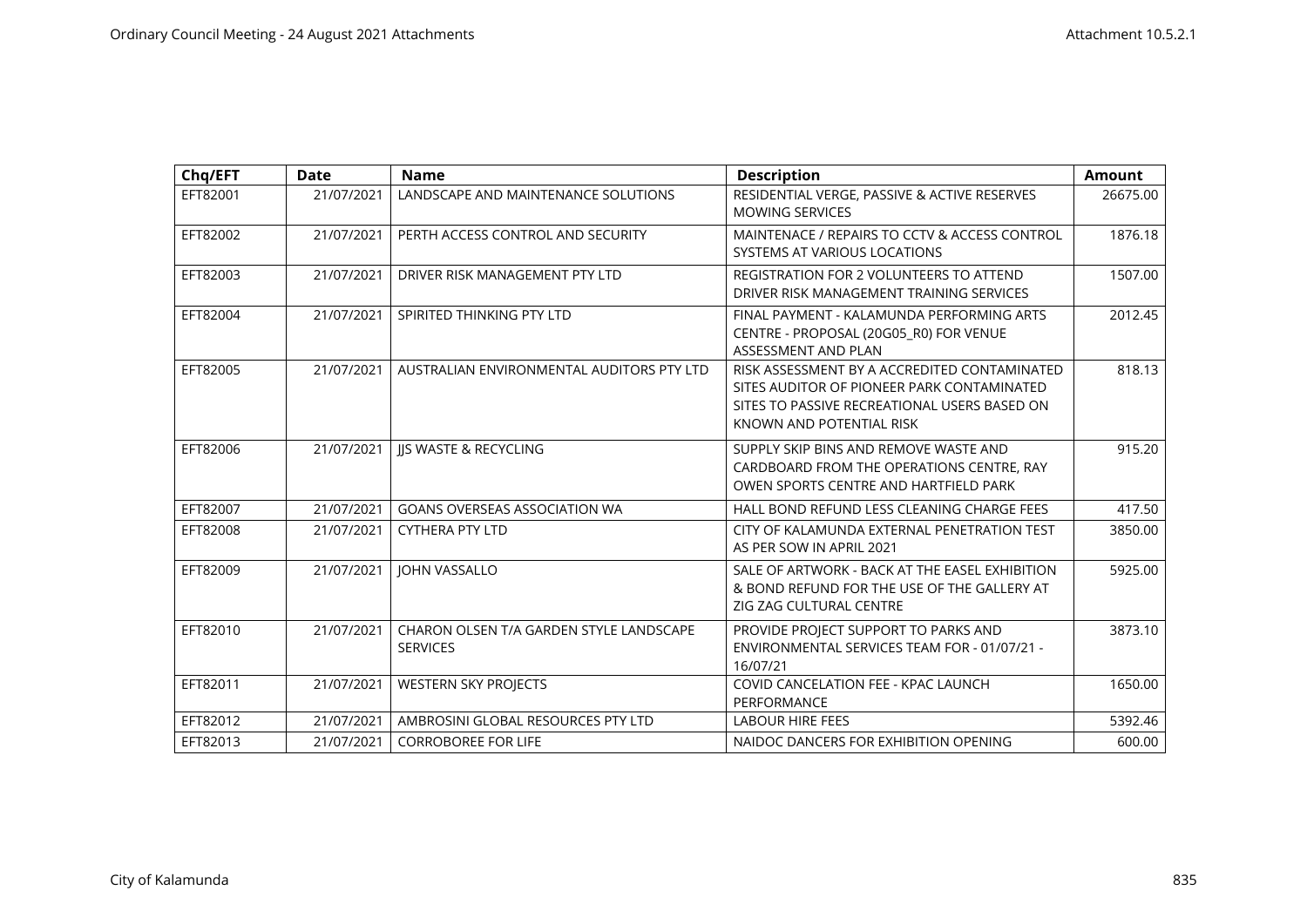| Chq/EFT  | <b>Date</b> | <b>Name</b>                                                      | <b>Description</b>                                                                                         | Amount  |
|----------|-------------|------------------------------------------------------------------|------------------------------------------------------------------------------------------------------------|---------|
| EFT82014 | 21/07/2021  | KOOLANGKAS KREATE                                                | ENTERTAINMENT AT NAIDOC WEEK CELEBRATIONS AT<br><b>MAAMBA</b>                                              | 2000.00 |
| EFT82015 | 21/07/2021  | PETER JEAVONS                                                    | <b>HALL BOND REFUND</b>                                                                                    | 400.00  |
| EFT82016 | 21/07/2021  | <b>EMMA OLIVER</b>                                               | <b>HOLIDAY PROGRAM REFUND DUE TO ILLNESS</b>                                                               | 12.75   |
| EFT82017 | 21/07/2021  | <b>JEANETTE HARRISON</b>                                         | HWRC PART MEMBERSHIP REFUND DUE TO 24/07<br>GYM BEING CLOSED SINCE MARCH 2020                              | 201.80  |
| EFT82018 | 26/07/2021  | <b>CAPITAL RECYCLING</b>                                         | SUPPLY OF VARIOUS ROAD BASE CONSTRUCTION<br>MATERIALS FOR THE WALLISTON TRANSFER STATION<br><b>UPGRADE</b> | 866.36  |
| EFT82019 | 26/07/2021  | <b>HART SPORT</b>                                                | GYM EQUIPMENT SUPPLIES FOR HARTFIELD PARK<br><b>RECREATION CENTRE</b>                                      | 217.00  |
| EFT82020 | 26/07/2021  | BARNETTS (WA) PTY LTD                                            | SUPPLY LOCK & ARCHITECTURAL HARDWARE<br>SUPPLIES FOR VARIOUS LOCATIONS                                     | 935.04  |
| EFT82021 | 26/07/2021  | THE WORKWEAR GROUP PTY LTD                                       | SUPPLY OF UNIFORM FOR VARIOUS STAFF MEMBERS                                                                | 1925.49 |
| EFT82022 | 26/07/2021  | M&M FAMILY TRUST TRADING AS CCS STRATEGIC                        | BUSINESS CASE FOR A NEW AQUATIC FACILITY -<br>ADJUSTMENTS TO FINAL REPORT                                  | 627.00  |
| EFT82023 | 26/07/2021  | PLANT FORCE INVESTMENTS PTY LTD T/AS<br><b>PLANTRITE</b>         | SUPPLY & DELIVERY OF PLANTS FOR WOODLUPINE<br><b>BROOK UPGRADE</b>                                         | 2191.27 |
| EFT82024 | 26/07/2021  | EXTERIA (LANDMARK ENGINEERING AND DESIGN<br>PTY LTD)             | SUPPLY & DELIVERY OF 7 X RECYCLE INFILL PANELS<br>FOR WALLISTON TRANSFER STATION                           | 1989.90 |
| EFT82025 | 26/07/2021  | REFLECTIVE FABRICATIONS OF AUSTRALIA                             | SUPPLY & DELIVERY OF WARDEN IDENTIFICATION<br>UNIFORM FOR ALL STAFFED FACILITIES                           | 5228.75 |
| EFT82026 | 26/07/2021  | SERCUL (SOUTH EAST REGIONAL CENTRE FOR<br><b>URBAN LANDCARE)</b> | CARRY OUT WATER SAMPLING AT VARIOUS<br><b>LOCATIONS FOR JUNE 2021</b>                                      | 1954.68 |
| EFT82027 | 26/07/2021  | VISUAL PUBLICATIONS P/L - COUNTRYWIDE<br><b>PUBLICATIONS</b>     | SUPPLY OF PERTH HILLS VISITOR CENTRE INCLUSION<br>ON A3 PERTH MAP                                          | 145.00  |
| EFT82028 | 26/07/2021  | AFGRI EQUIPMENT AUSTRALIA PTY LTD                                | <b>PLANT / VEHICLE PARTS</b>                                                                               | 74.29   |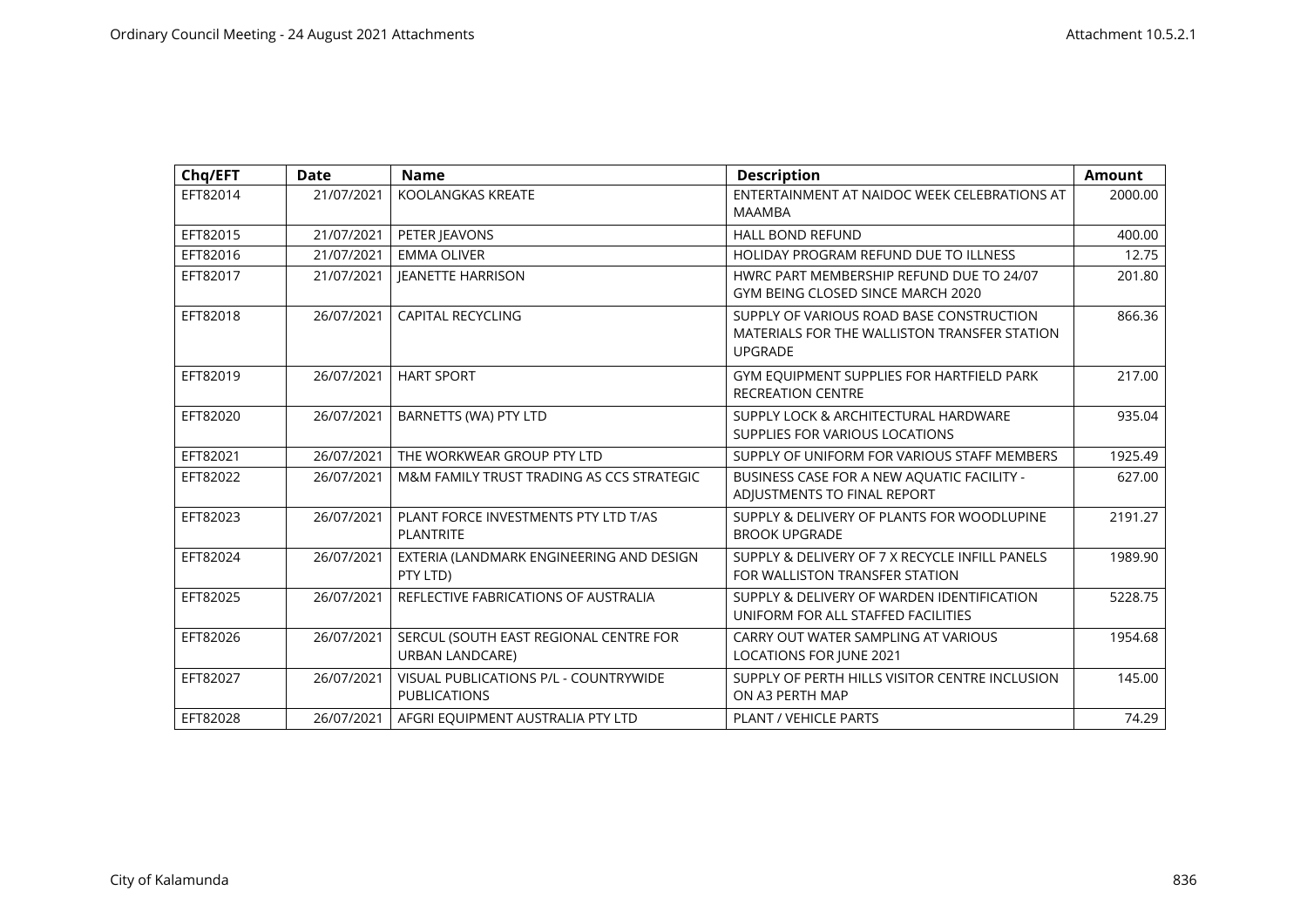| Chq/EFT  | Date       | <b>Name</b>                                     | <b>Description</b>                                                                                                                                       | <b>Amount</b> |
|----------|------------|-------------------------------------------------|----------------------------------------------------------------------------------------------------------------------------------------------------------|---------------|
| EFT82029 | 26/07/2021 | ELEMENT ADVISORY PTY LTD                        | PROFESSIONAL PLANNING SERVICES FOR<br>FORRESTFIELD NORTH STRUCTURE PLAN                                                                                  | 50734.60      |
| EFT82030 | 26/07/2021 | THE LANGUAGE CENTRE                             | SELECTION OF ESL RESOURCES FOR FORRESTFIELD<br><b>LIBRARY</b>                                                                                            | 511.50        |
| EFT82031 | 26/07/2021 | SWANVIEW PLANT FARM                             | SUPPLY & DELIVERY OF VARIOUS PLANTS FOR<br><b>VARIOUS LOCATIONS</b>                                                                                      | 2288.00       |
| EFT82032 | 26/07/2021 | <b>TOTALLY WORKWEAR</b>                         | SUPPLY OF PROTECTIVE CLOTHING                                                                                                                            | 1516.82       |
| EFT82033 | 26/07/2021 | <b>COATES HIRE OPERATIONS PTY LTD</b>           | PLANT / EQUIPMENT HIRE                                                                                                                                   | 556.90        |
| EFT82034 | 26/07/2021 | <b>CROMMELINS MACHINERY</b>                     | PLANT / VEHICLE PARTS                                                                                                                                    | 251.90        |
| EFT82035 | 26/07/2021 | <b>LANDGATE - VALUATIONS</b>                    | VALUATION FEES FOR LOT 26 (34) BREWER ROAD<br><b>MAIDA VALE</b>                                                                                          | 2231.46       |
| EFT82036 | 26/07/2021 | WA LIBRARY SUPPLIES PTY LTD                     | SUPPLY & DELIVERY OF VARIOUS GOODS FOR                                                                                                                   | 393.00        |
| EFT82037 | 26/07/2021 | <b>ECHO NEWSPAPER</b>                           | ADVERTISING FOR VARIOUS JOBS / EVENTS                                                                                                                    | 4730.00       |
| EFT82038 | 26/07/2021 | MCKAY EARTHMOVING PTY LTD                       | PLANT EQUIPMENT AND OPERATOR HIRE FOR<br><b>VARIOUS LOCATIONS</b>                                                                                        | 7667.00       |
| EFT82039 | 26/07/2021 | EASTERN METROPOLITAN REGIONAL COUNCIL<br>(EMRC) | DOMESTIC / WASTE CHARGES - RED HILL TIP.<br><b>MATTRESS &amp; TIMBER DISPOSAL FEES</b>                                                                   | 356492.73     |
| EFT82040 | 26/07/2021 | <b>JASON SIGNMAKERS</b>                         | SIGNAGE SUPPLIES INCLUDING BUS SHELTER REPAIRS                                                                                                           | 25632.41      |
| EFT82041 | 26/07/2021 | <b>MCINTOSH &amp; SON</b>                       | <b>PLANT / VEHICLE PARTS</b>                                                                                                                             | 1200.06       |
| EFT82042 | 26/07/2021 | SONIC HEALTHPLUS (KINETIC HEALTH GROUP LTD)     | PREPLACEMENT MEDICALS / BASELINE HEARING<br><b>TESTS</b>                                                                                                 | 331.10        |
| EFT82043 | 26/07/2021 | LGIS INSURANCE BROKING SERVICES                 | LGIS INSURANCE RENEWAL FEES MARINE CARGO -<br>30/06/21 - 30/06/22                                                                                        | 275.00        |
| EFT82044 | 26/07/2021 | <b>LGIS WORKCARE SCHEME</b>                     | LGIS INSURANCE RENEWAL FEES LGIS WORKCARE -<br>INSTALMENT 1 - 30/06/21 - 31/10/21 INCLUDING<br>PERSONAL ACCIDENT & TRAVEL RENEWAL 30/06/21 -<br>30/06/22 | 166552.27     |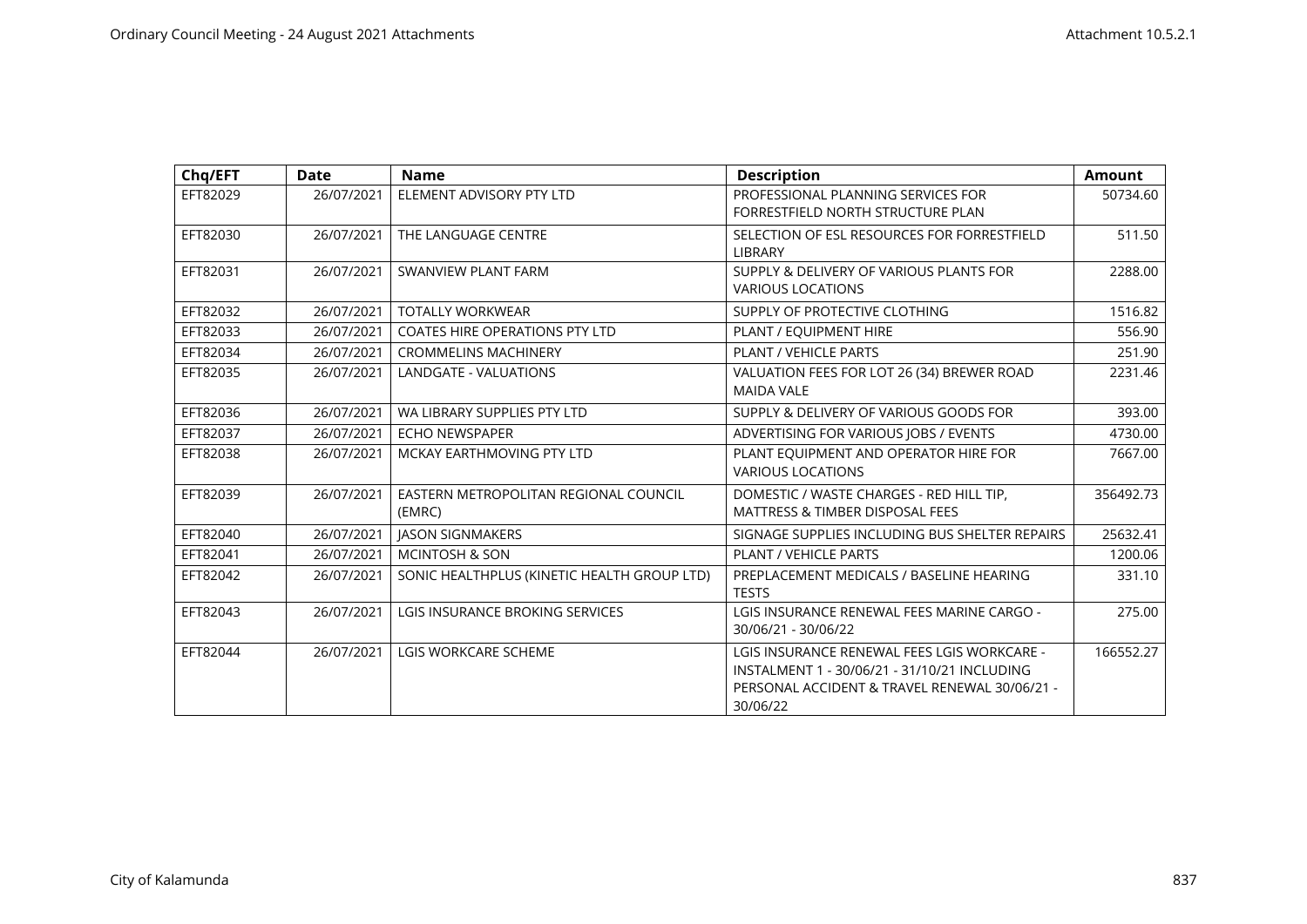| Chq/EFT  | <b>Date</b> | <b>Name</b>                                                                 | <b>Description</b>                                                                                                            | <b>Amount</b> |
|----------|-------------|-----------------------------------------------------------------------------|-------------------------------------------------------------------------------------------------------------------------------|---------------|
| EFT82045 | 26/07/2021  | <b>LGIS LIABILITY SCHEME</b>                                                | LGIS INSURANCE - LGIS LIABILITY - INSTALMENT 1 -<br>30/06/21 - 31/12/21 INCLUDING MANAGEMENT<br>LIABILITY 30/06/21 - 30/06/22 | 196507.67     |
| EFT82046 | 26/07/2021  | <b>WESTBOOKS</b>                                                            | SUPPLY & DELIVERY OF VARIOUS GOODS FOR<br><b>FORRESTFIELD LIBRARY</b>                                                         | 425.19        |
| EFT82047 | 26/07/2021  | WA LIMESTONE COMPANY                                                        | ROAD MATERIALS FOR VARIOUS LOCATIONS                                                                                          | 1845.26       |
| EFT82048 | 26/07/2021  | <b>WINC AUSTRALIA PTY LTD</b>                                               | <b>STATIONERY / OFFICE SUPPLIES</b>                                                                                           | 1143.35       |
| EFT82049 | 26/07/2021  | BLADON WA PTY LTD                                                           | MEMORABILIA SUPPLIES & SUPPLY & DELIVERY OF<br>MEDIUM PAPER BAGS FOR BATTERY RECYCLING                                        | 3571.70       |
| EFT82050 | 26/07/2021  | AUSTRALASIAN PERFORMING RIGHTS ASSOCIATION<br>(APRA) T/A ONEMUSIC AUSTRALIA | LICENCE FEE FOR THE USE OF COPYRIGHT MUSIC AT<br><b>VARIOUS LOCATIONS</b>                                                     | 8490.23       |
| EFT82051 | 26/07/2021  | <b>BUCHER MUNICIPAL PTY LTD</b>                                             | <b>PLANT / VEHICLE PARTS</b>                                                                                                  | 2216.50       |
| EFT82052 | 26/07/2021  | <b>HOSEMASTERS</b>                                                          | <b>PLANT / VEHICLE PARTS</b>                                                                                                  | 141.06        |
| EFT82053 | 26/07/2021  | <b>I BLACKWOOD &amp; SON LIMITED</b>                                        | <b>GENERAL HARDWARE &amp; PROTECTIVE WEAR SUPPLIES</b>                                                                        | 1399.39       |
| EFT82054 | 26/07/2021  | APACE AID (INC) T/A APACE WA NURSERY                                        | SUPPLY & DELIVERY OF VARIOUS PLANTS FOR<br>RESIDENTS PROGRAM 2021 & INCLUDING SUPPLY OF<br>NATIVE SEEDLINGS                   | 28622.33      |
| EFT82055 | 26/07/2021  | CAT WELFARE SOCIETY INC                                                     | REHOMING OF UNCLAIMED CATS FROM POUND                                                                                         | 88.00         |
| EFT82056 | 26/07/2021  | <b>ELLENBY TREE FARM</b>                                                    | SUPPLY OF PLANTS FOR PLANTING FEDERATION<br><b>GARDENS</b>                                                                    | 8398.50       |
| EFT82057 | 26/07/2021  | NUTRIEN AG SOLUTIONS LIMITED                                                | SUPPLY & DELIVERY OF CHEMICALS & SUPPLIES FOR<br><b>OPERATIONS CENTRE</b>                                                     | 1340.85       |
| EFT82058 | 26/07/2021  | D & E PARKER T/A LAWN DOCTOR                                                | LAWN SERVICES AT DAVIES PARK INCLUDING DISPOSE<br>OF DEBRIS FEES                                                              | 7975.00       |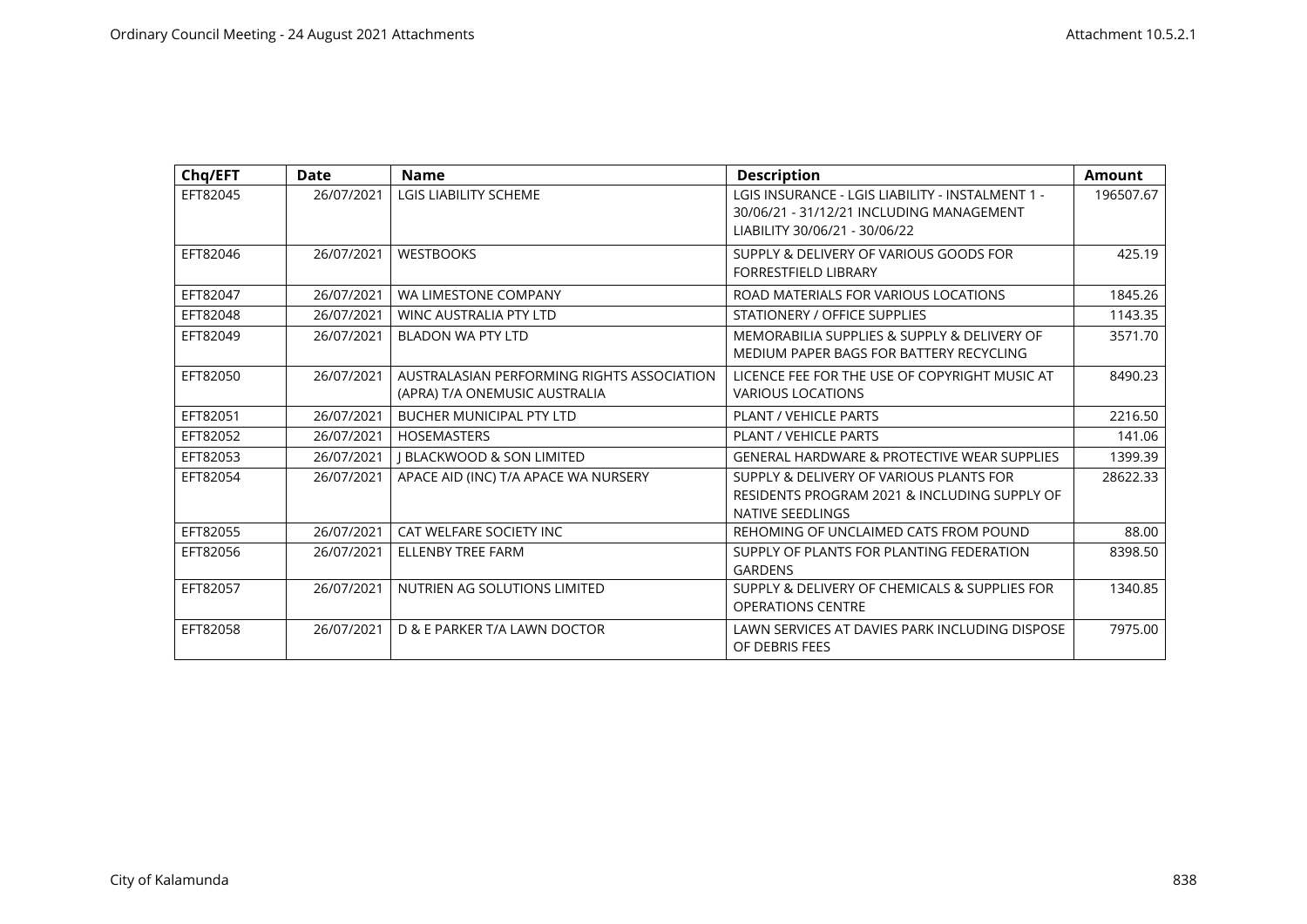| Chq/EFT  | Date       | <b>Name</b>                                               | <b>Description</b>                                                                                                                                                                                                               | <b>Amount</b> |
|----------|------------|-----------------------------------------------------------|----------------------------------------------------------------------------------------------------------------------------------------------------------------------------------------------------------------------------------|---------------|
| EFT82059 | 26/07/2021 | <b>CAI FENCES</b>                                         | 1. SUPPLY & INSTALL DOME TOP BOLLARDS AT<br>KALAMUNDA COMMUNITY CENTRE & LARWOOD<br><b>RESERVE HIGH WYCOMBE</b><br>2. SUPPLY & INSTALL CHAINMESH FENCING & GATES<br>AT FLEMING RESERVE<br>3. SUPPLY & INSTALLATION OF BOLLARDS & | 83578.00      |
|          |            |                                                           | CHAINMESH GATES AT RAY OWEN                                                                                                                                                                                                      |               |
| EFT82060 | 26/07/2021 | TOTAL PACKAGING (WA) PTY LTD                              | SUPPLY OF DOG LITTER BAGS                                                                                                                                                                                                        | 1716.00       |
| EFT82061 | 26/07/2021 | CHILDRENS BOOK COUNCIL OF AUSTRALIA - WA<br><b>BRANCH</b> | VARIOUS PROMOTIONAL MERCHANDISE FOR 2021<br>CHILDREN'S BOOK WEEK FOR CITY OF KALAMUNDA<br><b>LIBRARIES</b>                                                                                                                       | 238.40        |
| EFT82062 | 26/07/2021 | WA HINO SALES & SERVICE                                   | PLANT / VEHICLE PARTS                                                                                                                                                                                                            | 1219.60       |
| EFT82063 | 26/07/2021 | LOCAL GOVERNMENT PROFESSIONALS AUSTRALIA<br>(WA DIVISION) | FULL MEMBERSHIP RENEWAL FEES 2021 FOR 3 STAFF<br><b>MEMBERS</b>                                                                                                                                                                  | 1593.00       |
| EFT82064 | 26/07/2021 | ACCESS ICON PTY LTD T/A CASCADA                           | DRAINAGE SUPPLIES FOR VARIOUS LOCATIONS                                                                                                                                                                                          | 13047.95      |
| EFT82065 | 26/07/2021 | EUROFINS ARL PTY LTD                                      | LAB TESTING OF ASBESTOS SAMPLES AT VARIOUS<br><b>LOCATIONS</b>                                                                                                                                                                   | 8791.20       |
| EFT82066 | 26/07/2021 | PERTH GRAPHICS CENTRE                                     | SUPPLY OF 1 SET STICKERS TO SUIT RECYCLING HUB<br><b>INCLUDING INSTALLATION</b>                                                                                                                                                  | 325.00        |
| EFT82067 | 26/07/2021 | <b>WESBAR VANQUIP</b>                                     | SUPPLY & INSTALL FOLDING LOADING RAMP TO THE<br>REAR OF THE WASTE EDUCATION VAN & ALSO<br>SPECIALISED TRACKING                                                                                                                   | 8515.00       |
| EFT82068 | 26/07/2021 | <b>LGIS PROPERTY</b>                                      | LGIS INSURANCE RENEWAL FEES LGIS PROPERTY -<br>INSTALMENT 1 - 30/06/21 - 31/10/21 INCLUDING<br>COMMERCIAL CRIME & CYBER LIABILITY, BUSHFIRE &<br>MOTOR VEHICLE 30/06/21 - 30/06/22                                               | 245429.22     |
| EFT82069 | 26/07/2021 | <b>OUICK CORPORATE AUST PTY LTD</b>                       | STATIONERY & OFFICE SUPPLIES                                                                                                                                                                                                     | 6456.32       |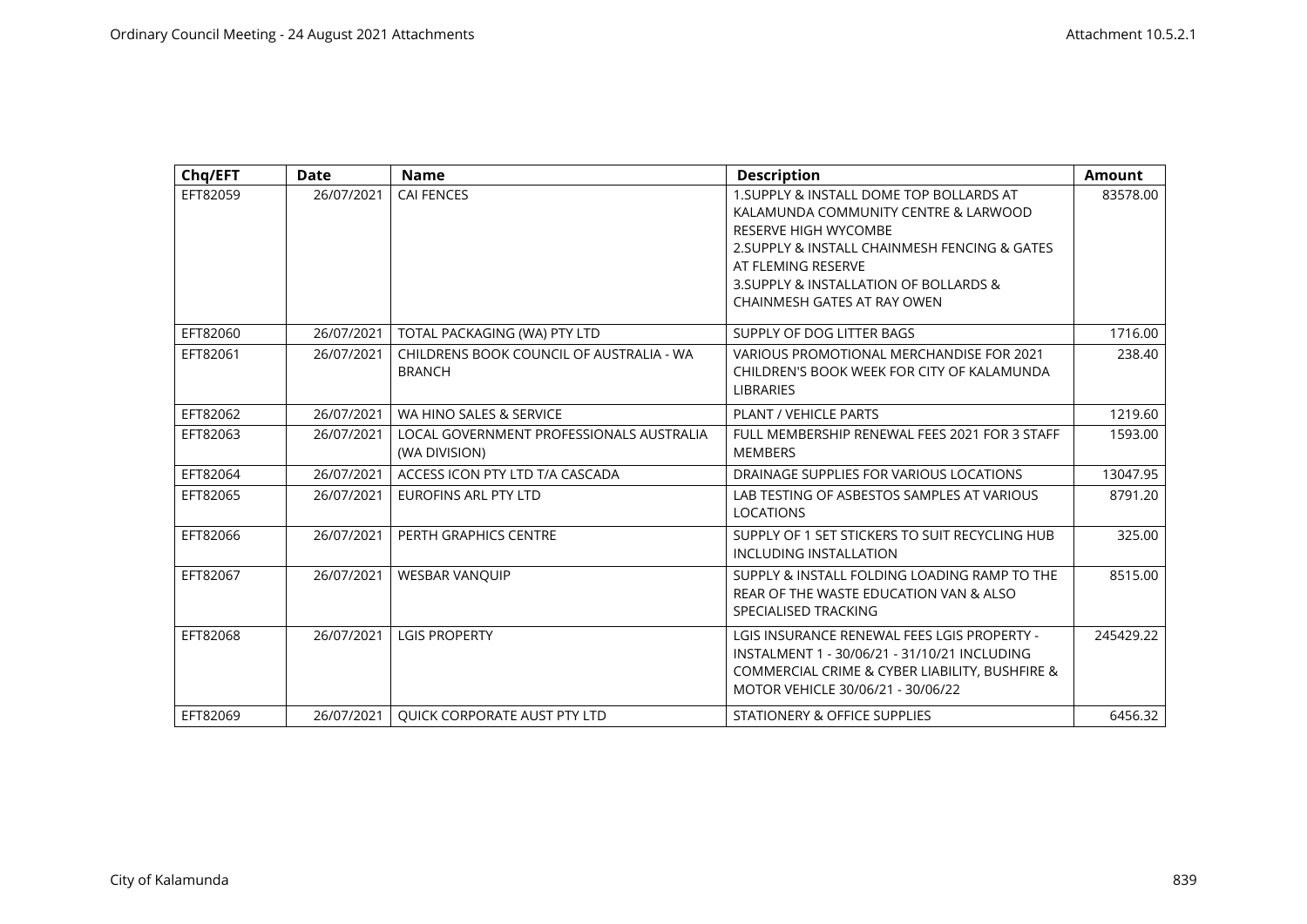| Chq/EFT  | Date       | <b>Name</b>                                                  | <b>Description</b>                                                                                                                                     | <b>Amount</b> |
|----------|------------|--------------------------------------------------------------|--------------------------------------------------------------------------------------------------------------------------------------------------------|---------------|
| EFT82070 | 26/07/2021 | SCIENTIFIC TECHNICAL SERVICES PTY LTD - STS<br><b>HEALTH</b> | SERVICE STERILISER EQUIPMENT AT JACK HEALEY<br><b>CENTRE</b>                                                                                           | 653.40        |
| EFT82071 | 26/07/2021 | <b>WREN OIL</b>                                              | WASTE OIL RECYCLING - DISPOSAL FEES                                                                                                                    | 16.50         |
| EFT82072 | 26/07/2021 | <b>BOC LIMITED</b>                                           | SUPPLY & DELIVERY OF DRY ICE PELLETS                                                                                                                   | 21.92         |
| EFT82073 | 26/07/2021 | PARKERS YELLOWMETAL PTY LTD T/A METAL<br><b>WORKS PERTH</b>  | SUPPLY & INSTALLATION OF BOLLARDS & WHEEL<br>STOP FOR LIGHT POLE PROTECTION AT WOODLUPINE<br><b>COMMUNITY CENTRE CARPARK</b>                           | 2205.50       |
| EFT82074 | 26/07/2021 | T-QUIP                                                       | PLANT / VEHICLE PARTS                                                                                                                                  | 370.05        |
| EFT82075 | 26/07/2021 | HOSECO                                                       | PLANT / VEHICLE PARTS                                                                                                                                  | 484.49        |
| EFT82076 | 26/07/2021 | <b>HYDROOUIP PUMPS</b>                                       | SUPPLY OF PUMPS & IRRIGATION PARTS /<br><b>MAINTENANCE BORES</b>                                                                                       | 50965.64      |
| EFT82077 | 26/07/2021 | DIRECT TRADES SUPPLY PTY LTD                                 | <b>VARIOUS HARDWARE SUPPLIES</b>                                                                                                                       | 2478.70       |
| EFT82078 | 26/07/2021 | SHRED-X PTY LTD                                              | SECURE DOCUMENT DISPOSAL BIN REMOVAL AND<br><b>REPLACEMENT</b>                                                                                         | 66.00         |
| EFT82079 | 26/07/2021 | DISCUS PRINTING AND SIGNAGE                                  | RECONCILIATION BANNER INSTALL AND REMOVAL                                                                                                              | 1287.00       |
| EFT82080 | 26/07/2021 | <b>MARTINS ENVIRONMENTAL SERVICES</b>                        | HERBICIDE SPRAYING FOR CONTROL OF WEEDS IN<br><b>CONSERVATION RESERVES</b>                                                                             | 63860.50      |
| EFT82081 | 26/07/2021 | PLASTAFAB PTY LTD                                            | <b>STATIONERY SUPPLIES</b>                                                                                                                             | 2432.10       |
| EFT82082 | 26/07/2021 | DOWNER EDI WORKS PTY LTD                                     | CONSTRUCTION OF SHARED PATHWAYS AT PALMER<br><b>CRESCENT HIGH WYCOMBE</b>                                                                              | 191515.80     |
| EFT82083 | 26/07/2021 | <b>RETECH RUBBER</b>                                         | REMOVE AND REPLACE RUBBER SOFTFALL AT<br><b>VARIOUS LOCATIONS</b>                                                                                      | 7332.60       |
| EFT82084 | 26/07/2021 | <b>ESRI AUSTRALIA PTY LTD</b>                                | SUPPLIES & CONSULTING SERVICES BASED ON<br><b>GEOGRAPHIC INFORMATION SYSTEMS TECHNOLOGY</b>                                                            | 770.00        |
| EFT82085 | 26/07/2021 | <b>GRIFFITHS ARCHITECTS</b>                                  | PROFESSIONAL ARCHITECTURAL & HERITAGE<br>SERVICES FOR THE PREPARATION OF THE<br><b>CONVERSATION MANAGEMENT PLAN FOR</b><br><b>HEADINGLY ROAD HOUSE</b> | 4950.00       |
| EFT82086 | 26/07/2021 | <b>MAYDAY EARTHMOVING</b>                                    | PLANT AND EQUIPMENT HIRE FEES                                                                                                                          | 12672.00      |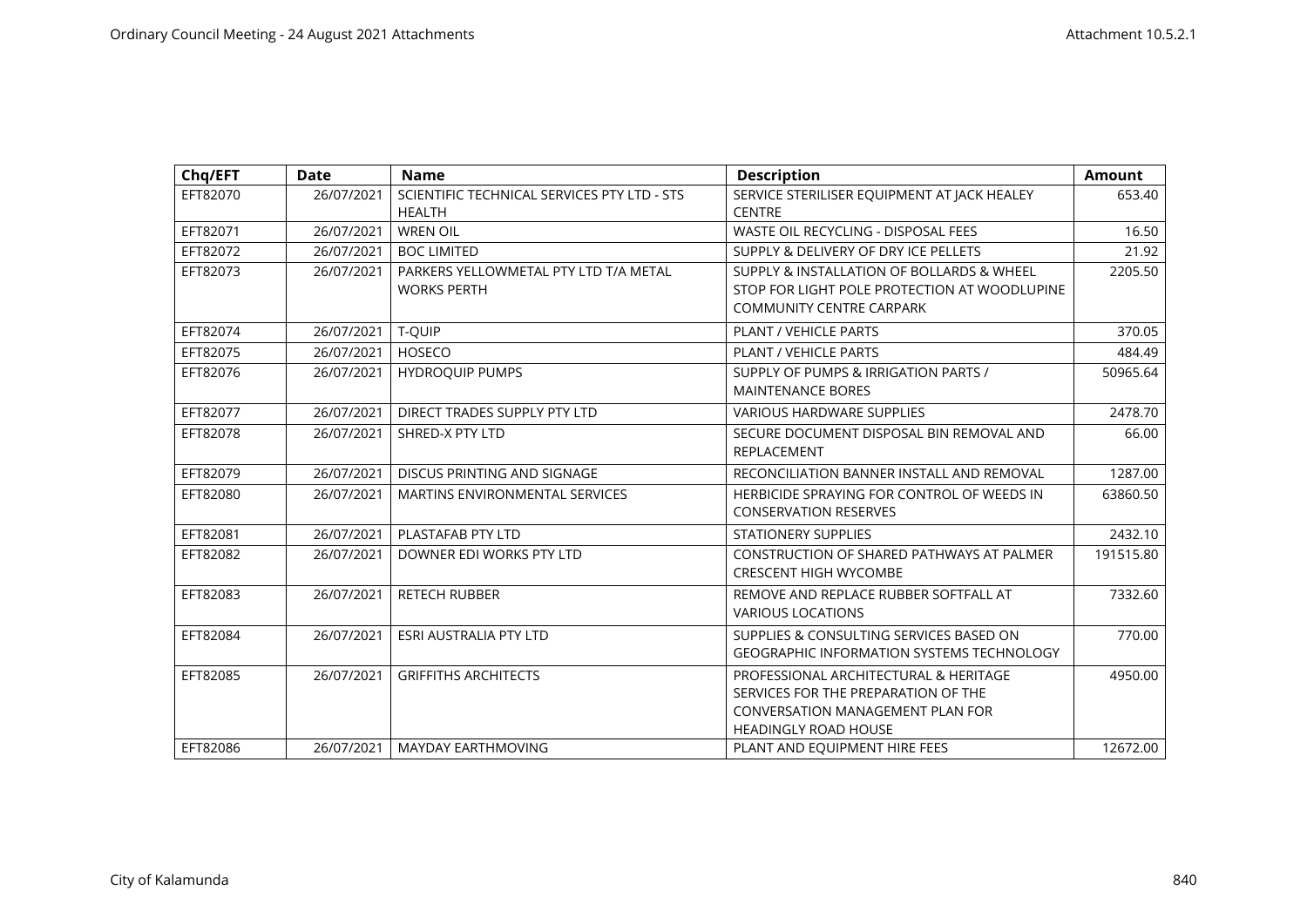| Chq/EFT  | Date       | <b>Name</b>                                            | <b>Description</b>                                                                                                                       | <b>Amount</b> |
|----------|------------|--------------------------------------------------------|------------------------------------------------------------------------------------------------------------------------------------------|---------------|
| EFT82087 | 26/07/2021 | MODERN TEACHING AIDS PTY LTD                           | CHILDREN ACTIVITY SUPPLIES FOR KALAMUNDA<br><b>LIBRARY</b>                                                                               | 612.27        |
| EFT82088 | 26/07/2021 | <b>HUMES</b>                                           | DRAINAGE SUPPLIES FOR VARIOUS LOCATIONS                                                                                                  | 13101.00      |
| EFT82089 | 26/07/2021 | ORACLE SURVEYS PTY LTD                                 | SURVEY PICK UP OF DRAINAGE ASSETS IN<br><b>GOOSEBERRY HILL</b>                                                                           | 5280.00       |
| EFT82090 | 26/07/2021 | BOYA EQUIPMENT PTY LTD                                 | <b>PLANT / VEHICLE PARTS</b>                                                                                                             | 250.53        |
| EFT82091 | 26/07/2021 | <b>SUSSEX INDUSTRIES</b>                               | SUPPLY & DELIVERY OF SURVEY STAKES                                                                                                       | 3542.00       |
| EFT82092 | 26/07/2021 | THE PERTH MINT AUSTRALIA                               | SUPPLY & DELIVERY OF 100 X 2021 CITIZENSHIP<br><b>COINS</b>                                                                              | 506.00        |
| EFT82093 | 26/07/2021 | <b>U-MOVE AUSTRALIA</b>                                | REPAIR COST FOR 20FT DAMAGED CONTAINER AND<br>TRANSPORT - PICK UP 1 X 20FT CONTAINER FROM<br>WALLISTON - REPAIR COST FOR CONTAINER DOORS | 1276.00       |
| EFT82094 | 26/07/2021 | ECOSCAPE AUSTRALIA PTY LTD                             | <b>GIS SUPPORT - DIEBACK MAPPING AND DIGITISING</b><br><b>DATA</b>                                                                       | 2970.00       |
| EFT82095 | 26/07/2021 | KYOCERA DOCUMENT SOLUTIONS AUSTRALIA PTY<br><b>LTD</b> | PHOTOCOPIER SERVICE COSTS FOR VARIOUS<br><b>LOCATIONS</b>                                                                                | 4007.48       |
| EFT82096 | 26/07/2021 | <b>FORESTVALE TREES PTY LTD</b>                        | SUPPLY & DELIVERY OF VARIOUS TREES FOR LINCOLN<br>PARK                                                                                   | 10043.00      |
| EFT82097 | 26/07/2021 | <b>APOLLO FABRICATIONS</b>                             | <b>HOOK BIN REPAIRS &amp; SUPPLIES</b>                                                                                                   | 3272.50       |
| EFT82098 | 26/07/2021 | TRUCK CENTRE WA PTY LTD                                | <b>PLANT / VEHICLE PARTS</b>                                                                                                             | 154.22        |
| EFT82099 | 26/07/2021 | POSITION PARTNERS PTY LTD                              | SUPPLY & DELIVERY OF BIPOD SPIKE FOOT                                                                                                    | 38.50         |
| EFT82100 | 26/07/2021 | CONTRAFLOW                                             | TRAFFIC MANAGEMENT FOR VARIOUS LOCATIONS                                                                                                 | 81463.59      |
| EFT82101 | 26/07/2021 | KOTT GUNNING LAWYERS                                   | <b>LEGAL EXPENSES</b>                                                                                                                    | 778.80        |
| EFT82102 | 26/07/2021 | <b>DELL AUSTRALIA</b>                                  | <b>COMPUTER PARTS / ACCESSORY SUPPLIES</b>                                                                                               | 2128.31       |
| EFT82103 | 26/07/2021 | <b>CHEMCENTRE</b>                                      | ROUTINE WATER SAMPLING CARRIED OUT IN JUNE<br><b>2021 AT VARIOUS LOCATIONS</b>                                                           | 1444.21       |
| EFT82104 | 26/07/2021 | <b>ACCESS OFFICE INDUSTRIES</b>                        | SUPPLY & DELIVERY OF VARIOUS GOODS FOR<br><b>LESMURDIE LIBRARY</b>                                                                       | 1067.00       |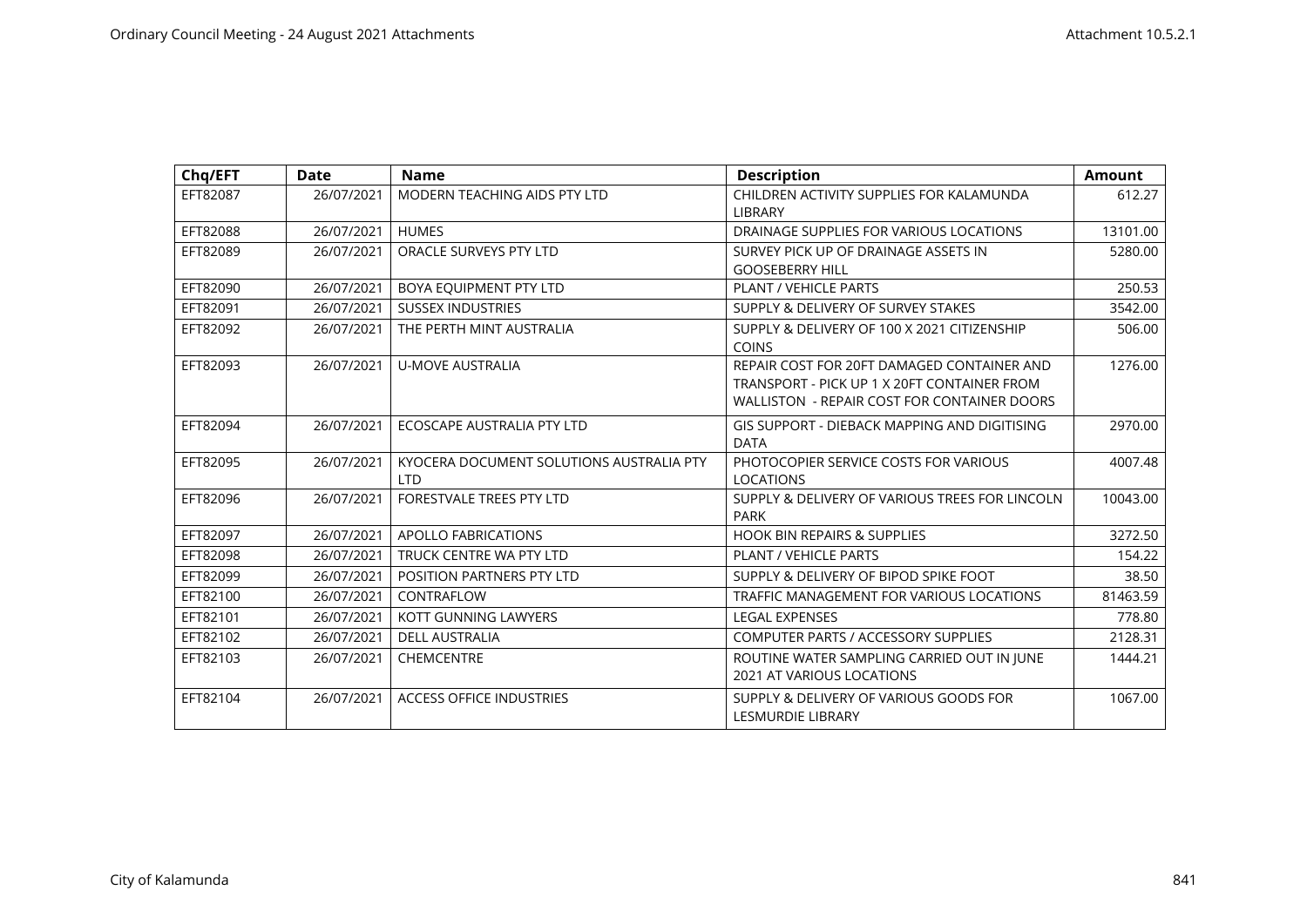| Chq/EFT  | <b>Date</b> | <b>Name</b>                                              | <b>Description</b>                                                                                                                   | <b>Amount</b> |
|----------|-------------|----------------------------------------------------------|--------------------------------------------------------------------------------------------------------------------------------------|---------------|
| EFT82105 | 26/07/2021  | FUJI XEROX AUSTRALIA PTY LTD                             | PHOTOCOPYING SERVICES FOR RECORDS<br><b>DEPARTMENT</b>                                                                               | 242.50        |
| EFT82106 | 26/07/2021  | <b>HARE &amp; FORBES PTY LTD</b>                         | <b>PLANT / VEHICLE PARTS</b>                                                                                                         | 331.87        |
| EFT82107 | 26/07/2021  | HEALTHEZONE PTY LTD T/AS BAD BACKS WA                    | OFFICE FURNITURE SUPPLIES                                                                                                            | 434.00        |
| EFT82108 | 26/07/2021  | REMONDIS AUSTRALIA PTY LTD                               | COLLECTION & RECYCLING OF CARDBOARD AT<br><b>WALLISTION TRANSFER STATION</b>                                                         | 3559.14       |
| EFT82109 | 26/07/2021  | DYMOCKS PERTH PTY LTD T/A DYMOCKS MIDLAND                | SUPPLY & DELIVERY OF VARIOUS GOODS FOR<br>KALAMUNDA & LESMURDIE LIBRARIES                                                            | 313.43        |
| EFT82110 | 26/07/2021  | DATATEL COMMUNICATIONS PTY LTD T/A ETTIS                 | ANNUAL TAGGING AND TESTING OF ELECTIRICAL<br><b>APPLIANCES</b>                                                                       | 828.74        |
| EFT82111 | 26/07/2021  | <b>ECOADVANCE</b>                                        | CONSULTANCY SERVICES - KALAMUNDA LIBRARY<br>SOLAR PV SYSTEM - WESTERN POWER APPLICATION<br>FOR GRID CONNECTION, SITE VISITS & REPORT | 2623.50       |
| EFT82112 | 26/07/2021  | NATURAL AREA MANAGEMENT & SERVICES                       | DELIVERY & INSTALLATION OF SEEDLINGS TO<br>VARIOUS LOCATIONS INCLUDING ENVIRONMENTAL<br><b>TECHNICIANS FEES</b>                      | 62354.60      |
| EFT82113 | 26/07/2021  | URBIS PTY LTD                                            | PROFESSIONAL SERVICES - FORRESTFIELD PRECINCT<br>PLAN - RETAIL/COMMERCIAL IMPACT TEST AND<br><b>LAYOUT ANALYSIS</b>                  | 12842.50      |
| EFT82114 | 26/07/2021  | TALIS CONSULTANTS PTY LTD ATF TALIS UNIT<br><b>TRUST</b> | 1. DETAILED DESIGN & CONSULT SERVICES FOR THE<br>DELIVERY OF WOODLUPINE #3 LIVING STREAM<br>2.BI-ANNUAL GROUNDWATER WATERING         | 16916.09      |
| EFT82115 | 26/07/2021  | ZIRCODATA PTY LTD                                        | MONTHLY OFFSITE STORAGE FEES - PERIOD 26/05/21<br>$-25/06/21$                                                                        | 743.68        |
| EFT82116 | 26/07/2021  | MAXIMUS TRUST T/A ASSET INFRASTRUCTURE<br>MANAGEMENT     | DATA COLLECTION OF CITY DRAINAGE ASSETS IN THE<br>LOWER HELENA CATCHMENT                                                             | 12494.90      |
| EFT82117 | 26/07/2021  | DAYTONE PRINTING PTY LTD                                 | PRINTING OF BROCHURES / INVITES FOR VARIOUS<br><b>LOCATIONS</b>                                                                      | 466.40        |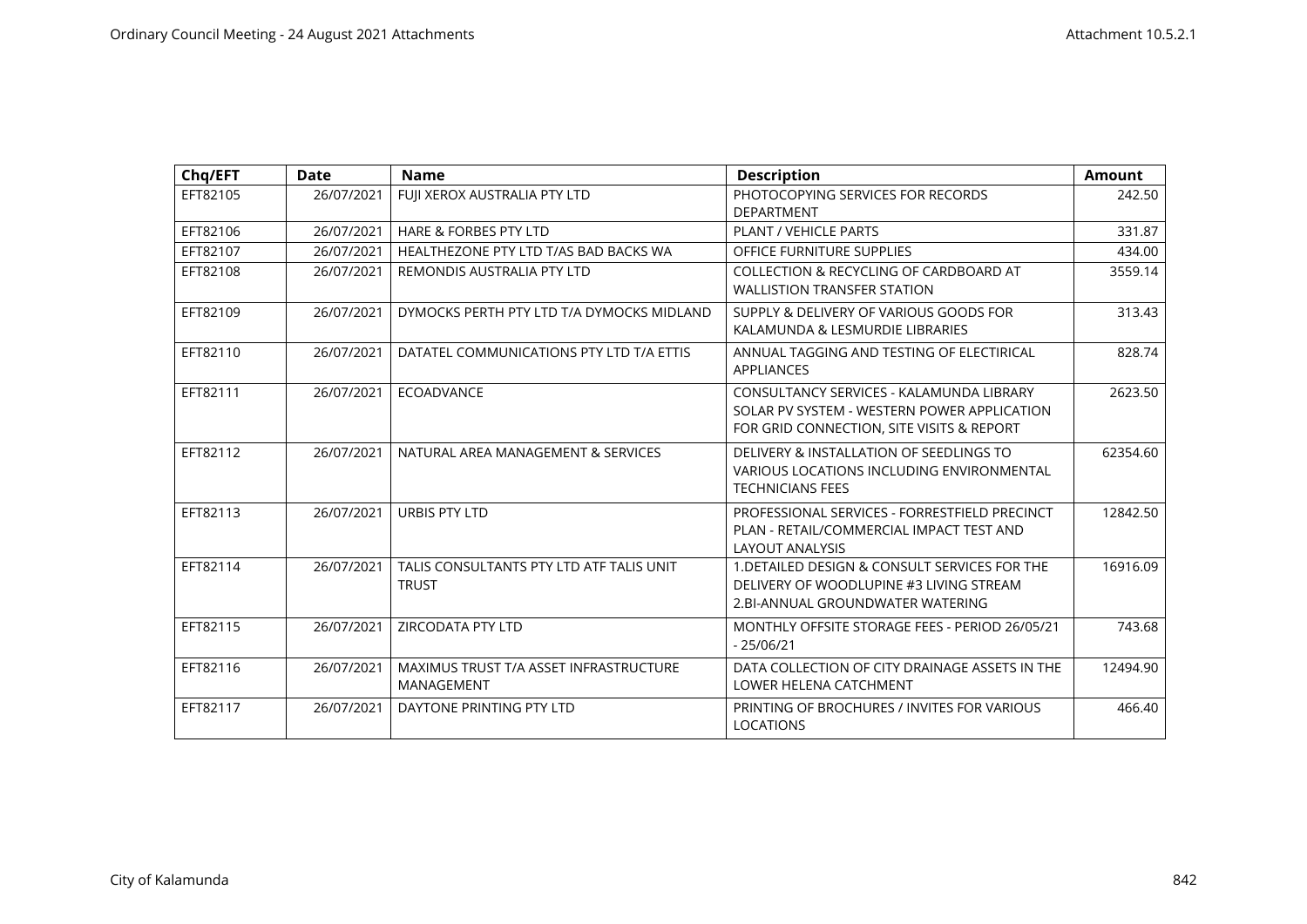| Chq/EFT  | Date       | <b>Name</b>                                                             | <b>Description</b>                                                                                                                                                                  | <b>Amount</b> |
|----------|------------|-------------------------------------------------------------------------|-------------------------------------------------------------------------------------------------------------------------------------------------------------------------------------|---------------|
| EFT82118 | 26/07/2021 | WEST TIP WASTE CONTROL PTY LTD                                          | TIP FEES - REMOVAL & PROCESSING OF VARIOUS<br><b>WASTE</b>                                                                                                                          | 95125.34      |
| EFT82119 | 26/07/2021 | RSA PTY LTD ATF RSA UNIT TRUST                                          | <b>CONSULTANCY ENGINEERS CIVIL &amp; STRUCTURAL</b><br>PROJECT MANAGEMENT SERVICES FOR SCOTT<br>RESERVE PAVILION - NORLING ROAD HIGH WYCOMBE                                        | 12611.50      |
| EFT82120 | 26/07/2021 | ADVANCE PRESS (2013) PTY LTD                                            | SUPPLY OF 120 CERTIFICATES FOR COMMEMORATIVE<br>PLANTING DAY 2021                                                                                                                   | 88.00         |
| EFT82121 | 26/07/2021 | <b>PRO CRACK SEAL</b>                                                   | CRACK SEALING SERVICES TO THE FOLLOWING<br>LOCATIONS WITHIN THE SUBURB OF MAIDA VALE                                                                                                | 4290.00       |
| EFT82122 | 26/07/2021 | BLUE STEEL ENTERPRISES PTY LTD T/A FRONTLINE<br>FIRE & RESCUE EQUIPMENT | MAINTENANCE EQUIPMENT / SUPPLIES FOR FIRE AND<br><b>RESCUE</b>                                                                                                                      | 634.04        |
| EFT82123 | 26/07/2021 | <b>QUALITY PRESS</b>                                                    | PRINTING & DELIVERY OF VARIOUS PRINTED GOODS<br>FOR VARIOUS LOCATIONS                                                                                                               | 8098.13       |
| EFT82124 | 26/07/2021 | ROADLINE REMOVAL WA                                                     | HIGH PRESSURE WATERBLAST REMOVAL OF<br>OBSOLETE LINEMARKINGS. FOR THE CANNING RD<br>AND MASONMILL RD WIDENING, OPERATION<br>INCLUDES VACUUM RECOVERY OF WASTE, AND<br><b>DEBRIS</b> | 1116.72       |
| EFT82125 | 26/07/2021 | <b>BLUE FORCE PTY LTD</b>                                               | SUPPLY / INSTALLATION & MAINTAINENCE OF<br><b>SECURITY SERVICES</b>                                                                                                                 | 600.60        |
| EFT82126 | 26/07/2021 | <b>SHOP FOR SHOPS</b>                                                   | MERCHANDISE SUPPLIES FOR RESALE AT THE ZIG ZAG<br><b>CULTURAL CENTRE</b>                                                                                                            | 511.00        |
| EFT82127 | 26/07/2021 | <b>DNX ENERGY</b>                                                       | DESIGN, SUPPLY AND INSTALL ROOF MOUNTED<br>SOLAR PV SYSTEM FOR KALAMUNDA LIBRARY                                                                                                    | 34408.00      |
| EFT82128 | 26/07/2021 | <b>WESTERN TREE RECYCLERS</b>                                           | <b>GREEN WASTE PROCESSING SERVICES AT WALLISTON</b><br><b>TRANSFER STATION</b>                                                                                                      | 10560.00      |
| EFT82129 | 26/07/2021 | <b>CORSIGN WA PTY LTD</b>                                               | SUPPLIES OF SIGNAGE AND RELATED EQUIPMENT                                                                                                                                           | 2751.10       |
| EFT82130 | 26/07/2021 | MASTEC AUSTRALIA ATF WRSTRUST                                           | SUPPLY & DELIVERY OF 200 X 4 WHEEL RECYCLE BINS                                                                                                                                     | 1430.44       |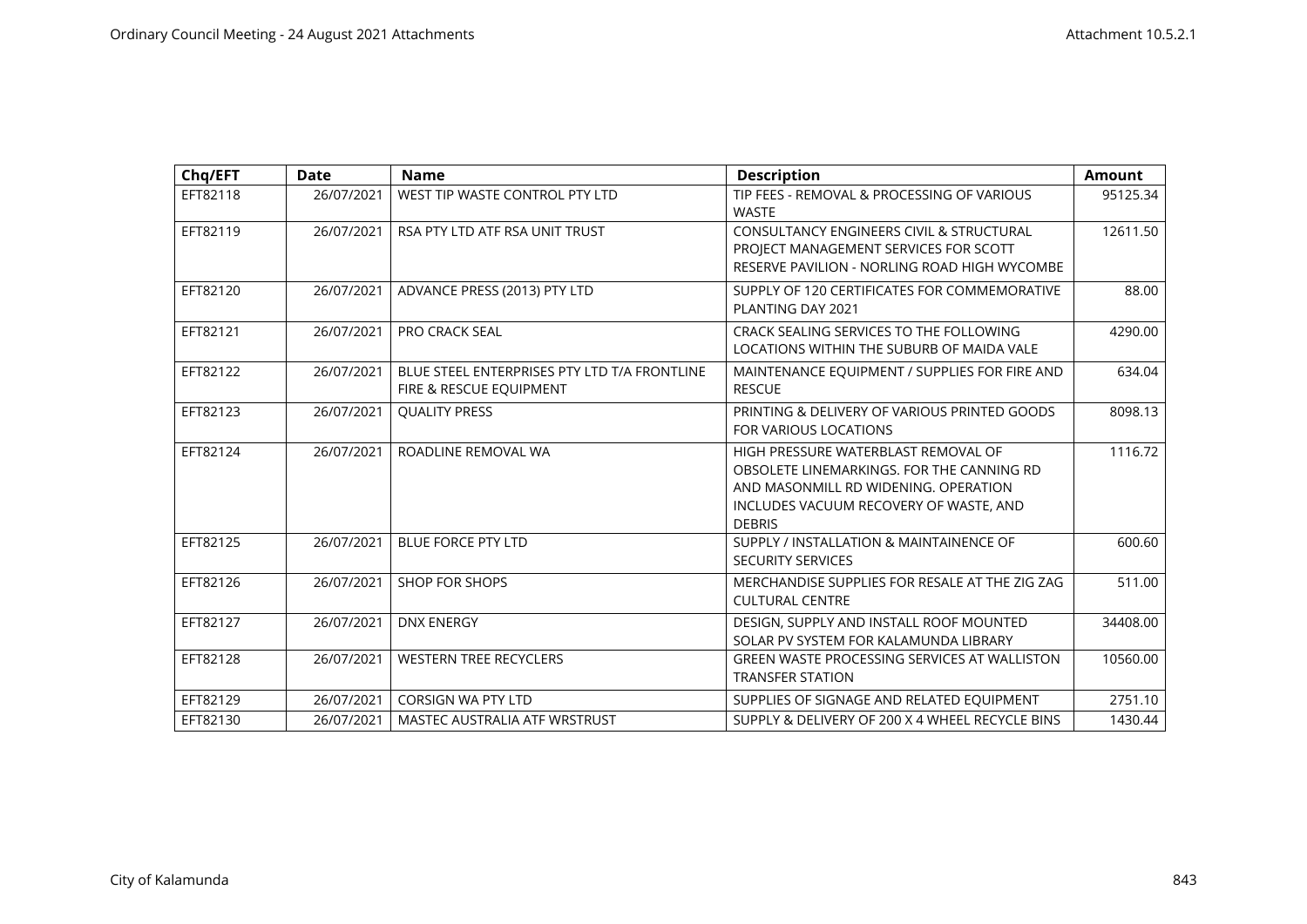| Chq/EFT  | <b>Date</b> | <b>Name</b>                                                                      | <b>Description</b>                                                                                                   | <b>Amount</b> |
|----------|-------------|----------------------------------------------------------------------------------|----------------------------------------------------------------------------------------------------------------------|---------------|
| EFT82131 | 26/07/2021  | BARTCO TRAFFIC EQUIPMENT PTY LTD                                                 | LICENCE AGREEMENT FOR ONE UNIT VARIABLE<br>MESSAGE BOARD - 01/07/21 - 30/06/21                                       | 462.00        |
| EFT82132 | 26/07/2021  | ILLION AUSTRALIA PTY LTD T/A ILLION TENDERLINK                                   | ADVERTISING OF VARIOUS TENDERS FOR THE CITY                                                                          | 358.60        |
| EFT82133 | 26/07/2021  | BELGRAVIA HEALTH & LEISURE GROUP PTY LTD                                         | MANAGEMENT OF KALAMUNDA WATER PARK -<br>OPERATING DEFICITS FOR PERIOD APRIL 21 TO JUNE<br>21                         | 85595.14      |
| EFT82134 | 26/07/2021  | PLAY CHECK                                                                       | PLAYGROUND AUDITS AT VARIOUS SITES WITHIN THE<br><b>CITY OF KALAMUNDA</b>                                            | 15977.50      |
| EFT82135 | 26/07/2021  | <b>JBS&amp;G AUSTRALIA PTY LTD</b>                                               | BRAND ROAD LANDFILL AUDIT                                                                                            | 2326.50       |
| EFT82136 | 26/07/2021  | NATSALES ADVERTISING PTY LTD                                                     | SUPPLY AND INSTALL CAST POLY VINYL ARTWORK<br>DESIGN TO CITY OF KALAMUNDA FORD TRANSIT<br><b>WASTE EDUCATION VAN</b> | 1232.00       |
| EFT82137 | 26/07/2021  | BUZZ ENTERPRISES PTY LTD T/A SIFTING SANDS                                       | REGULAR MAINTENANCE / SAND CLEAN TO VARIOUS<br><b>PLAYGROUNDS</b>                                                    | 9979.20       |
| EFT82138 | 26/07/2021  | <b>UNIDATA PTY LTD</b>                                                           | SUBSCRIPTION FOR DATA LOGGERS - RAIN FLOW<br><b>MONITORING</b>                                                       | 401.50        |
| EFT82139 | 26/07/2021  | DONEGAN ENTERPRISES                                                              | SUPPLY AND INSTALL ADDITIONAL VEHICLE SWING<br><b>GATE AT MAIDA VALE RESERVE</b>                                     | 2299.00       |
| EFT82140 | 26/07/2021  | FITONIA PTY LTD AS TRUSTEE FOR THE<br>SILVERSPRING TRUST T/A T   DEPIAZZI & SONS | SUPPLY & DELIVERY OF VARIOUS GARDEN /RESERVE<br><b>GOODS</b>                                                         | 22655.05      |
| EFT82141 | 26/07/2021  | TREE WATERING SERVICES                                                           | STREET TREE WATERING AND GARDEN BEDS<br>THROUGHOUT THE CITY OF KALAMUNDA - JUNE 2021                                 | 5168.00       |
| EFT82142 | 26/07/2021  | PROTEK 247 BUILDING                                                              | MAINTENANCE GUTTER CLEANING & REPAIRS AT<br><b>VARIOUS LOCATIONS</b>                                                 | 24666.06      |
| EFT82143 | 26/07/2021  | <b>ACTION GLASS &amp; ALUMINIUM</b>                                              | GLAZING REPAIRS AND INSTALATION WORKS AT ZIG<br>ZAG CAFÉ & ADMINISTRATION CENTRE                                     | 2789.16       |
| EFT82144 | 26/07/2021  | <b>ISOBAR</b>                                                                    | FOR WORK COMPLETED UNDER SLA FOR QUARTER 2<br>2021 (APR - JUN)                                                       | 6600.00       |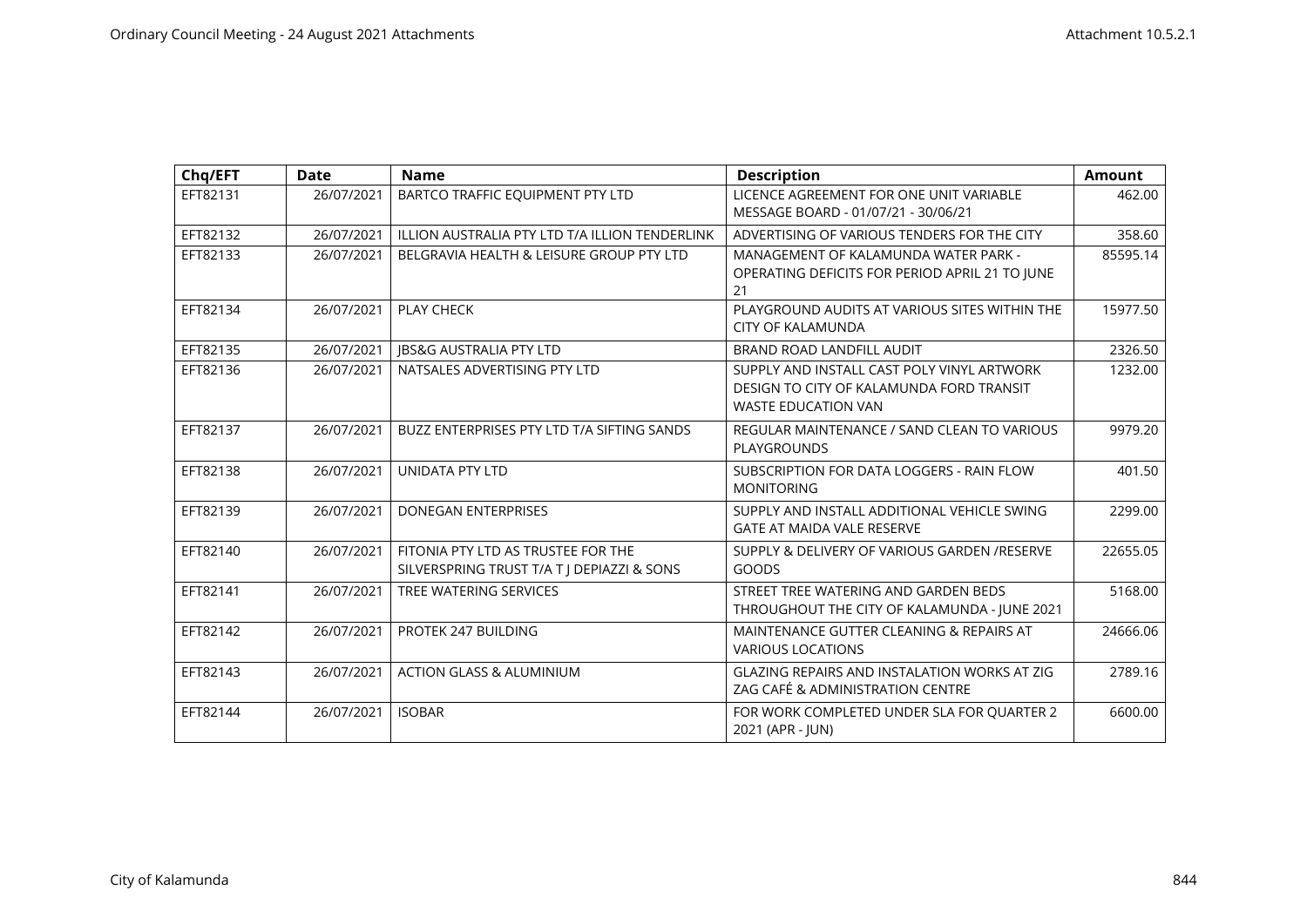| Chq/EFT  | <b>Date</b> | <b>Name</b>                                                          | <b>Description</b>                                                                                                                      | Amount   |
|----------|-------------|----------------------------------------------------------------------|-----------------------------------------------------------------------------------------------------------------------------------------|----------|
| EFT82145 | 26/07/2021  | DAVE LANFEAR CONSULTING PTY LTD                                      | CONSULTANCY SERVICES - HARTFIELD PARK MASTER<br>PLAN STAGE TWO - FACILITIES COLOCATION<br>PAYMENT FIVE - 10% COMPLETION OF FINAL REPORT | 13084.50 |
| EFT82146 | 26/07/2021  | NEWGROUND WATER SERVICES PTY LTD                                     | SUPPLY AND INSTALL NEW PIPELINE FOR LEDGER<br>ROAD RESERVE INCLUDING RAINBIRD GLOBAL<br>SERVICE PLAN AGREEMENT                          | 49820.10 |
| EFT82147 | 26/07/2021  | HARLEY DYKSTRA PTY LTD                                               | CELL 9 OUTLINE DEVELOPMENT PLAN AMENDMENT                                                                                               | 9284.00  |
| EFT82148 | 26/07/2021  | CHEVRON AUSTRALIA DOWNSTREAM FUELS PTY<br><b>LTD</b>                 | SUPPLY OF DIESEL FUEL FOR OPERATIONS CENTRE                                                                                             | 20433.16 |
| EFT82149 | 26/07/2021  | PAPERBARK TECHNOLOGIES PTY LTD                                       | ARBORICULTURAL ADVICE REPORT & INSPECTIONS<br>OF TREES AT VARIOUS LOCATIONS                                                             | 2515.00  |
| EFT82150 | 26/07/2021  | INTERFIRE AGENCIES PTY LTD TTF THE LOVETT<br><b>FAMILY TRUST</b>     | SUPPLY & DELIVERY OF VARIOUS GOODS FOR BUSH<br><b>FIRE BRIGADE</b>                                                                      | 8.80     |
| EFT82151 | 26/07/2021  | SPRAYKING WA PTY LTD                                                 | WEED CONTROL TO FOOTPATHS AND KERBS AT<br><b>VARIOUS LOCATIONS</b>                                                                      | 23000.00 |
| EFT82152 | 26/07/2021  | <b>IVE DISTRIBUTION PTY LTD</b>                                      | DISTRIBUTION OF CITY OF KALAMUNDA WASTE &<br><b>RECYCLING GUIDE</b>                                                                     | 1124.65  |
| EFT82153 | 26/07/2021  | <b>BOLINDA DIGITAL PTY LTD</b>                                       | MIXED VALUE PLAN TO INCLUDE EBOOKS AND<br>EAUDIOBOOKS FOR FORRESTFIELD LIBRARY                                                          | 275.00   |
| EFT82154 | 26/07/2021  | <b>RESEAU PTY LTD</b>                                                | PROJECT LABOUR - SENIOR RESOURCE                                                                                                        | 8140.00  |
| EFT82155 | 26/07/2021  | PLACE LABORATORY PTY LTD AS TRUSTEE FOR THE<br><b>LAB UNIT TRUST</b> | LANDSCAPE ARCHITECTURE SERVICES FOR<br>KALAMUNDA CENTRAL MALL                                                                           | 27987.30 |
| EFT82156 | 26/07/2021  | SAFETY & RESCUE EQUIPMENT PTY LTD                                    | COMPREHENSIVE HEIGHT SAFETY EQUIPMENT<br><b>INSPECTION AT VARIOUS LOCATIONS</b>                                                         | 4202.00  |
| EFT82157 | 26/07/2021  | <b>GO DOORS</b>                                                      | REACTIVE REPAIRS OF AUTO DOORS AT ZIG ZAG<br><b>CULTURAL CENTRE &amp; HARTFIELD PARK RECREATION</b><br><b>CENTRE</b>                    | 478.50   |
| EFT82158 | 26/07/2021  | <b>BING TECHNOLOGIES PTY LTD</b>                                     | FIRE CONTROL WORK ORDER PRINT AND POST                                                                                                  | 6.62     |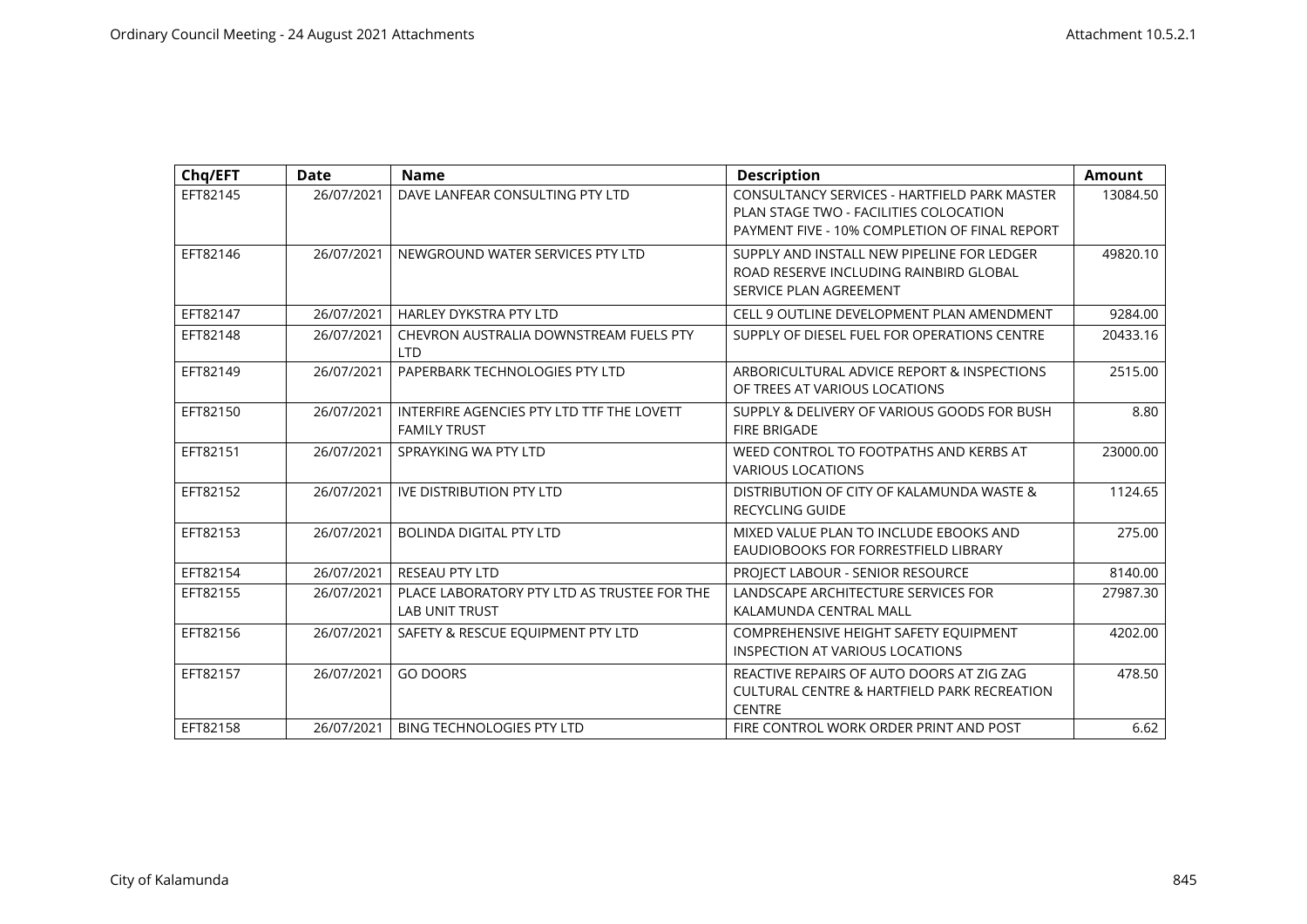| Chq/EFT  | <b>Date</b> | <b>Name</b>                                                  | <b>Description</b>                                                                                                                 | <b>Amount</b> |
|----------|-------------|--------------------------------------------------------------|------------------------------------------------------------------------------------------------------------------------------------|---------------|
| EFT82159 | 26/07/2021  | THE STAINLESS STEEL MONUMENT COMPANY PTY<br>LTD T/A ARTFORMS | <b>DESIGN &amp; DOCUMENTATION FOR SIGNAGE</b><br>PROGRAM AT ELMORE WAY DOG PARK                                                    | 5500.00       |
| EFT82160 | 26/07/2021  | <b>LYPA PTY LTD</b>                                          | SUPPLY AND INSTALLATION OF THE NATURE PLAY<br>UNIT FOR THE MELOWAY PARK UPGRADE, MAIDA<br><b>VALE</b>                              | 75180.27      |
| EFT82161 | 26/07/2021  | ALLSTATE KERBING AND CONCRETE                                | KERBING WORKS AT VARIOUS LOCATIONS                                                                                                 | 8473.86       |
| EFT82162 | 26/07/2021  | <b>TRACC CIVIL PTY LTD</b>                                   | HALE ROAD WIDENING & ENHANCEMENT WORKS                                                                                             | 259212.05     |
| EFT82163 | 26/07/2021  | <b>IIS WASTE &amp; RECYCLING</b>                             | SUPPLY SKIP BINS AND REMOVE WASTE AND<br>CARDBOARD FROM VARIOUS LOCATIONS                                                          | 750.20        |
| EFT82164 | 26/07/2021  | <b>GREAT SOUTHERN BIO LOGIC</b>                              | PHYTOPHTHORA DIEBACK TREATMENT & MAPPING                                                                                           | 22616.00      |
| EFT82165 | 26/07/2021  | <b>AGRIMATE FENCING</b>                                      | DISMANTELING AND DECOMMISSIONING OF OLD<br>FENCING SURROUND AT TRANSFER STATION WITH<br>OXY ACETYLENE CUTTER AND A GRINDER         | 467.50        |
| EFT82166 | 26/07/2021  | <b>BOS CIVIL PTY LTD</b>                                     | PROGRESS CLAIM 02 - JUNE 2021 - PROJECTS #3403<br>MAIDA VALE ROAD AND #2277 PRIORY ROAD WORKS                                      | 39190.42      |
| EFT82167 | 26/07/2021  | <b>CYBERCX PTY LTD</b>                                       | TSCCV TENABLE.SC CONTINUOUS VIEW - SCANNER(S)<br>INCLUDED - 1GB PVS INCLUDED - (1) 5TB LCE -<br><b>SUBSCRIPTION. IP BANDS: 512</b> | 21682.65      |
| EFT82168 | 26/07/2021  | CHITTERING VALLEY WORM FARM T/A THE WORM<br><b>SHED</b>      | WORM CAFE PACKAGE FOR OPERATIONS CENTRE                                                                                            | 245.00        |
| EFT82169 | 26/07/2021  | GLOBAL EDGE MARKETING PTY LTD T/A SOIL4CE                    | SUPPLY 10 BAGS OF LAWN CONDITIONER                                                                                                 | 769.45        |
| EFT82170 | 26/07/2021  | <b>TALITHA HUSTON</b>                                        | SUPPLY AND DELIVER 100 COPIES OF BIRDS OF PERTH<br><b>HILLS BOOK</b>                                                               | 2000.00       |
| EFT82171 | 26/07/2021  | THE LIFTING COMPANY                                          | SUPPLY AND DELIVER 1X NEW CUSTOM BUILT BIN<br>COMPACTER - COMPACTER ACCESSORY FOR<br><b>TRANSFER STATION</b>                       | 4675.00       |
| EFT82172 | 26/07/2021  | EXECUTIVE RISK SOLUTIONS (AUSTRALIA) PTY LTD                 | FEASIBILITY STUDY FOR A PROPOSED PICKERING<br>BROOK FIRE STATION LOCATED AT THE PICKERING<br><b>BROOK SPORTS CLUB</b>              | 15400.00      |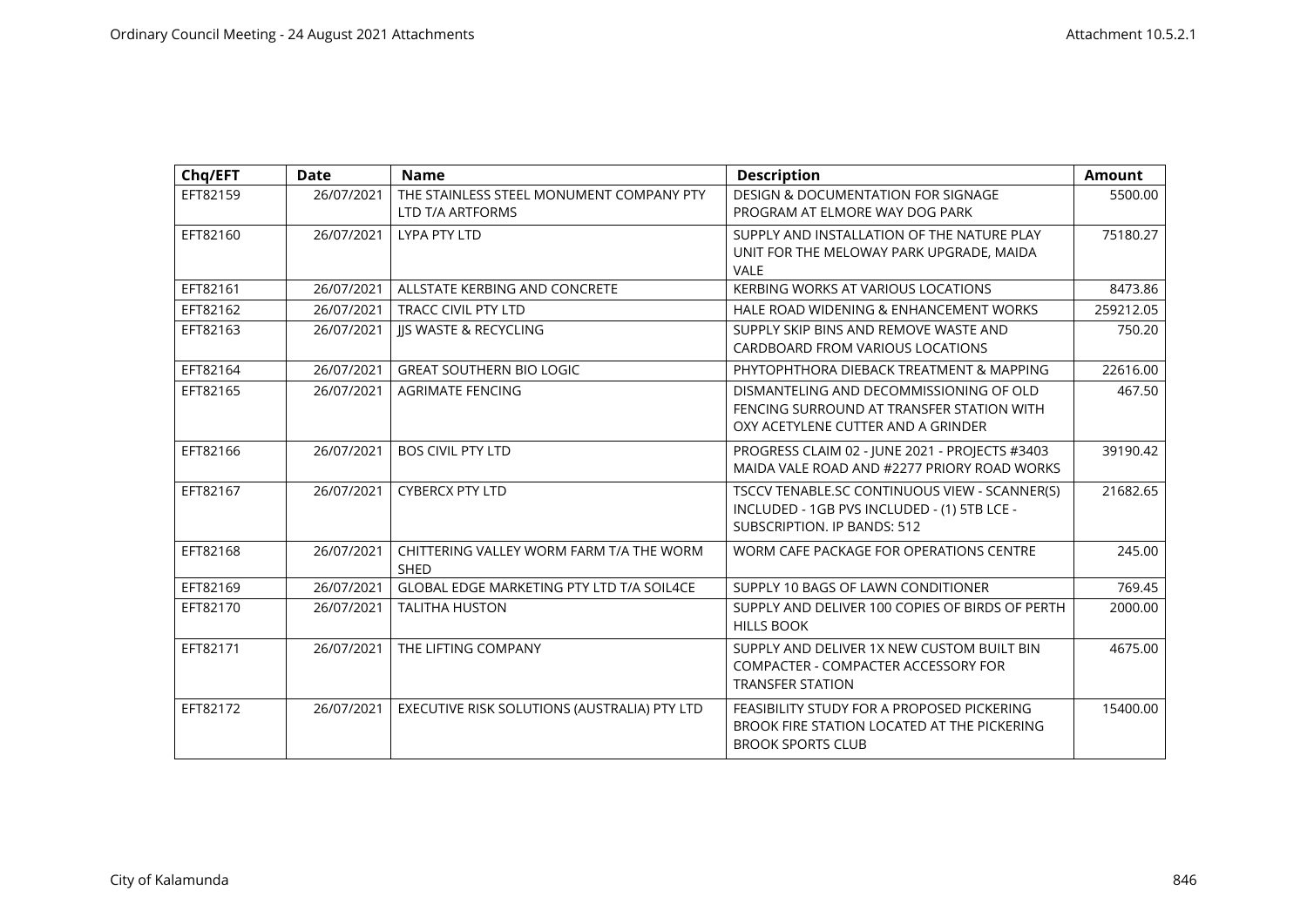| Chq/EFT   | Date       | <b>Name</b>                                                         | <b>Description</b>                                                                                                                                                                                    | <b>Amount</b> |
|-----------|------------|---------------------------------------------------------------------|-------------------------------------------------------------------------------------------------------------------------------------------------------------------------------------------------------|---------------|
| EFT82173  | 26/07/2021 | CRPM SERVICES HIGH PRESSURE CLEANING T/A<br><b>GRAFFITI GONE WA</b> | SUPPLY CHEMICALS TO REMOVE GRAFFITTI                                                                                                                                                                  | 1949.44       |
| EFT82174  | 26/07/2021 | DALE CLEVES MUSIC PTY LTD T/A KOSMIC SOUND                          | SUPPLY & DELIVERY OF VARIOUS GOODS FOR EVENTS<br>- PORTABLE PA, WIRELESS MIC, RECEIVER, HEAD MIC,<br>BELTPACK, PA COVER                                                                               | 2629.99       |
| EFT82175  | 26/07/2021 | <b>AUSTRALIAN PRINTED RIBBON</b>                                    | BRANDED RIBBON FOR OPENING CEREMONIES                                                                                                                                                                 | 440.00        |
| EFT82176  | 26/07/2021 | THE RE-CYC-OLOGY PROJECT                                            | MODIFCATION OF STUDENT CONSTRUCTED<br>COCKATUBES TO INSTALL 'LADDERS' FOR NON-<br>TARGET SPECIES. EDUCATIONAL PRESENTATION (1HR)<br>FOLLOWED BY THE INSTALLATION OF THE COCK-A-<br><b>TUBE ONSITE</b> | 1160.00       |
| EFT82177  | 26/07/2021 | WA PALLETS PTY LTD                                                  | SUPPLY & DELIVERY OF SECONDHAND PALLETS                                                                                                                                                               | 814.00        |
| EFT82178  | 26/07/2021 | SMART WASTE SOLUTIONS AUSTRALIA PTY LTD                             | SUPPLY & DELIVERY OF SMART WASTE SOLUTIONS                                                                                                                                                            | 439.78        |
| EFT82179  | 26/07/2021 | <b>AREXION PTY LTD</b>                                              | FENCE REPAIR AT 41 BERRY DRIVE MAIDA VALE                                                                                                                                                             | 115.50        |
| EFT82180  | 26/07/2021 | RADIO INDUSTRIES AUSTRALIA PTY LTD                                  | SUPPLY & DELIVERY OF 17 @ DS300 DIGITAL<br><b>PORTABLE RADIOS</b>                                                                                                                                     | 10175.00      |
| EFT82181  | 26/07/2021 | RICKY ARNOLD AND ASSOCIATES                                         | CONSULTATION SERVICES OF ARTS & CULTURAL PLAN<br><b>REVIEW</b>                                                                                                                                        | 4500.00       |
| EFT82182  | 26/07/2021 | STOCKFEED WEST                                                      | BAIL OF HAY FOR ARTIFICAL HABITAT NODES                                                                                                                                                               | 375.00        |
| EFT82183  | 26/07/2021 | UNISPORT AUSTRALIA LIMITED                                          | SPONSORSHIP FUNDING FOR UNISPORT AUSTRALIAN<br><b>MASTERS GAMES</b>                                                                                                                                   | 11000.00      |
| EFT82184  | 26/07/2021 | <b>JOHN MAJOR</b>                                                   | <b>KEY BOND REFUND</b>                                                                                                                                                                                | 50.00         |
| DD46101.1 | 06/07/2021 | AWARE SUPER PTY LTD                                                 | SUPERANNUATION CONTRIBUTIONS                                                                                                                                                                          | 100841.59     |
| DD46101.2 | 06/07/2021 | ASC BENTLEY PTY LTD                                                 | SUPERANNUATION CONTRIBUTIONS                                                                                                                                                                          | 318.38        |
| DD46101.3 | 06/07/2021 | ING SUPERANNUATION FUND                                             | SUPERANNUATION CONTRIBUTIONS                                                                                                                                                                          | 474.95        |
| DD46101.4 | 06/07/2021 | <b>COMMONWEALTH BANK SUPER FUND</b>                                 | SUPERANNUATION CONTRIBUTIONS                                                                                                                                                                          | 261.02        |
| DD46101.5 | 06/07/2021 | ANZ SMART CHOICE SUPER                                              | SUPERANNUATION CONTRIBUTIONS                                                                                                                                                                          | 374.79        |
| DD46101.6 | 06/07/2021 | <b>AMPLIFE LIMITED</b>                                              | SUPERANNUATION CONTRIBUTIONS                                                                                                                                                                          | 858.60        |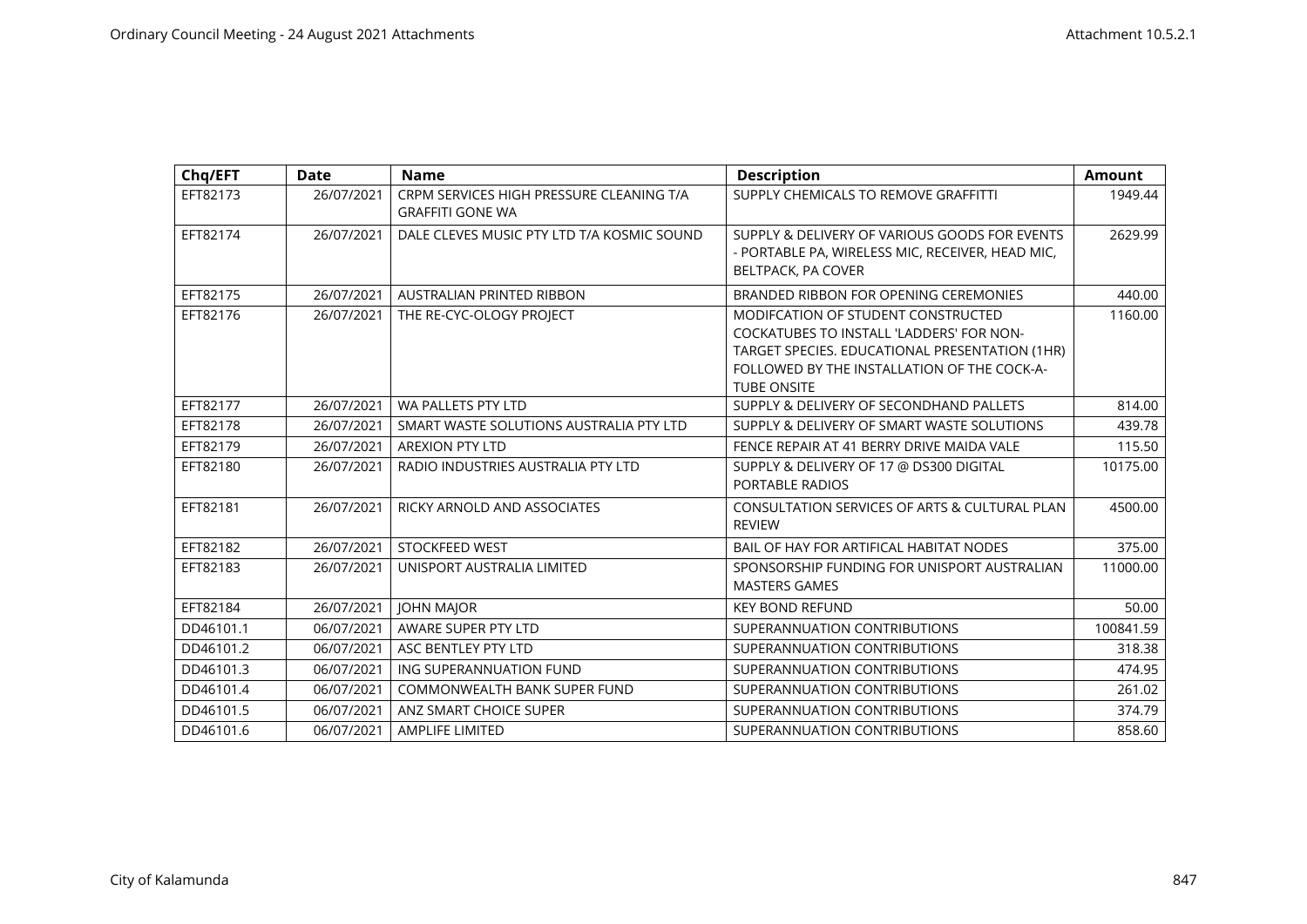| Chq/EFT    | <b>Date</b> | <b>Name</b>                                                     | <b>Description</b>           | <b>Amount</b> |
|------------|-------------|-----------------------------------------------------------------|------------------------------|---------------|
| DD46101.7  | 06/07/2021  | AUSTRALIAN CATHOLIC SUPERANNUATION &<br>RETIREMENT FUND (ACSRF) | SUPERANNUATION CONTRIBUTIONS | 313.13        |
| DD46101.8  | 06/07/2021  | <b>CBUS SUPERANNUATION</b>                                      | SUPERANNUATION CONTRIBUTIONS | 760.55        |
| DD46101.9  | 06/07/2021  | THE TRUSTEE FOR DK ALWAYS SUPERANNUATION<br><b>FUND</b>         | SUPERANNUATION CONTRIBUTIONS | 532.14        |
| DD46136.1  | 06/07/2021  | AWARE SUPER PTY LTD                                             | SUPERANNUATION CONTRIBUTIONS | 109.50        |
| DD46227.1  | 20/07/2021  | AWARE SUPER PTY LTD                                             | SUPERANNUATION CONTRIBUTIONS | 113773.53     |
| DD46227.2  | 20/07/2021  | <b>SUNCORP SUPER</b>                                            | SUPERANNUATION CONTRIBUTIONS | 422.12        |
| DD46227.3  | 20/07/2021  | ASC BENTLEY PTY LTD                                             | SUPERANNUATION CONTRIBUTIONS | 318.38        |
| DD46227.4  | 20/07/2021  | ING SUPERANNUATION FUND                                         | SUPERANNUATION CONTRIBUTIONS | 536.04        |
| DD46227.5  | 20/07/2021  | <b>VISION SUPER PTY LTD</b>                                     | SUPERANNUATION CONTRIBUTIONS | 233.65        |
| DD46227.6  | 20/07/2021  | AUSTRALIAN CATHOLIC SUPERANNUATION &<br>RETIREMENT FUND (ACSRF) | SUPERANNUATION CONTRIBUTIONS | 379.18        |
| DD46227.7  | 20/07/2021  | COMMONWEALTH BANK SUPER FUND                                    | SUPERANNUATION CONTRIBUTIONS | 261.02        |
| DD46227.8  | 20/07/2021  | <b>AMPLIFE LIMITED</b>                                          | SUPERANNUATION CONTRIBUTIONS | 691.17        |
| DD46227.9  | 20/07/2021  | <b>CBUS SUPERANNUATION</b>                                      | SUPERANNUATION CONTRIBUTIONS | 760.55        |
| DD46101.10 | 06/07/2021  | STATEWIDE SUPERANNUATION TRUST                                  | SUPERANNUATION CONTRIBUTIONS | 577.71        |
| DD46101.11 | 06/07/2021  | BT SUPER FOR LIFE                                               | SUPERANNUATION CONTRIBUTIONS | 374.81        |
| DD46101.12 | 06/07/2021  | <b>REST SUPERANNUATION</b>                                      | SUPERANNUATION CONTRIBUTIONS | 4515.08       |
| DD46101.13 | 06/07/2021  | <b>HESTA SUPER FUND</b>                                         | SUPERANNUATION CONTRIBUTIONS | 100.63        |
| DD46101.14 | 06/07/2021  | MLC MASTERKEY SUPER GOLD STAR VERSION<br><b>ACCOUNT</b>         | SUPERANNUATION CONTRIBUTIONS | 222.43        |
| DD46101.15 | 06/07/2021  | <b>COLONIAL 1ST STATE SUPERANNUATION</b>                        | SUPERANNUATION CONTRIBUTIONS | 990.62        |
| DD46101.16 | 06/07/2021  | AUSTRALIAN SUPERANNUATION                                       | SUPERANNUATION CONTRIBUTIONS | 8378.51       |
| DD46101.17 | 06/07/2021  | <b>HOSTPLUS PTY LTD</b>                                         | SUPERANNUATION CONTRIBUTIONS | 1032.77       |
| DD46101.18 | 06/07/2021  | AMP SUPER LEADER                                                | SUPERANNUATION CONTRIBUTIONS | 184.92        |
| DD46101.19 | 06/07/2021  | <b>MERCER SUPER TRUST</b>                                       | SUPERANNUATION CONTRIBUTIONS | 385.14        |
| DD46101.20 | 06/07/2021  | <b>EQUIPSUPER</b>                                               | SUPERANNUATION CONTRIBUTIONS | 13.21         |
| DD46101.21 | 06/07/2021  | <b>SUNCORP SUPER</b>                                            | SUPERANNUATION CONTRIBUTIONS | 422.12        |